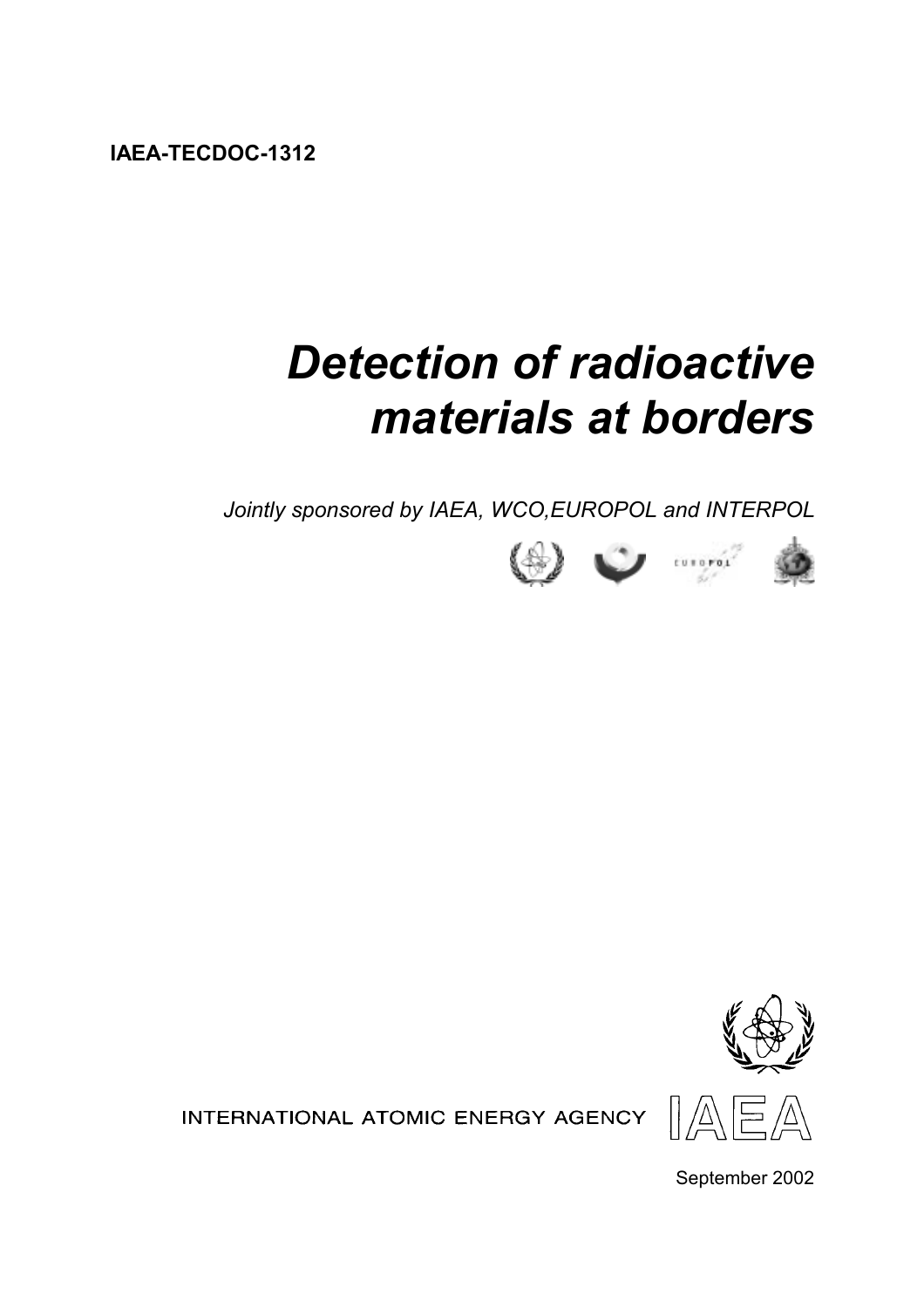The originating Section of this publication in the IAEA was:

Radiation Safety Section International Atomic Energy Agency Wagramer Strasse 5 P.O. Box 100 A-1400 Vienna, Austria

DETECTION OF RADIOACTIVE MATERIALS AT BORDERS IAEA, VIENNA, 2002 IAEA-TECDOC-1312 ISBN 92–0–116102–6 ISSN 1011–4289

© IAEA, 2002

Printed by the IAEA in Austria September 2002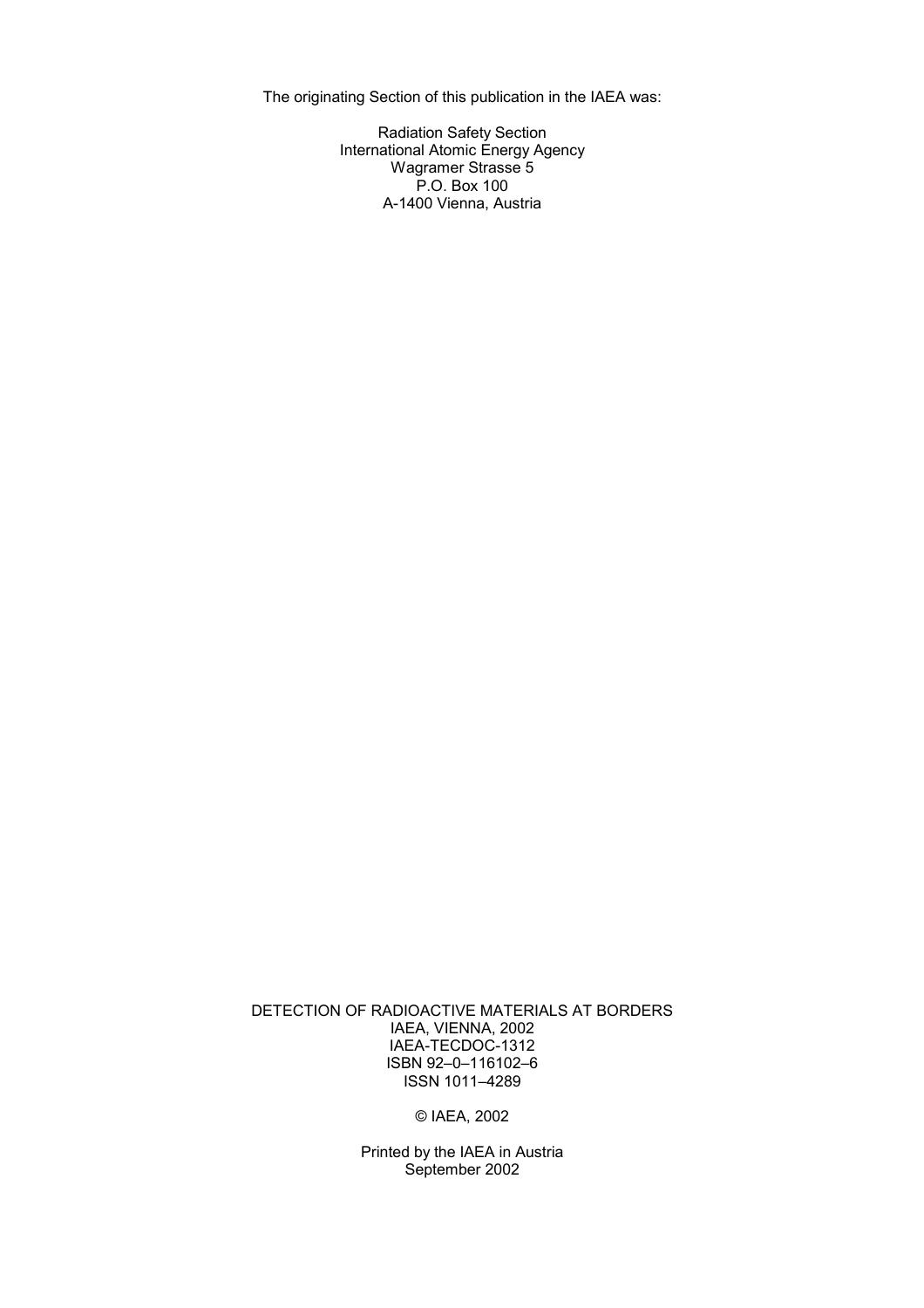#### **FOREWORD**

By international agreements, the movement of all radioactive materials within and between States should be subject to high standards of regulatory, administrative, safety and engineering controls to ensure that such movements are conducted in a safe and secure manner. In the case of nuclear materials, there are additional requirements for physical protection and accountability to ensure against threats of nuclear proliferation and to safeguard against any attempts at diversion.

The results of the terrorist attacks of September 2001 emphasized the requirement for enhanced control and security of nuclear and radioactive materials. In this regard, measures are being taken to increase the global levels of physical protection and security for nuclear materials. In like manner, efforts are underway to enhance the safety and security of radioactive sources so prevalent in many industries and health care facilities. It follows that detection of radioactive materials (nuclear material and radioactive sources) at borders is an essential component of an overall strategy to insure that such materials do not fall into the hands of terrorist groups and those criminal organizations that would supply them. Shipments of radioactive materials warrant the attention of law enforcement and regulatory agencies to ascertain legality, and to prevent diversion and illicit trafficking.

Experience in many parts of the world continues to prove that movements of radioactive materials outside of the regulatory and legal frameworks continue to occur. Such movements may be either deliberate or inadvertent. Deliberate, illegal movements of radioactive materials, including nuclear material, for terrorist, political or illegal profit is generally understood to be illicit trafficking. The more common movements outside of regulatory control are inadvertent in nature. An example of an inadvertent movement might be the transport of steel contaminated by a melted radioactive source that was lost from proper controls. Such a shipment may present health and safety threats to the personnel involved as well as to the general public.

States have the responsibility for combating illicit trafficking and inadvertent movements of radioactive materials. The IAEA co-operates with Member States and other international organizations in joint efforts to prevent incidents of illicit trafficking and inadvertent movements and to harmonize policies and measures by the provision of relevant advice through technical assistance and documents. As an example, the IAEA and the World Customs Organization (WCO) maintain a Memorandum of Understanding (MOU) (1998) to promote co-operation at the international level in order to improve the control of radioactive materials. At the time of the drafting of this report, a similar MOU between the IAEA and the International Criminal Police Organization (INTERPOL) is pending.

There are a number of measures that must be undertaken by States to combat the illicit trafficking and inadvertent movements of radioactive materials. These measures are, generally, shared between the regulatory and law enforcement agencies as part of a State's national arrangements. One of these measures is the subject of this Technical Document (TECDOC), namely the detection of radioactive materials at borders. While effective detection involves many components of regulatory and law enforcement strategies, the major focus of this publication is on radiation detection and in particular, the instrumentation necessary for such purposes. Its intent is to assist Member State organizations in effectively detecting radioactive materials crossing their borders, whether importations, exportations, or shipments in transit.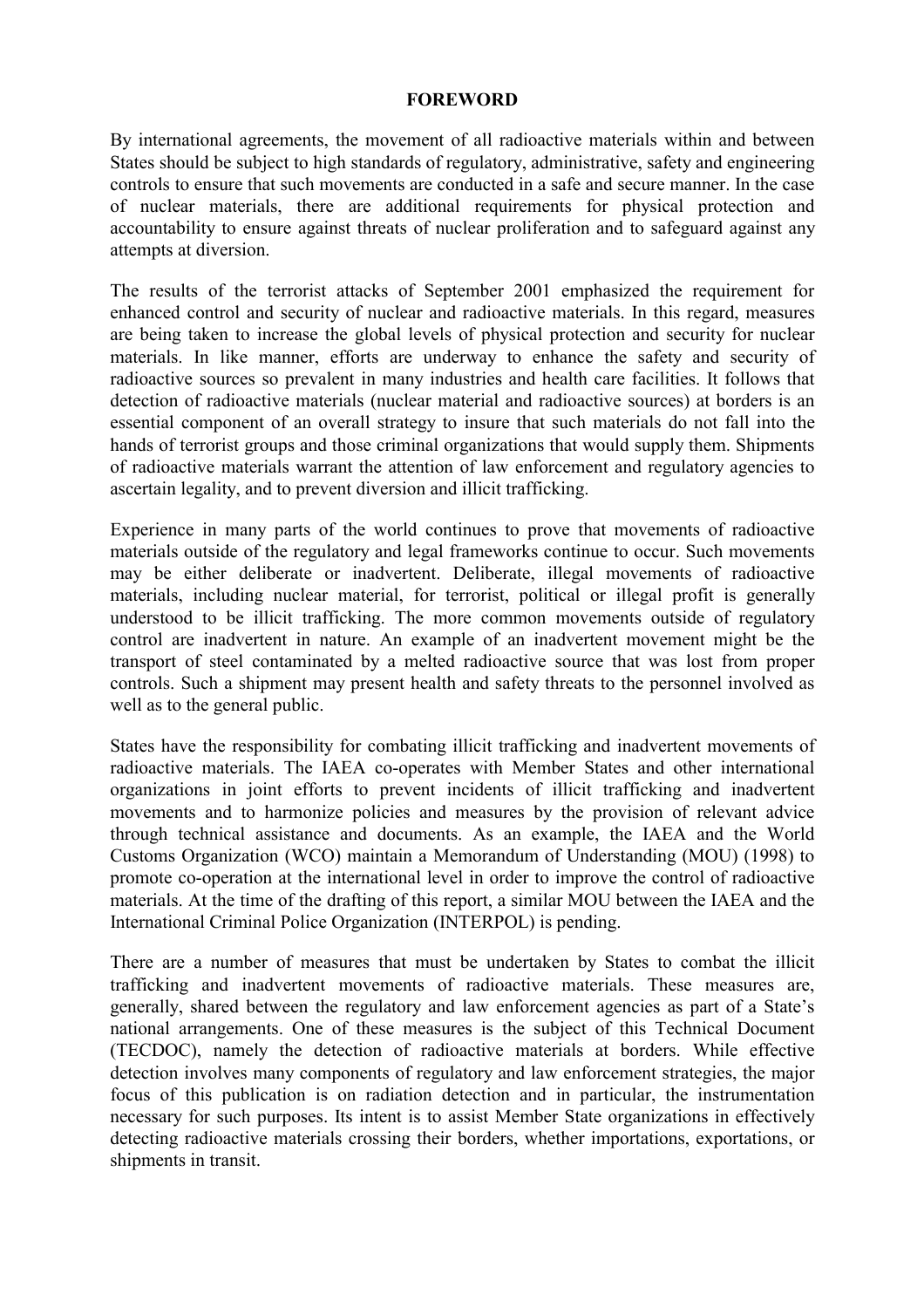This is the second of a group of three TECDOCs on inadvertent movement and illicit trafficking of radioactive materials that are co-sponsored by WCO, EUROPOL and INTERPOL. The first is entitled "Prevention of the Inadvertent Movement and Illicit Trafficking of Radioactive Materials" (IAEA-TECDOC-1311), and the third "Response to Events Involving the Inadvertent Movement or Illicit Trafficking of Radioactive Materials" (IAEA-TECDOC-1313). The IAEA officer responsible for these publications was B. Dodd of the Division of Radiation and Waste Safety.

# *EDITORIAL NOTE*

*The use of particular designations of countries or territories does not imply any judgement by the publisher, the IAEA, as to the legal status of such countries or territories, of their authorities and institutions or of the delimitation of their boundaries.* 

*The mention of names of specific companies or products (whether or not indicated as registered) does not imply any intention to infringe proprietary rights, nor should it be construed as an endorsement or recommendation on the part of the IAEA.*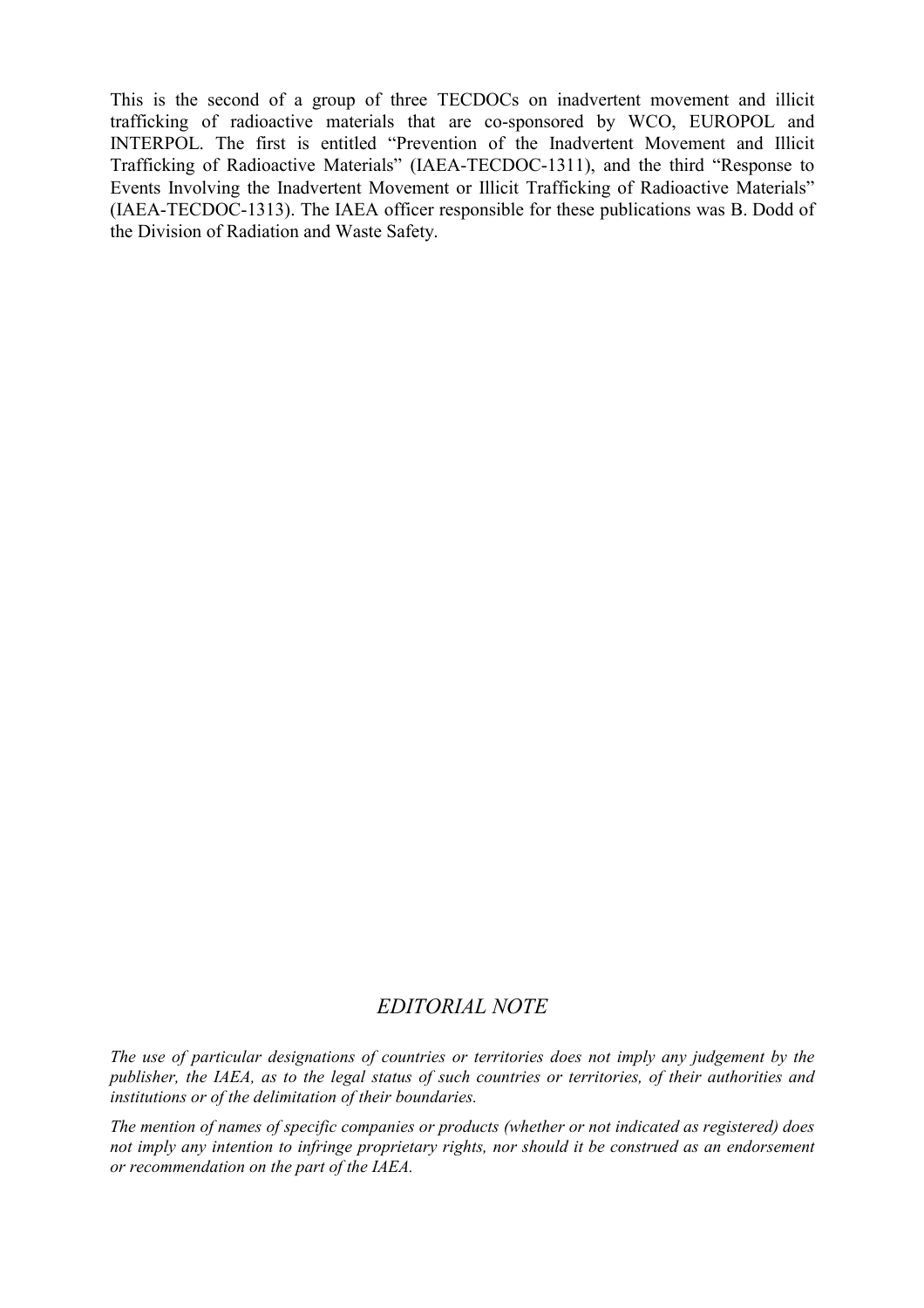# **CONTENTS**

| 1.3. Incidence of illicit trafficking and inadvertent movement of radioactive materials 2 |  |
|-------------------------------------------------------------------------------------------|--|
|                                                                                           |  |
| 3. STRATEGIC EVALUATION OF THE NEED FOR BORDER MONITORING  4                              |  |
|                                                                                           |  |
|                                                                                           |  |
|                                                                                           |  |
|                                                                                           |  |
|                                                                                           |  |
|                                                                                           |  |
|                                                                                           |  |
|                                                                                           |  |
|                                                                                           |  |
|                                                                                           |  |
|                                                                                           |  |
|                                                                                           |  |
|                                                                                           |  |
|                                                                                           |  |
|                                                                                           |  |
|                                                                                           |  |
|                                                                                           |  |
|                                                                                           |  |
|                                                                                           |  |
|                                                                                           |  |
|                                                                                           |  |
|                                                                                           |  |
|                                                                                           |  |
| 5. INVESTIGATION LEVELS AND INSTRUMENT ALARM SETTINGS  15                                 |  |
|                                                                                           |  |
|                                                                                           |  |
|                                                                                           |  |
|                                                                                           |  |
|                                                                                           |  |
|                                                                                           |  |
|                                                                                           |  |
|                                                                                           |  |
|                                                                                           |  |
|                                                                                           |  |
|                                                                                           |  |
|                                                                                           |  |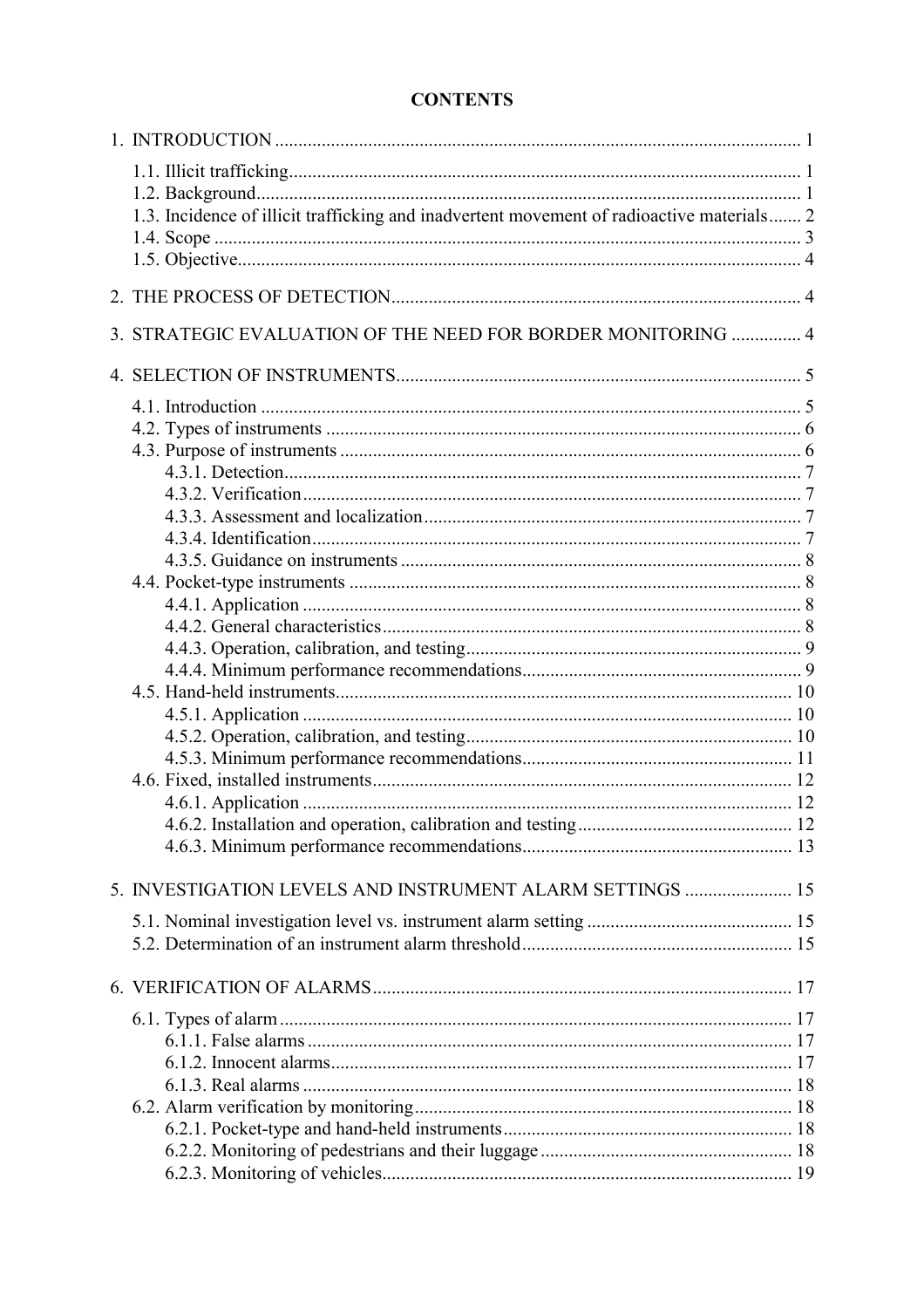| <b>ANNEX I:</b> | RADIOACTIVE MATERIALS AND RADIONUCLIDES OF INTEREST  27 |  |
|-----------------|---------------------------------------------------------|--|
|                 | ANNEX II: FLOWCHART SHOWING THE PROCESS LEADING TO      |  |
|                 | DETECTION OF INADVERTENT MOVEMENT OR ILLICIT            |  |
|                 |                                                         |  |
|                 |                                                         |  |
|                 |                                                         |  |
|                 |                                                         |  |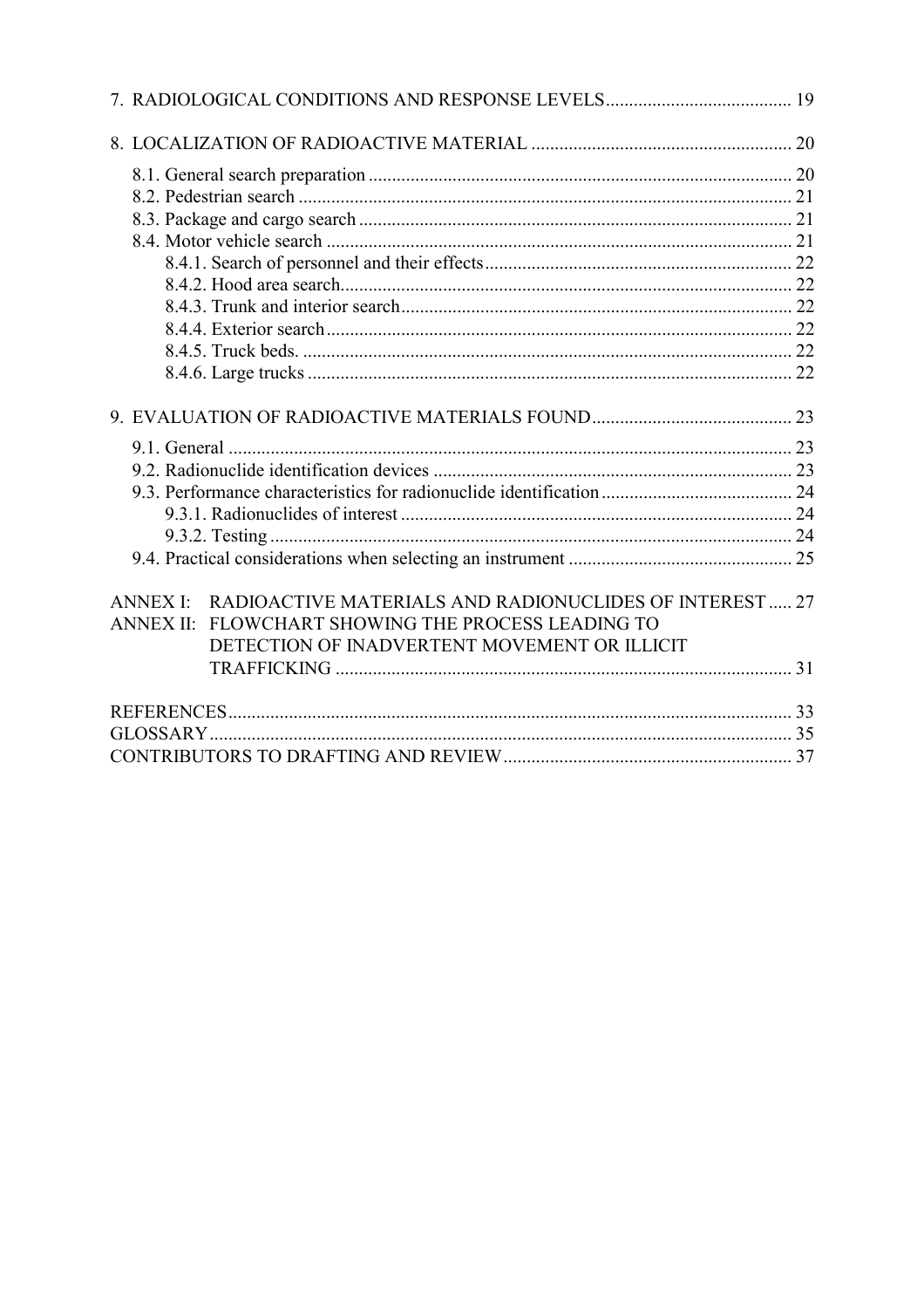## **1. INTRODUCTION**

## **1.1. Illicit trafficking**

The IAEA glossary definition at the time of writing is: "Illicit trafficking is the receipt, possession, use, transfer or disposal of radioactive material without authorization". This definition is much broader than the term as police, customs and other law enforcement bodies generally understand it. In view of this, and the diverse professional interest of the three cosponsors of this TECDOC, it is important to provide some amplification of the term illicit trafficking to ensure its correct application.

In the context of this TECDOC, the term should not be interpreted as covering all unauthorized events involving radioactive materials, irrespective of type and cause, since most of these may only be administrative offences and matters for the national nuclear or radiological regulatory authority, rather than for law enforcement.

The interests of the co-sponsoring organizations all include criminal activities (such as breaches of national and international law) and it is this dimension that underlies the purpose of this definition, this TECDOC and its companions [1, 2].

Criminal activities under consideration include:

- subversive activities, such as breaches of proliferation controls (as they are subversive to international will);
- other actual or potential malevolent acts intended to cause harm to people or the environment;
- illegal gain, such as profits from the sale of the radioactive material;
- avoiding prescribed costs of disposal, or relevant taxes;
- violation of transport regulations.

Experience of some Member States has shown that many cases where radioactive materials have been shown to have been moved illegally across international borders have been due to inadvertent movements, rather than those with true criminal intent. An example of this is when radioactive materials have been moved across international borders mixed with scrap metal [3, 4]. For this reason, instances where loss of control has occurred unintentionally, and the material is then found in another country can be usefully included in the discussion. In reality, it is only after such cases have been discovered and investigated can they be distinguished from cases with clear criminal intent. The problems of radiation safety, and harm to people, property and the environment are identical in both categories of incident.

To summarize, this TECDOC uses the term "illicit trafficking" to mean any intentional unauthorized movement or trade (particularly international) of radioactive materials (including nuclear materials) with criminal intent. This use of the term is consistent with that used by police, customs and other law enforcement bodies involved in combating trafficking in firearms, people, motor vehicles and drugs.

## **1.2. Background**

It should be noted that since nuclear materials are also radioactive, in this publication the term "radioactive materials" includes nuclear materials. "Radioactive materials" is used simply to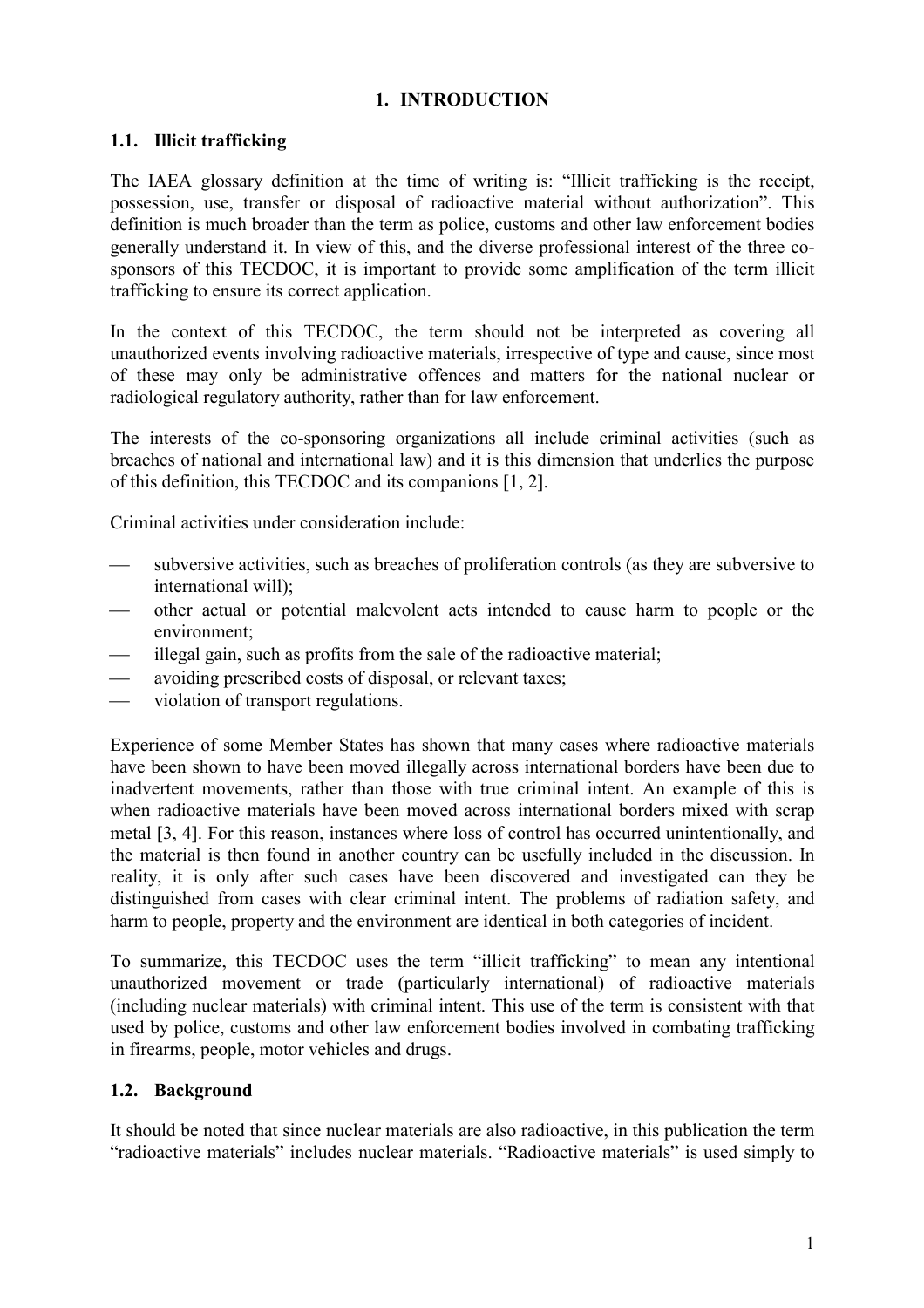avoid repetitious use of the phrase "nuclear, and other radioactive materials". It is recognized that nuclear materials will be of prime interest from an illicit trafficking viewpoint.

Radioactive materials are used throughout the world for a wide variety of beneficial purposes, in industry, medicine, research, defense and education. The radiological risks associated with such use need to be restricted and protected against by the application of appropriate radiation safety standards. Similarly the proliferation risks associated with the use of nuclear materials also need to be controlled and managed by standards, agreements and conventions.

National regulatory systems consistent with the IAEA standards and guidance [5–8] would be expected to ensure that effective control of radioactive materials is maintained. This is particularly true for all States that have implemented the Code of Conduct [9] and entered into safeguards agreements. Nevertheless, control can be lost for a variety of reasons. For example, a user of radioactive materials may not follow the procedures required by regulations. Loss of control can also result from deficiencies in the infrastructure itself or from inadequate physical security. In addition to negligence, there may also be deliberate diversion of radioactive materials. This can be to avoid the costs of waste disposal or in the belief that the materials have value, as a commercial or military commodity. Terrorists may also attempt to acquire radioactive materials. Because of the issues associated with the proliferation of nuclear weapons, and terrorism there is a particular concern in this regard with materials that are used in nuclear power and nuclear weapons programmes.

Some Member States have chosen to place radiation detectors at some of their border crossings to try to detect radioactive materials that are illicitly brought into the country as well as to find any orphan<sup>1</sup> sources that may be inadvertently transported. The operational issues relevant to the use of radiological instrumentation for such purposes are the subject of this TECDOC. Discussion of prevention and response to inadvertent movement and illicit trafficking of radioactive materials can be found in the companion TECDOCs [1, 2].

The IAEA and the Austrian Government jointly sponsored a pilot study of the practicalities of border monitoring instruments. This was called the Illicit Trafficking Radiation Detection Assessment Program (ITRAP) [10], and the results of this study were considered in the writing of this TECDOC. In particular, the study was useful in developing performance characteristics for monitoring instruments. Those given in this TECDOC are based on the ITRAP report, but some adjustments have been made taking into consideration input from other experts. The performance characteristics should be regarded as providing guidance only, and *should not be taken as IAEA requirements or standards.*

## **1.3. Incidence of illicit trafficking and inadvertent movement of radioactive materials**

In 1995 the IAEA started a programme to combat illicit trafficking in nuclear and other radioactive materials, which included the development and maintenance of an international database on trafficking incidents [11]. Because of the original broad definition of illicit trafficking, this is called the Illicit Trafficking Database (ITDB) although many incidents that are included in it are more inadvertent movement rather than illicit trafficking. As of the time of the last full report (December 2001), the database contained 399 confirmed incidents, which have been reported since 1993. There are 69 Member States participating in the illicit

 $1$  Orphan source: A source which poses sufficient radiological hazard to warrant regulatory control, but which is not under regulatory control because it has never been so, or because it has been abandoned, lost, misplaced, stolen or otherwise transferred without proper authorization.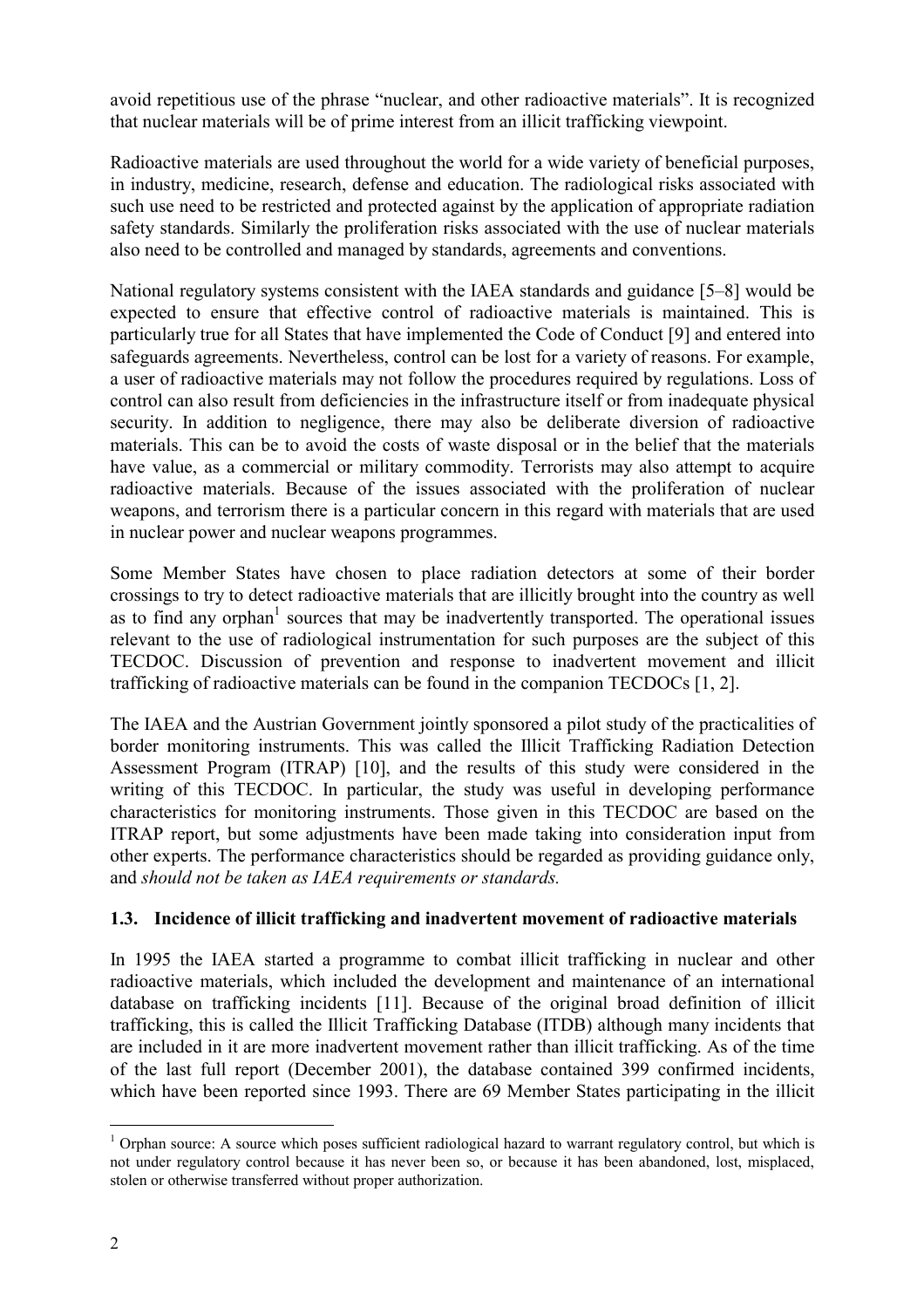trafficking database programme. About 90% of the incidents in the database involve radioactive sources, or low-enriched, natural and depleted uranium. The remainder involve plutonium and high-enriched uranium, and these usually involve some form of criminal intent to bypass non-proliferation safeguards as well as extensive radiation protection requirements. About 19 of these incidents involve important quantities of material. It is likely that there are more incidents occurring worldwide than are reported in the IAEA database.

A related problem of increasing importance is associated with the cross-border movement of metallurgical scrap. Today metal scrap for recycling is transported all over the world, often without a clear reference to its origin. Occasionally, such metal scrap shipments have included radioactive materials and sealed radioactive sources. One study of this problem in the USA [12] identified over 2300 instances where abnormal radiation levels were found in shipments of metals for recycling. About 11% of those instances involved sealed radiation sources or devices. While most of the discoveries of abnormal radioactivity were due to surface contamination by naturally occurring radioactive materials (NORM), other radioactive materials, orphan sources and devices, create a risk of radiation exposure to workers and the public. Some 50 cases have also led to inadvertent meltings of radioactive materials by those recycling facilities. Such incidents may disperse radioactive material over a wider area, and cause serious social and economic consequences. Examples include very high clean-up and disposal costs, lost production-time and litigation.

To prevent contaminated metals from being recycled, scrap processors and metal smelting facilities in some countries have installed radiation detection systems. Whilst there are some similarities in the equipment used, the measurement conditions at border crossings are quite different from those in scrap yards and metal production plants. At borders, the large volume of traffic means that the time for detection and initial response is limited to a few seconds and that repeated checks of the same vehicle are usually impractical. In addition, border monitoring not only has to cover transport by road freight vehicles and rail cars but also by passenger vehicles and pedestrians. Furthermore, where illicit trafficking in nuclear materials needs to be detected at borders, neutron measurement is also required whereas this would not generally be considered necessary at scrap yards and metal production plants.

# **1.4. Scope**

For customs, police and other law enforcement bodies, the term detection has a much broader connotation than for those involved with radiation safety. For the former, detection includes activities such as intelligence, risk assessment, seizure and investigation while for the latter it usually just involves the use of an instrument or device to determine the presence and level of radiation. This report addresses the radiation detection aspects only. It covers the issue of detecting radioactive materials that may be being illicitly trafficked or inadvertently moved. As such, it addresses in general terms the capabilities of detection, and outlines methods for such detection. Further, although the term borders is used repeatedly in this publication, it is meant to apply not only to international land borders, but also to maritime ports, airports, and similar locations where goods or individuals may enter or leave a State.

This publication does not address the issue of detection of radioactive materials at recycling facilities, although it is recognized that transboundary movement of metals for recycling occurs, and that monitoring of the metals for recycling may take place at the borders of a State or at a recycling plant.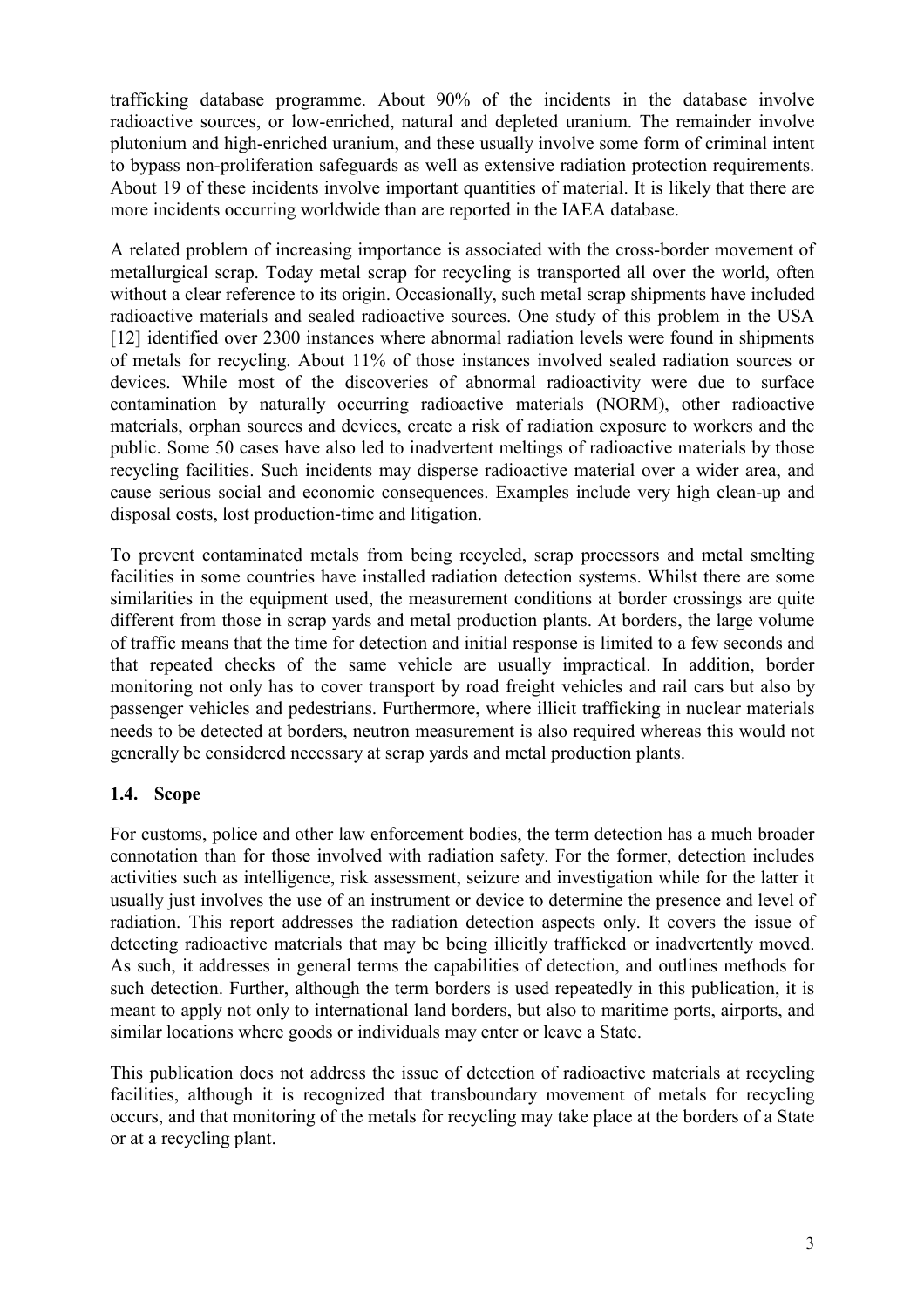This publication does not address authorized trans-boundary shipment of radioactive materials. This activity is governed by rules and regulations and other guidance already in existence to address the safe transport of radioactive materials [13].

This publication does not address the measures which regulatory authorities, and the legal persons whom they authorize to possess and use radiation sources, should undertake to ensure the safety and security of radioactive or nuclear materials. These are described elsewhere (see Refs [5–8]).

# **1.5. Objective**

The purpose of this publication is to provide guidance for Member States for use by customs, police or other law enforcement bodies on the radiation monitoring of vehicles, people and commodities at border crossing facilities as a countermeasure to illicit trafficking and also to find inadvertent movement of radioactive materials. Such monitoring may be one component of efforts towards finding radioactive materials that have been lost from control and which may enter a Member State.

# **2. THE PROCESS OF DETECTION**

The process leading to decisions regarding the setting up of systems for the detection of inadvertent movement or illicit trafficking of radioactive materials at borders and the use of such equipment has the following main steps:

- (1) strategic evaluation of the need for border monitoring;
- (2) selection of instruments;
- (3) installation, acceptance testing and calibration, setting up a maintenance plan and training of users and technical support staff;
- (4) determination of investigation levels and instrument alarm settings;
- (5) evaluation of alarms and appropriate response, by verification and localization of the radioactive material; and
- (6) evaluation of any radioactive materials found.

This in essence provides the outline for this publication. The actions or measures to be taken when monitoring discloses an event involving inadvertent movement or illicit trafficking of radioactive materials is dealt with in the third TECDOC of this series [2].

## **3. STRATEGIC EVALUATION OF THE NEED FOR BORDER MONITORING**

This TECDOC primarily covers radiation detection at borders from a technical and operational viewpoint. A Member State's decision as to whether, when or where to establish radiation detection at its borders should be the result of the development of a comprehensive national strategy for regaining control over radioactive materials. Guidance on the design and implementation of such a national strategy is under development as part of the IAEA Action Plan for the Safety and Security of Radioactive Materials.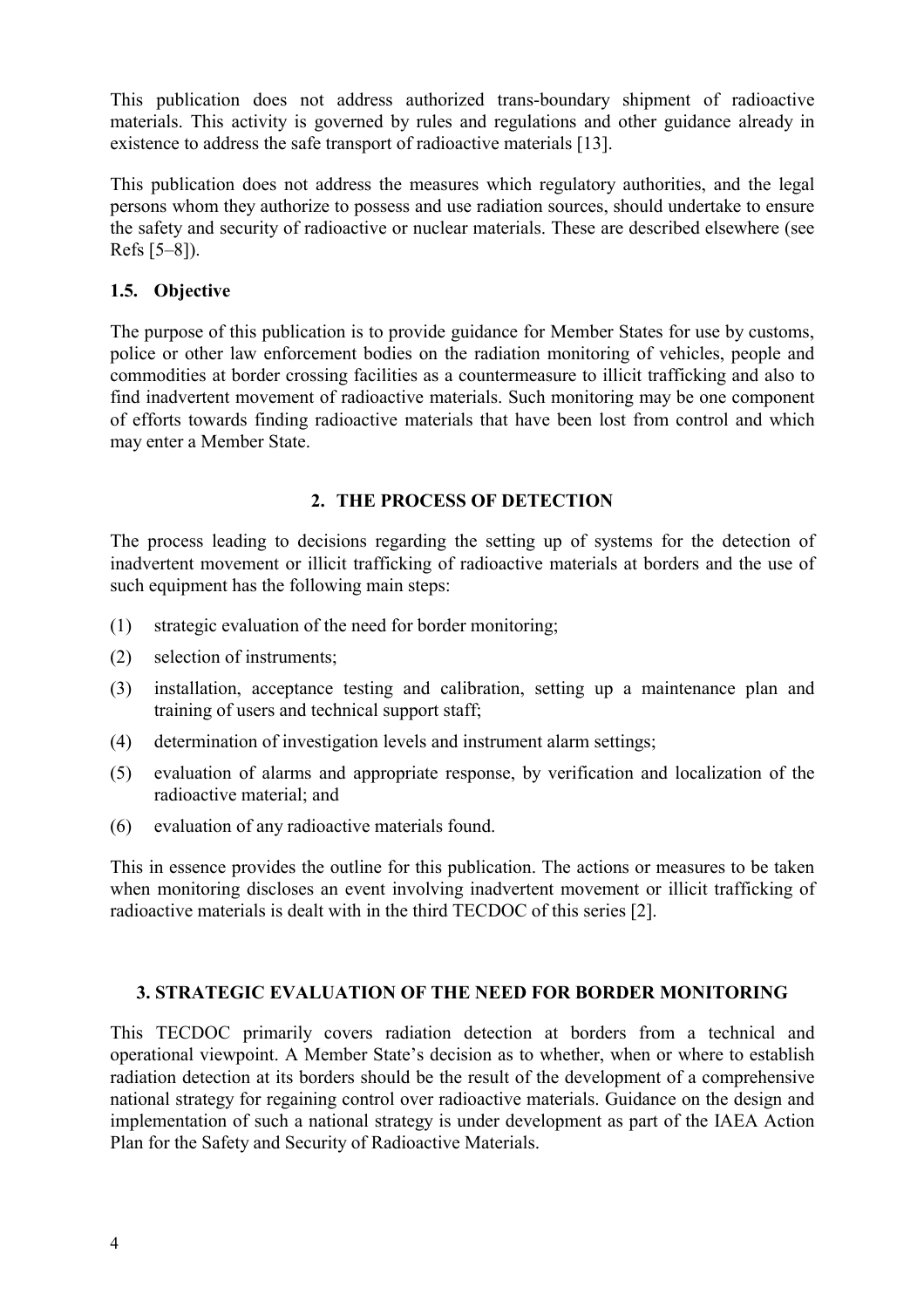One of the key factors in the development of a national strategy is the threat analysis. By evaluating historical, political, social, economic and geographic factors a State can come to a reasonable assessment as to the potential, or threat of illicit trafficking or inadvertent movement of radioactive materials across its borders. For some countries, at certain border locations, monitoring may be regarded as a worthwhile component of their overall strategy. For others, the potential problem is so low that it would not be considered sufficiently costbeneficial to implement border monitoring. Other considerations favouring installation of border monitors include deterrence and public safety.

Should it be determined that border monitoring is needed, the results of the strategic analysis will also help in the determination of the types of instruments to be used and where they should be deployed. This is because it will help define what is being sought. The monitoring process will be most effective if it is conducted at locations that have the greatest potential for identifying and intercepting illicit trafficking or inadvertent movement of radioactive material. In general terms, these are control points or nodal points where the flow of people, movement or freight converges. These locations may already be control points for other purposes, such as for weigh bridges, or customs.

## **4. SELECTION OF INSTRUMENTS**

## **4.1. Introduction**

This section offers guidance on the selection of instrumentation for deployment at borders<sup>2</sup>, and also offers guidance on their use under field conditions where there are operational constraints. It should be noted that the advice refers to radiological detection of radioactive materials, and does not focus on radiological protection issues that need to be considered if radioactive materials are detected. The protection of the individuals involved is a prime consideration; however, experience has shown that the number of events involving hazardous radiation levels is small.

There are some important points that need to be emphasized at the beginning. Firstly, in order for radioactive material to be detected, the radiation that it emits must first penetrate any container, package, vehicle or person that it is in. Practically, this means that if the radioactive material emits only alpha radiation, low energy beta radiation and/or low energy gamma radiation it may not be detected. Furthermore, knowledgeable persons may be able to deliberately shield radioactive material such that the radiation levels outside the container are below detectable levels. Under these circumstance there may be a need for additional information such as other methods of screening, intelligence information or observation.

Secondly, not all instruments detect all types and energies of radiation and therefore decisions have to be made as to what radioactive materials might be expected and what it is desired to detect. For example, significant neutron sources do not exist as naturally occurring radioactive materials and they are not used in radiopharmaceuticals. The detection of neutron radiation can, therefore, be used as an indication of the presence of nuclear materials (although neutron sources are used in some nucleonic gauging systems). For this reason, neutron detectors are recommended where there is a need to detect illicit trafficking in nuclear material.

 $2^2$  As stated earlier, "borders" is meant to include all locations where goods or individuals may enter a State.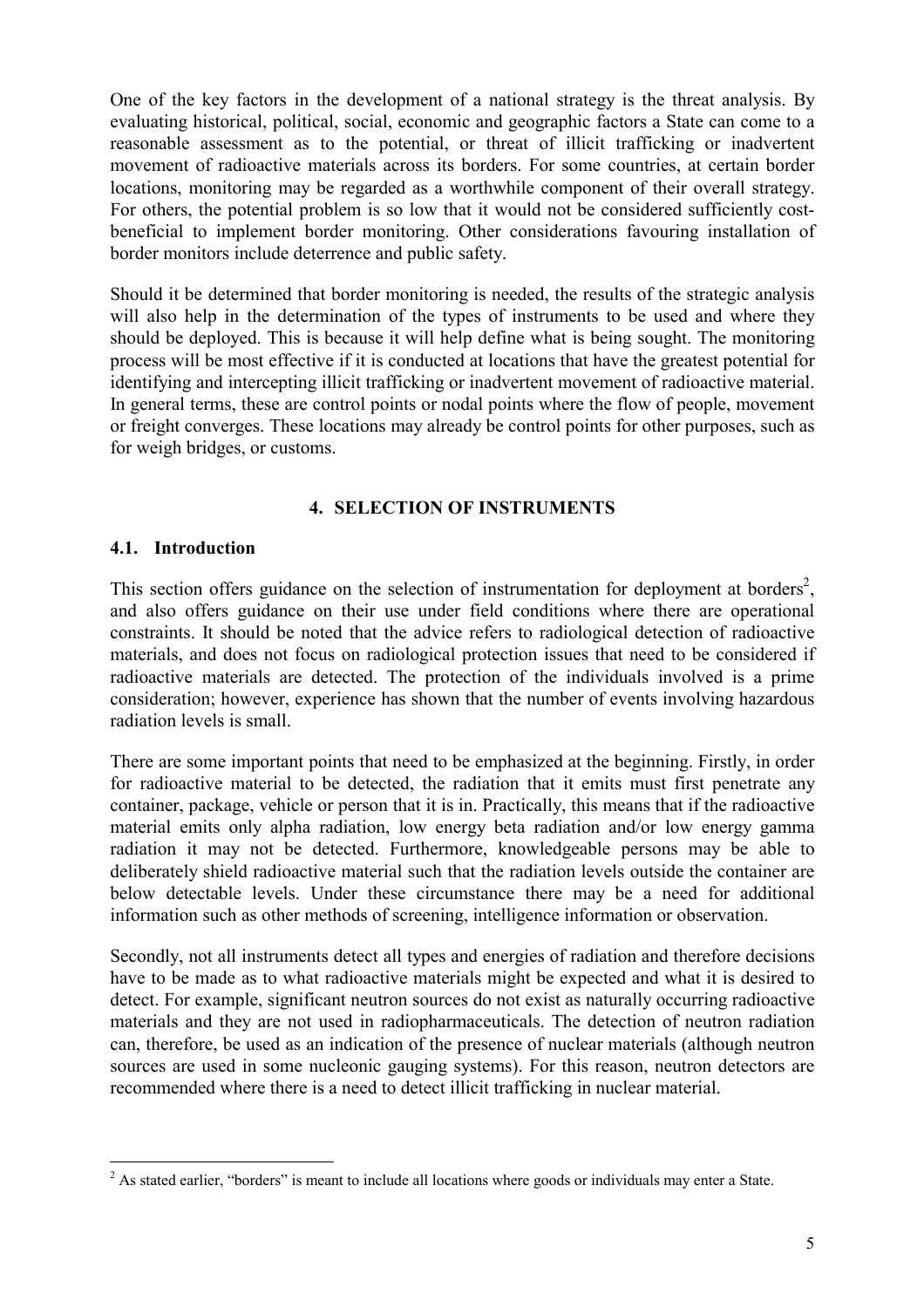Instrument users should be aware of the following technical and practical reasons why radioactive materials may not be detected.

- The radiation level at the instrument is too low to be detected because the source is of low radioactivity, is shielded or is too far away.
- The instrument response time characteristics may be too slow for the speed at which the instrument and the source pass each other.
- The instrument might need re-calibration to ensure it has the correct response.
- The instrument might not be functional at the time.

The advice included within this report addresses most of these issues; therefore, following it will maximize the probability of detecting radioactive materials at borders.

## **4.2. Types of instruments**

Instruments for detecting radioactive materials at borders can be divided into three categories.

- (1) *Pocket-type instruments* are small, lightweight instruments used to detect the presence of radioactive materials and to inform the user about radiation levels.
- (2) *Hand-held instruments* usually have greater sensitivity and can be used to detect, locate or (for some types of instrument) identify radioactive materials. Such instruments may also be useful for making more accurate dose rate measurements in order to determine radiation safety requirements.
- (3) *Fixed, installed, automatic instruments* are designed to be used at checkpoints such as those at road and rail border crossings, airports or seaports. Such instruments can provide high sensitivity monitoring of a continuous flow of persons, vehicles, luggage, packages, and cargo, whilst minimizing interference with the flow of traffic.

Each of these will be discussed in detail.

## **4.3. Purpose of instruments**

There are several uses of radiation detection instruments that are relevant to this publication. Each of these will be a factor in the selection of an appropriate instrument. The purposes can be summarized as:

- (1) *Detection:* An instrument is only needed to give an alarm if a certain radiation level is exceeded.
- (2) *Verification:* Once an alarm has been given it is necessary to verify whether or not it is genuine. Use of a different instrument is one way of doing this.
- (3) *Assessment and localization:* A real alarm necessitates searching for and localizing the origin of the radiation. As this is done it is important to make a radiological assessment for radiation safety purposes as well as to determine the appropriate level of response .
- (4) *Identification:* Determination of the radiation type and energy will often enable the radionuclide to be identified. This will help in categorizing the nature of the event and further response.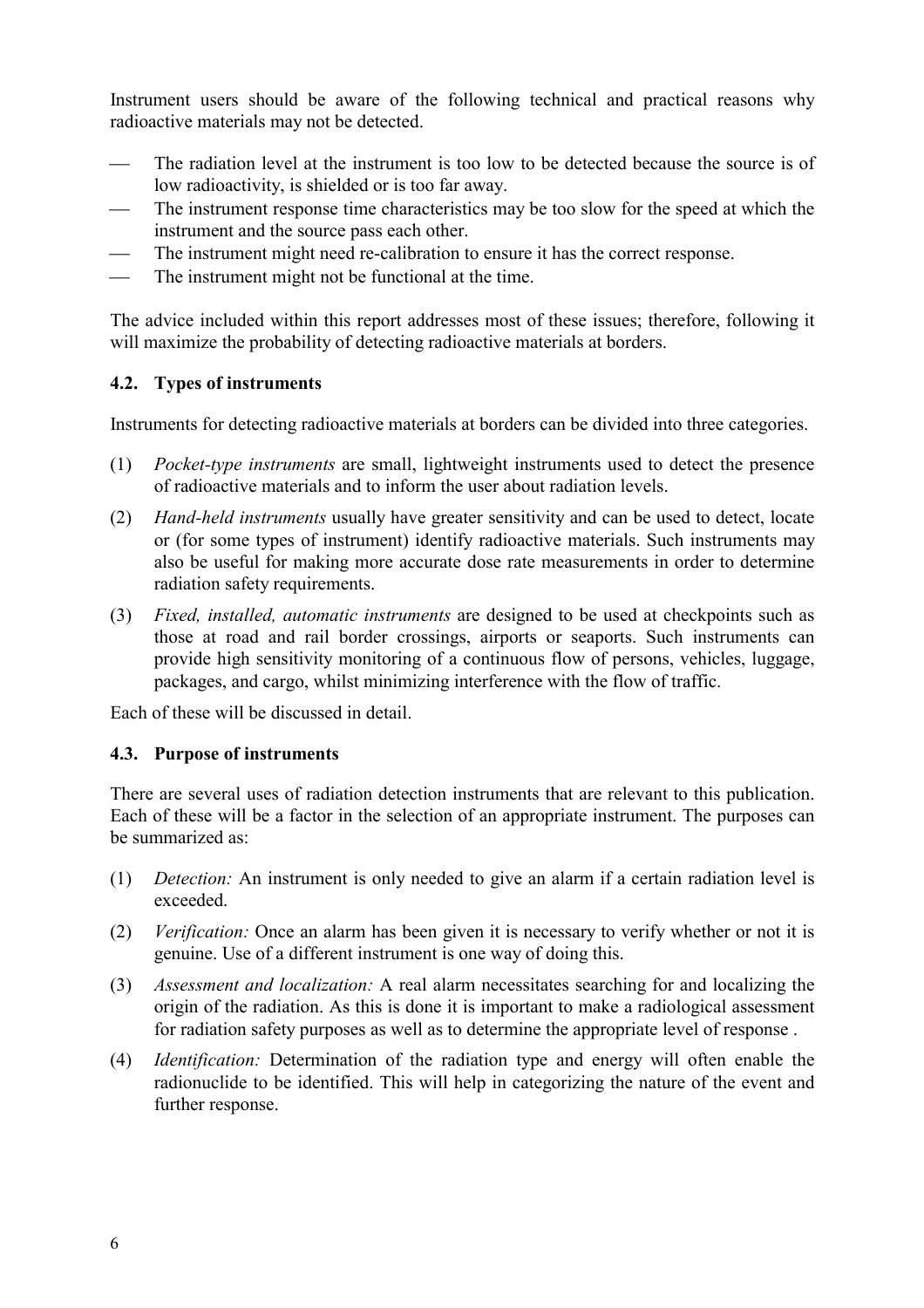# *4.3.1. Detection*

Once a decision has been made to perform border monitoring, as well as where and how to perform it, the next step is to select the appropriate instrument.

Where the traffic of goods, vehicles or people can be funnelled into narrow confines known as nodal points, fixed, installed, automatic instruments are the preferred option.

Pocket-type and hand-held instruments are particularly useful where operations are conducted in widely dispersed areas such as airports or seaports. For example, pocket-type instruments can be issued to and worn by every law enforcement officer on duty.

Hand-held instruments provide greater sensitivity of detection compared to pocket-type instruments, but they are heavier and usually more expensive. Hand-held instruments are mostly used for detection in targeted search situations of specified consignments. For example, they would be chosen: (a) when a suspicion of illicit trafficking already exists based on intelligence reports; (b) to localize a source; (c) to measure the dose rate; or (d) to identify the radionuclide.

# *4.3.2. Verification*

Each detection needs to be verified to exclude false alarms. Verification involves repeating the measurement process to confirm the initial indication of a radiation field. For pocket-type and hand-held instruments, this would normally involve repeating the examination of the vehicle or person. For fixed, installed instruments, it may mean that the vehicle needs to be recirculated through the installation to obtain a repeat measurement. When re-circulation is not practicable, a different type of instrument may need to be used.

## *4.3.3. Assessment and localization*

After the detection of radioactive material has been verified, the origin of the radiation signal needs to be localized. For this purpose pocket-type or hand-held instruments are needed. At this point a radiological safety assessment will be required in order to ensure the safety of the officers and the public. In addition, the radiological assessment will determine whether the response should be operational, tactical or strategic [2]. To do this, instruments with dose rate indication are essential.

## *4.3.4. Identification*

Once the origin of the signal is located, it is necessary to identify the specific radionuclide involved. This is because it impacts the safety considerations, as well as the subsequent scale of response to the discovery of the radioactive material. Identification of the radionuclide helps to categorize the nature of the event as inadvertent movement, illicit trafficking or an innocent alarm. It may also provide some information about the former use and ownership of the material, although this type of analysis is best done later at a laboratory for seized material. These data may be used later for enforcement purposes by the national regulatory authority.

Primary identification at border crossings typically requires special hand-held instruments to measure gamma ray energies to identify the radionuclide. This is known as gamma spectroscopy. If such equipment is not available, additional expert assistance may be necessary.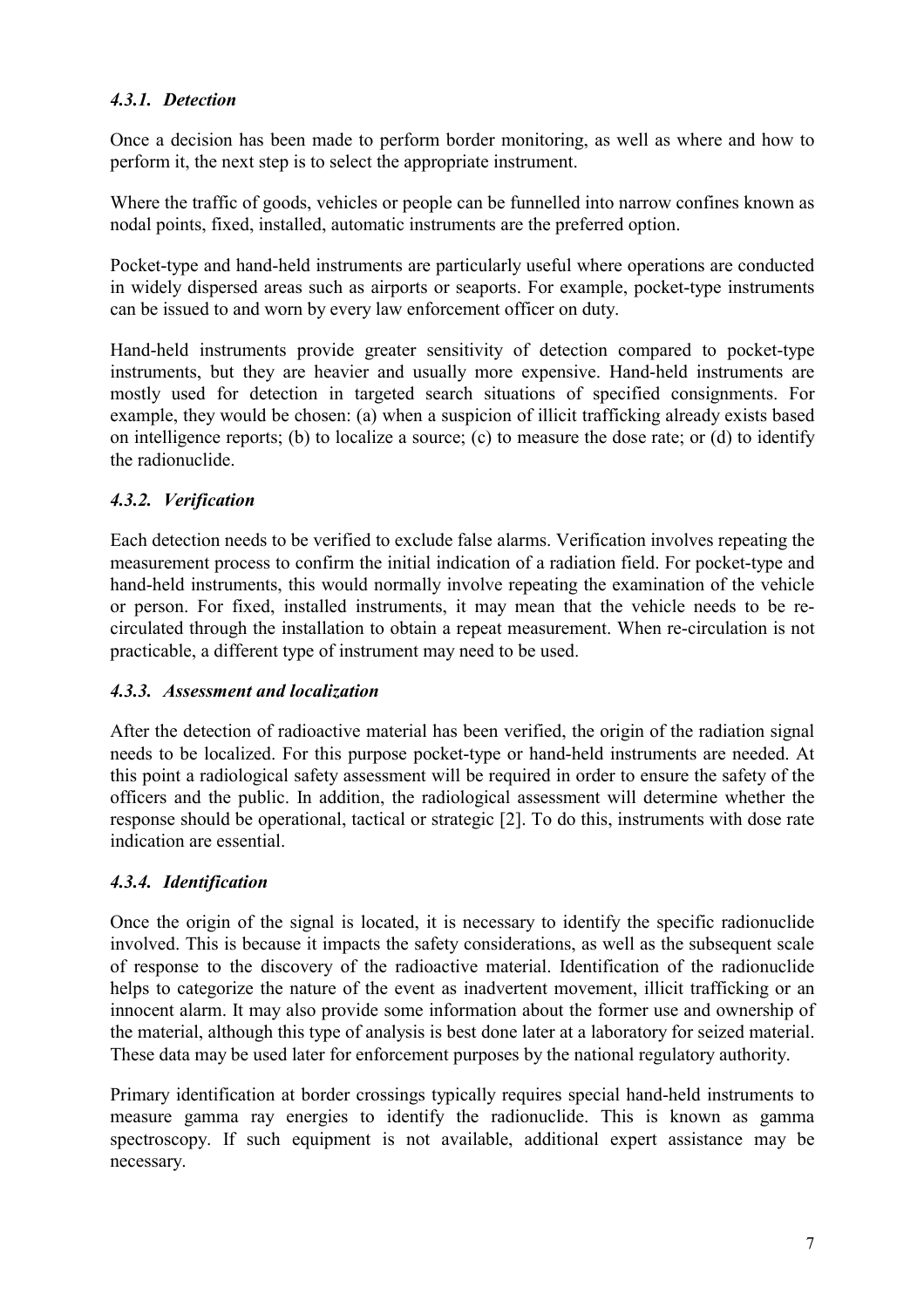Today there is a user-driven trend to combine the above-mentioned tasks (localization, dose rate measurement and radionuclide identification) into a single hand-held instrument using multiple radiation detectors.

# *4.3.5. Guidance on instruments*

The rest of this section offers guidance on the selection of each of the three types of instrumentation discussed. Guidance is also given on their use under field conditions where there may be operational constraints.

As discussed in the introduction, performance characteristics for each type of instrument should be regarded as providing guidance only, and *should not be taken as IAEA requirements or standards.* In addition, it should be recognized that such parameters are always a compromise between the ideal and the practical. As technology improves, then the performance characteristics may also be changed to reflect these improvements.

## **4.4. Pocket-type instruments**

# *4.4.1. Application*

The technology for detecting radioactive materials has developed rapidly in recent years. Advances in the miniaturization of low power electronics have made possible the development of a new class of compact gamma and neutron detectors. These detectors, which are similar in size to a message pager, can be worn on a belt or carried in a pocket for handsfree operation. Some such detectors can be used in 'silent mode' to warn the operator to the presence of radioactive materials, without alerting other persons in the proximity. Pocket-type instruments are ideally suited for use by individual officers and first responders to a radiation alarm because of their small size. In addition, they do not require extensive training to operate.

Since these instruments are relatively inexpensive and small enough to be worn on the uniform, it may be feasible for each individual officer to be routinely equipped with such an instrument while on duty. They have low power consumption so that they may be used continuously. Another advantage of them is their inherent mobility, which allows closer approach to a suspected radiation source, when it is safe to do so.

The use of pocket-type radiation detectors worn by many personnel in the course of their regular duties, can represent a 'moving curtain' that can be very flexible compared to fixed, installed instruments and thus cover a wide variety of possible traffic routes.

## *4.4.2. General characteristics*

Although pocket-type instruments can be made with one of several different types of radiation detector, only those that employ scintillation detectors are sensitive enough for this application. The instrument's display should provide a simple, luminescent indication, which is proportional to the dose rate. This clearly indicates to the user any changes in radiation levels and can be used as a search tool for locating radiation sources.

The best instruments of this type are maintenance free, of rugged construction, weather resistant and battery operated with adequate operation time. It is recommended that the alarm threshold is pre-set before issue to field officers, to correctly account for the local natural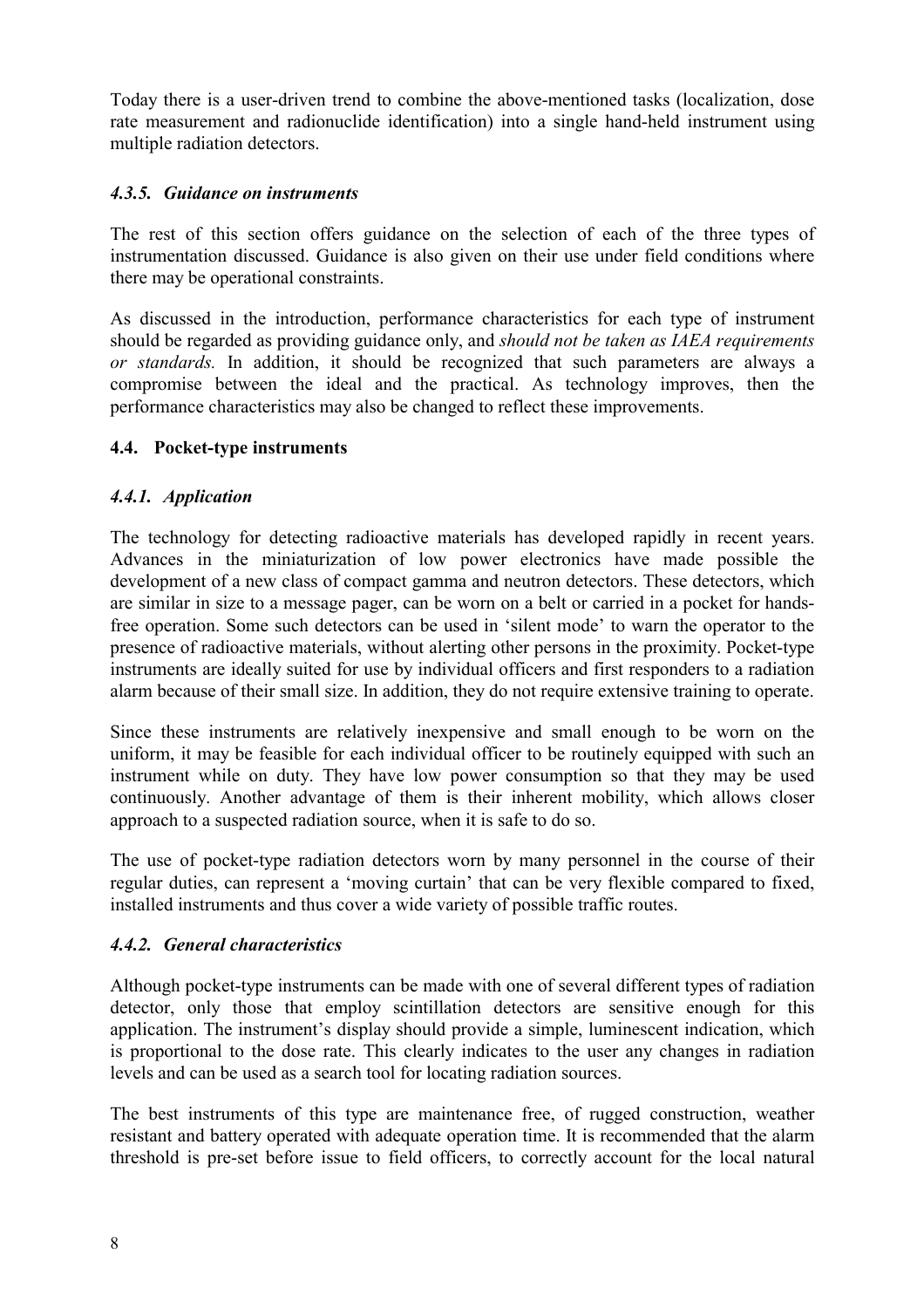background radiation. However, some instruments now measure the background automatically upon start-up and store it for reference.

Design details vary, but pocket-type instruments may have a variety of additional features. Some types are able to produce three types of alarms: visual (light), audible (tone), and vibrating (silent, for covert operation). Some instruments feature an audible tone that changes as a function of dose rate.

# *4.4.3. Operation, calibration, and testing*

A pocket-type instrument would normally be worn on the body, in a pocket, or on a belt. Useful self-testing features would verify proper electronics operation of the instrument (including battery status) before each period of use. A pocket-type instrument should also be checked, on a daily basis if possible, to verify its continued ability to detect radiation. This may be done by placing the instrument near a small radioactive check source and observing its response to the radiation.

It is inevitable that false alarms, i.e. alarms without radioactive materials present, will occur occasionally due to the fluctuations in background. When the alarm threshold is set appropriately, i.e. about three times natural background level, false alarms rates not exceeding one or two per working shift may be reasonable to expect.

Pocket-type instruments may be triggered by innocent radiation sources occasionally. This is because many common objects and materials contain small quantities of naturally occurring radioactive material such as thorium or uranium (see Annex I).

Like most radiation detectors, it is recommended that pocket-type instruments be calibrated once a year (or as required by the national regulatory authority), by a qualified individual or maintenance facility.

# *4.4.4. Minimum performance recommendations*

As mentioned previously, the performance characteristics for each type of instrument should be regarded as providing guidance only, and *should not be taken as IAEA requirements or standards.* Furthermore, it should be noted that the conditions given in this section are not operational settings, but criteria against which performance tests can be made.

# *4.4.4.1. Sensitivity to gamma radiation*

At a mean indication of 0.2  $\mu Sv\cdot h^{-1}$ , an alarm should be triggered when the dose rate is increased by 0.1  $\mu Sv \cdot h^{-1}$  for a duration of 1 second. The probability of detecting this alarm condition should be 99%, i.e. no more than 100 failures in 10 000 exposures. The instrument should fulfil these performance characteristics in a continuous, incident gamma energy range from 60 keV to 1.33 MeV (tested with <sup>241</sup>Am, <sup>137</sup>Cs and <sup>60</sup>Co).

# *4.4.4.2. Alarm setting*

The system should provide adjustable threshold levels for the alarm.

# *4.4.4.3. Dose rate indication*

If the instrument provides a dose rate indication, the uncertainty should be within  $\pm 50\%$ , when calibrated with  $^{137}Cs$ .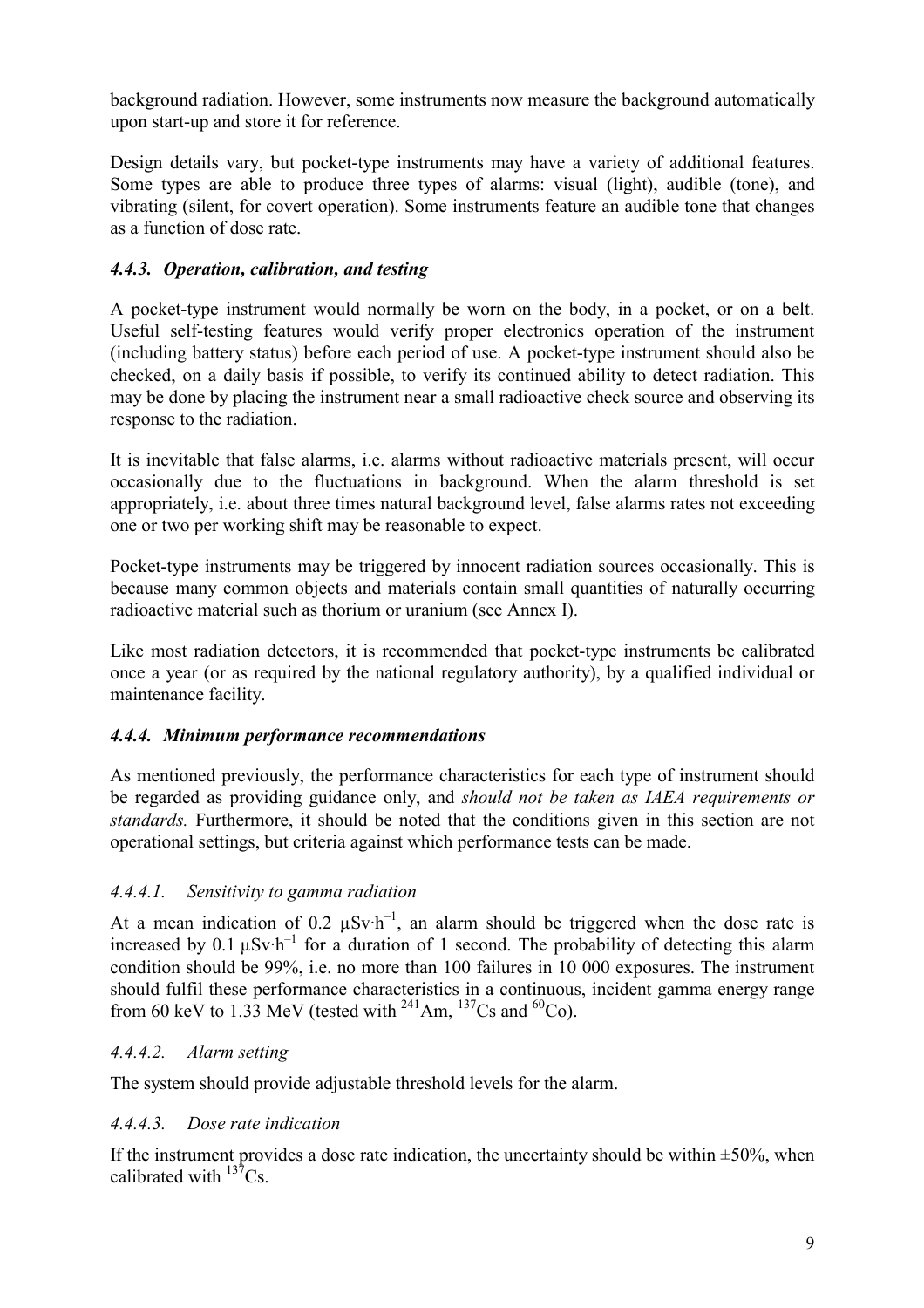## *4.4.4.4. False alarm rate*

The false alarm rate should be less than 1 in a 12-hour period for background dose rates of up to  $0.2 \mu Sv·h^{-1}$ .

## *4.4.4.5. Environmental conditions*

The instrument should meet the performance characteristics listed above in a temperature range of  $-15^{\circ}$ C to  $+45^{\circ}$ C and a relative humidity of at least 95%, in non-condensing conditions.

## *4.4.4.6. Battery life*

The battery life should be greater than 800 hours under no alarm conditions for instruments with non-rechargeable batteries and greater than 12 hours for units with rechargeable batteries. Under alarm conditions the battery lifetime should be greater than 3 hours.

#### *4.4.4.7. Drop test*

Instruments should meet the performance characteristics after a 0.7 m test-drop on every face onto concrete.

## **4.5. Hand-held instruments**

## *4.5.1. Application*

Hand-held radiation monitors may take different forms and utilize different detectors and electronics. Those most recently developed are small, battery-powered, instruments that contain microprocessors. As technology advances additional capabilities will no doubt continue to emerge.

Hand-held monitors can be used to effectively search pedestrians, packages, cargo, and motor vehicles, with a great deal of flexibility. Training in proper use and interpretation of readings is of vital importance, and the training must be repeated periodically.

Hand-held instruments are available to detect all types of radiation, including neutrons. Some such instruments can detect more than one type of radiation (e.g. gamma and neutron). Handheld instruments usually have the capability of measuring dose rates, and can therefore be used for radiation safety purposes.

Some sophisticated hand-held instruments can also be used to identify radionuclides.

## *4.5.2. Operation, calibration, and testing*

Hand-held monitors can be used as either the primary search (detection) device or a secondary search device (validation) for fixed, installed instruments. It is essential that the instrument be equipped with an audible dose rate indicator or alarm to enable the user to perform the search without watching the meter.

For search applications a hand-held instrument should weigh less than 2 kg and have a comfortable carrying handle. The probability of detection can be improved if the user moves the instrument closer to any radioactive material that is present. Also, an instrument is more likely to detect radiation when it is moved reasonably slowly over the area to be scanned.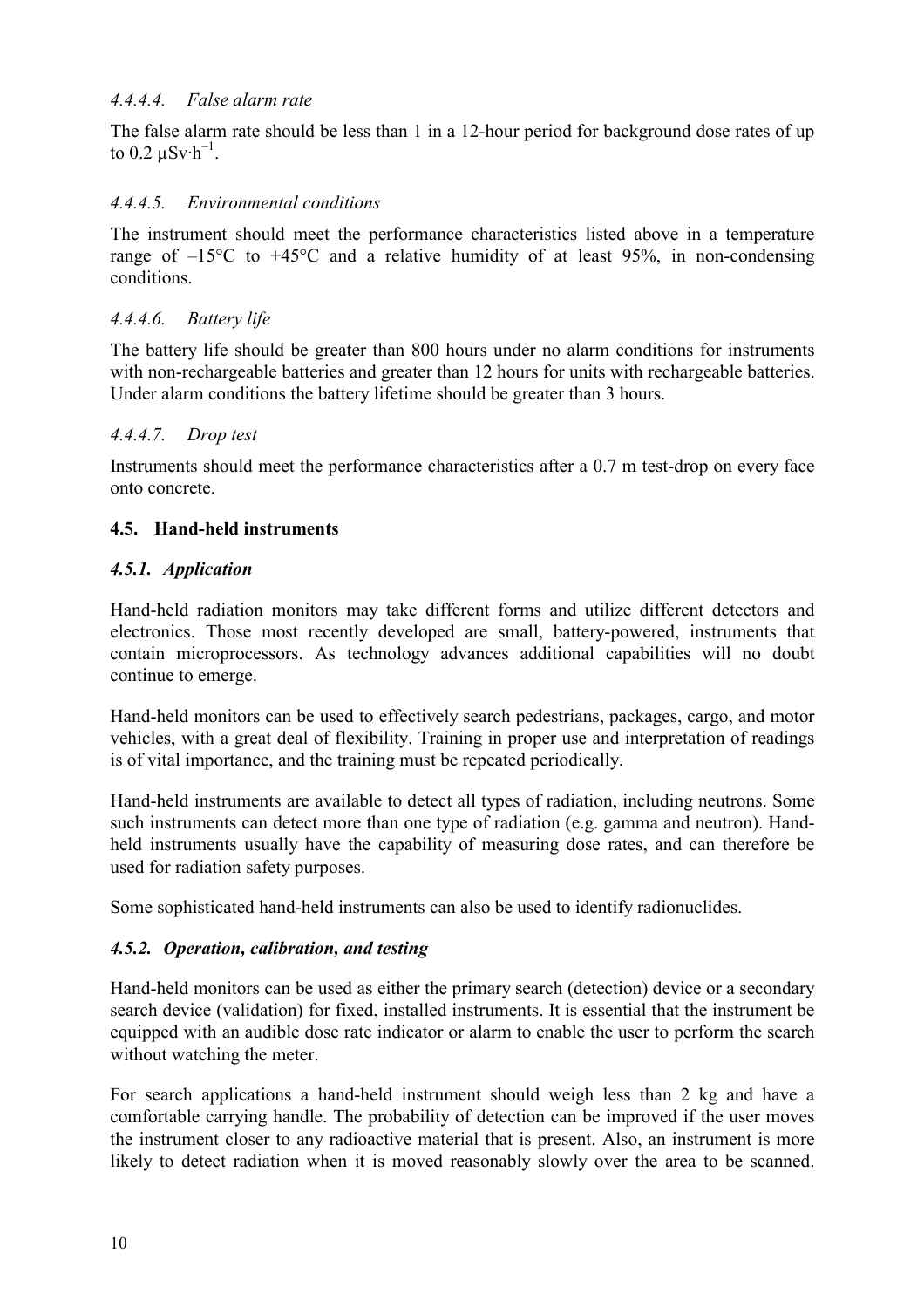However, moving too slowly means that a survey takes longer, and so there is a compromise between speed and sensitivity. Instruments are available that can make measurements over a short time scale (less than 1 second), so that they can be used to quickly scan the surfaces of packages, pedestrians, vehicles, and cargo. To enable the location of the radiation source to be determined, the alarm indication should either automatically reset itself, or the frequency of the alarm tone should rise with increasing dose rate.

It is recommended that a hand-held instrument be checked, on a daily basis if possible, to verify its continued ability to detect radiation. This may be done by placing the instrument near a small radioactive check source and observing its response. Like most radiation detectors, it is recommended that it be calibrated once a year by a qualified individual or maintenance facility. Most of the combined hand-held radionuclide identifiers use a low activity gamma source to stabilize the energy scale. This is essential to achieve a good performance with regard to radionuclide identification.

# *4.5.3. Minimum performance recommendations*

As mentioned previously, the performance characteristics for each type of instrument should be regarded as providing guidance only, and *should not be taken as IAEA requirements or standards.* Furthermore, it should be noted that the conditions given in this section are not operational settings, but criteria against which performance tests can be made.

# *4.5.3.1. Sensitivity to gamma radiation*

At a mean indication of  $0.2 \mu Sv·h^{-1}$ , an alarm should be triggered when the dose rate is increased by  $0.05 \mu Sv·h^{-1}$  for a period of 1 second. The probability of detecting this alarm condition should be 99%, i.e. no more than 100 failures in 10 000 exposure. This performance characteristic should be fulfilled in a continuous, incident gamma energy range from 60 keV to 1.33 MeV (tested with <sup>241</sup>Am, <sup>137</sup>Cs and <sup>60</sup>Co).

## *4.5.3.2. Audible indication rate for gamma radiation*

The audible indication rate (the beep rate) at the specified background conditions should be not more than 1 beep per minute during 12 hours of operation, i.e. not more than 100 beeps in at least 100 minutes.

# *4.5.3.3. Sensitivity to neutron radiation*

For instruments that have a neutron detection capability, the detector should alarm when exposed to a neutron flux emitted from a <sup>252</sup>Cf source of 0.01 µg (approximately 20 000 n·s<sup>-1</sup>) for a duration of 10 seconds, at 0.25 m distance, when the gamma radiation is shielded to less than 1%. The probability of detecting this alarm condition should be 99 %, i.e. no more than 100 failures in 10 000 exposures. The neutron dose rate corresponding to these irradiation conditions is about 2  $\mu$ Sv·h<sup>-1</sup>.

## *4.5.3.4. False alarm rate for neutron radiation*

The false alarm rate should be less than 6 in a 1-hour period.

## *4.5.3.5. Dose rate indication*

If the instrument indicates dose rate, it should be capable of measuring at least up to 10 mSv·h<sup>-1</sup> within an uncertainty of less than  $+30\%$ , when calibrated for <sup>137</sup>Cs.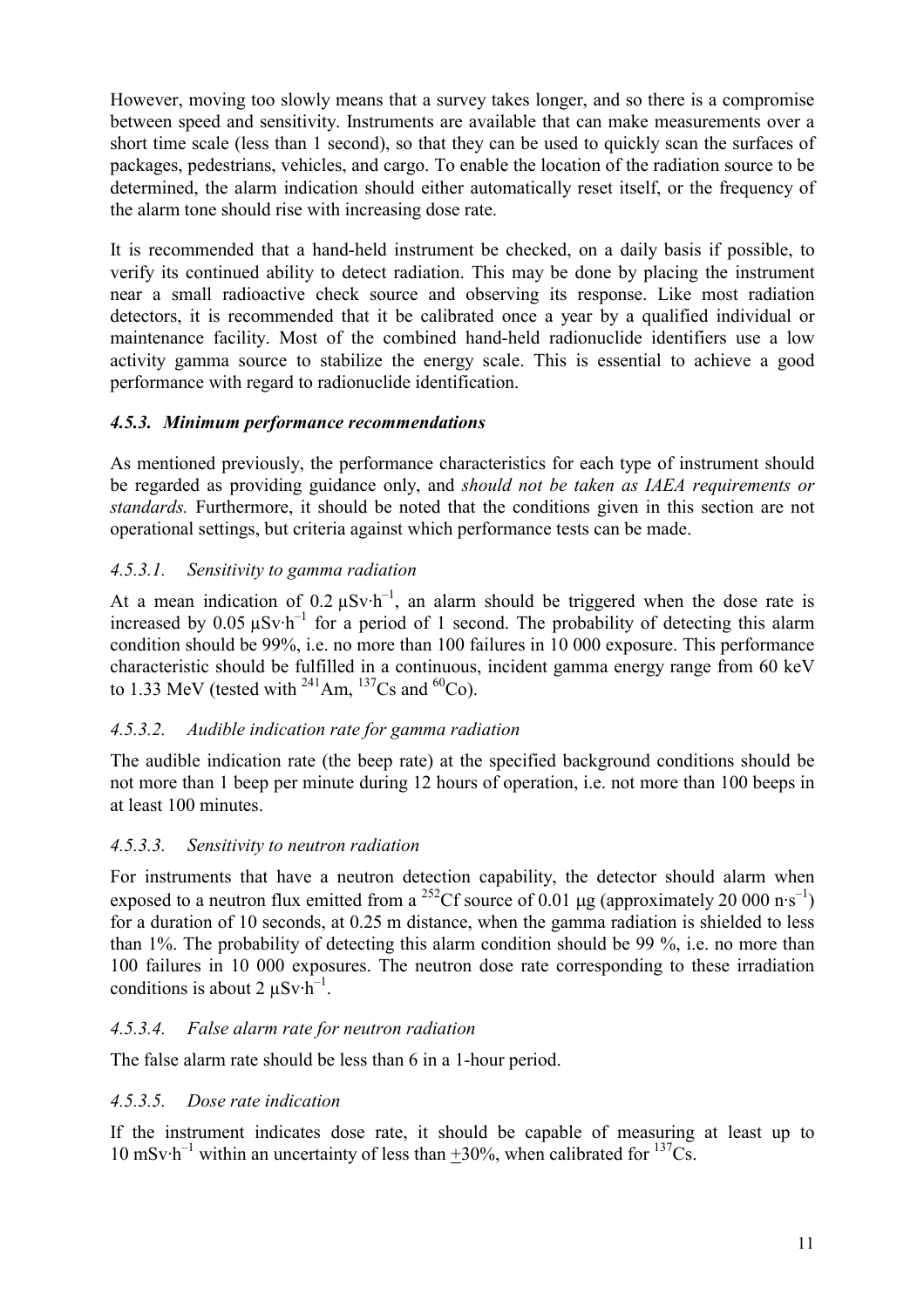## *4.5.3.6. Over-range indication*

The instrument should provide an over-range indication or continuous alarm at dose rates that are beyond its range.

# *4.5.3.7. Environmental conditions*

The instrument should meet the performance characteristics listed above in a temperature range of  $-15^{\circ}$ C to  $+45^{\circ}$ C and a relative humidity of at least 95%, in non-condensing conditions.

# *4.5.3.8. Battery life*

It is recommended that the battery life should be greater than 40 hours under no alarm conditions for instruments with non-rechargeable batteries and greater than 12 hours for units with rechargeable batteries. Under alarm conditions, the battery life should be greater than 3 hours. It is desirable that there be an indicator on battery condition.

# **4.6. Fixed, installed instruments**

# *4.6.1. Application*

Modern, fixed, installed radiation monitors are designed to automatically detect the presence of radioactive material being carried by pedestrians or transported in vehicles. The monitoring systems do this by measuring the radiation level (gamma or neutron) taken while a person or vehicle occupies the detection area, and comparing this level to the background radiation level that is measured and updated while the detection area is unoccupied. Continuous measurement of the background radiation level and adjustment of the alarm threshold enables a constant, statistical false alarm rate to be maintained. It follows that suitable occupancy sensors are needed, so that the instrument knows when to monitor the pedestrians or vehicles as they pass through and when to monitor background radiation levels.

## *4.6.2. Installation and operation, calibration and testing*

Fixed, installed radiation monitors are often known as portal monitors and typically consist of an array of detectors in one or two vertical pillars with associated electronics. Because instrument sensitivity is strongly dependent upon distance, it is important to get the person or vehicle as close as practically possible to the detector array. Therefore, highest effectiveness is achieved if the monitors are installed such that all the pedestrians, vehicles, and cargo traffic are forced to pass close by, or between monitors. Careful consideration should, therefore, be given to selecting the optimum location to install fixed radiation portal monitors so they can be most effective.

The effectiveness of a fixed, installed instrument is also strongly dependent on its ability to measure the radiation intensity over the search area of interest. Therefore, when installing the monitor, it is important that the detector is positioned so that it has an unobstructed view of the search area. However, the instrument must also be protected from mechanical damage.

Alarm indications should be clearly visible to the officers manning the inspection point and officers responding to alarms will need to be trained in the appropriate response procedures [2].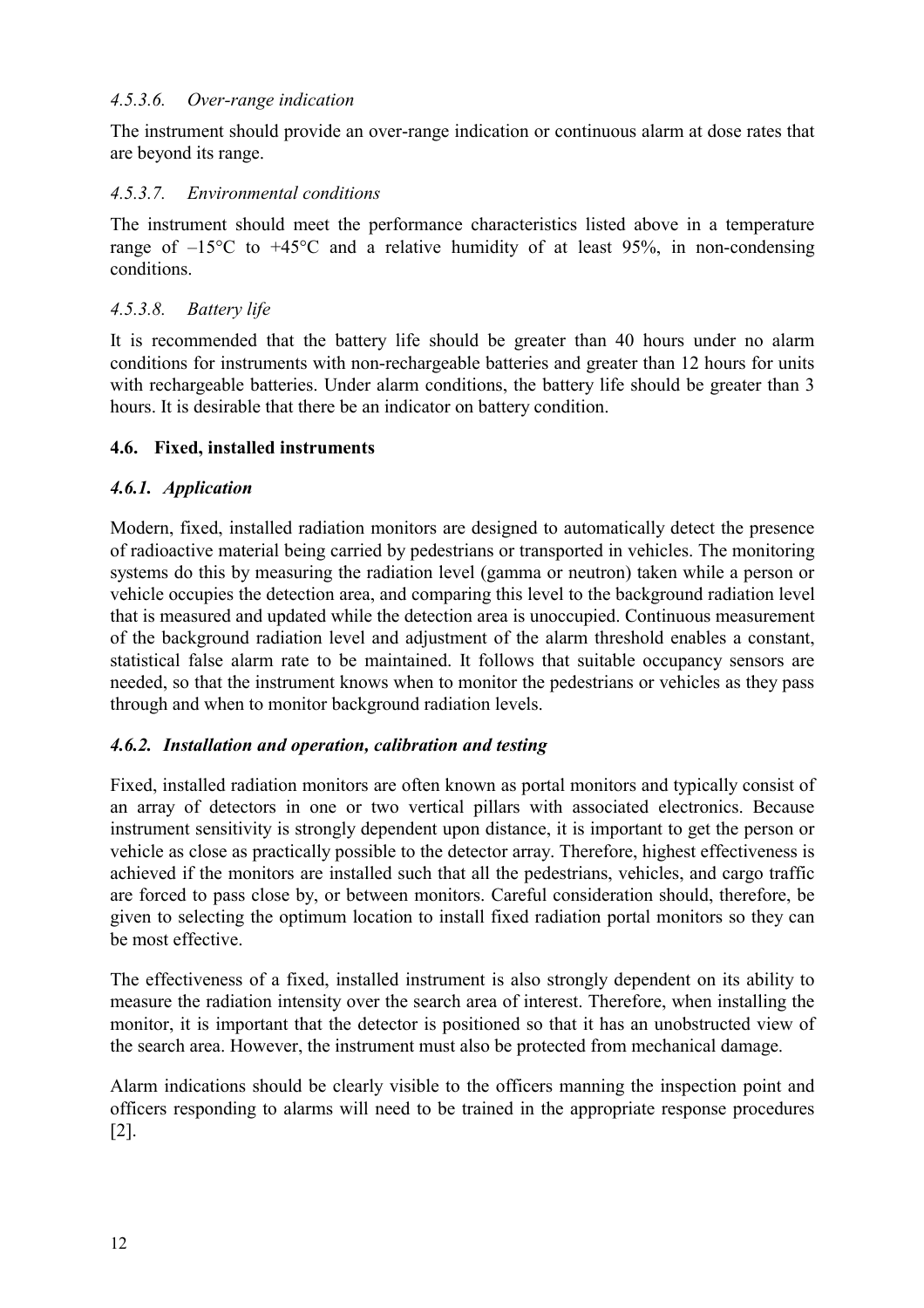Portal monitors need to be calibrated and tested periodically to ensure optimum performance. Automatic portal monitors should be checked daily with small radioactive sources to verify they can detect radiation intensity increases.

# *4.6.2.1. Pedestrian monitors*

Pedestrian monitors may be installed as single or dual pillar monitors. Barriers should be installed to restrict the pedestrian traffic so that each person passes within 1.0 metre of the monitor. Where pedestrian traffic corridors are larger than 1.5 metres, dual pillars should be installed. It is important that the detector is placed away from heavy doors, which can cause excess false alarms. This is because shielding by the doors may lead to increased fluctuations in the radiation background. Also, it is important that the occupancy sensor be positioned so that it is only triggered when the instrument is occupied and not by individuals walking in the vicinity of the monitor.

The possible presence of shielding in luggage and packages may mean that the monitors are most effective when they are used in combination with metal detection systems (such as X ray machines), which can be used to easily identify the presence of shielding material.

# *4.6.2.2. Vehicle monitors*

The use of fixed, installed radiation monitors to detect radiation sources in vehicles is complicated by the inherent shielding of the vehicle structure and its components. While standard truck-bed monitors can be effective in detecting abnormal radiation levels in shipments of metals for recycling, they are much less effective in detecting radioactive materials when that material is purposely concealed. Monitors specially designed to detect radioactive sources that may be being illicitly trafficked are more effective than truck-bed monitors, because they typically have detectors to view all areas above and below vehicles as well as the sides.

As discussed earlier, the sensitivity of detectors is dependent upon the closeness of the detector and source as well as the slowness with which they pass each other. For passenger vehicles, one-pillar monitors are acceptable if the maximum passage width is limited to a maximum of 3 m. For large trucks and buses, two pillars are required and the maximum recommended distance between pillars is 6 metres, dependent on the maximum width of the vehicle to be scanned. It is important that barriers, which do not obstruct the view of the monitor, are installed to protect the monitor from being damaged by vehicles.

Since the sensitivity of the monitor is also strongly dependent on monitoring time, the instrument needs to be placed where the speed of the vehicle is controlled and reduced. Instruments vary in their capabilities, but it is recommended that the speed of the vehicle does not exceed 8  $km\cdot h^{-1}$  and that the vehicle is not allowed to stop while passing through the monitor. It is recommended that the occupancy sensor is positioned so that it is only triggered when the monitoring system is occupied and not by other traffic in the vicinity.

## *4.6.3. Minimum performance recommendations*

As mentioned previously, the performance characteristics for each type of instrument should be regarded as providing guidance only, and *should not be taken as IAEA requirements or standards.* Furthermore, it should be noted that the conditions given in this section are not operational settings, but criteria against which performance tests can be made.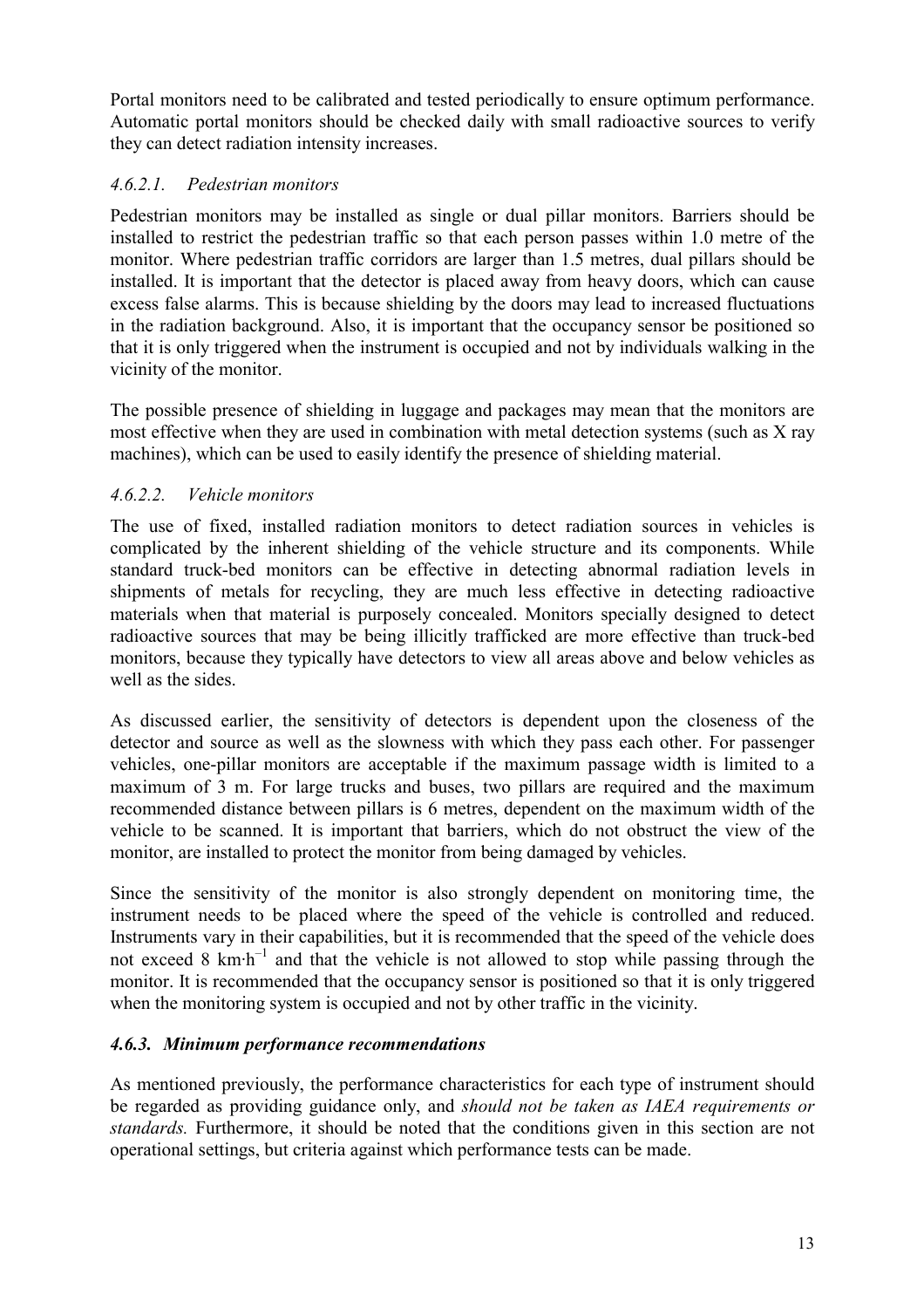## *4.6.3.1. Sensitivity to gamma radiation*

It is recommended that at a mean indication of 0.2  $\mu Sv·h^{-1}$ , an alarm should be triggered when the dose rate is increased by 0.1  $\mu$ Sv·h<sup>-1</sup> for a period of 1 second. The probability of detecting this alarm condition should be 99.9%, i.e. no more than 10 failures in 10 000 exposures. This requirement should be fulfilled in a continuous radiation field, with the incident gamma radiation ranging from 60 keV to 1.33 MeV (tested with <sup>241</sup>Am, <sup>137</sup>Cs and <sup>60</sup>Co).

## *4.6.3.2. Sensitivity to neutron radiation*

For instruments that have a neutron detection capability, the detector should alarm when exposed to a neutron flux emitted from a <sup>252</sup>Cf source of 0.01 µg (approximately 20 000 n·s<sup>-1</sup>) for a duration of 5 seconds, at 2 m distance, when the gamma radiation is shielded to less than 1%. The probability of detecting this alarm condition should be 99.9 %, i.e. no more than 10 failures in 10 000 exposures. The neutron dose rate corresponding to these irradiation conditions is about 0.05  $\mu$ Sv·h<sup>-1</sup>.

## *4.6.3.3. Search region*

The volume in which efficiency of detection is maintained will vary according to the instrument. The following is a description of the geometrical region in which the performance characteristics for the given alarm levels should be applicable.

## (a) Pedestrian monitor:

- (i) Vertical:  $0$  to  $1.8$  m;
- (ii) Horizontal, parallel to the direction of movement: 0 to 1.5 m;
- (iii) Normal walking speed of  $1.2 \text{ m} \cdot \text{s}^{-1}$ .

## (b) Car monitor (one pillar):

- (i) Vertical: 0 to 2 m;
- (ii) Horizontal, parallel to the direction of movement: up to 4 m;
- (iii) Speed up to  $8 \text{ km} \cdot \text{h}^{-1}$ .
- (c) Truck and bus monitor (two pillars):
	- (i) Vertical:  $0.7$  to  $4$  m;
	- (ii) Horizontal, parallel to the direction of movement: up to 3 m (6 m between the two pillars);
	- (iii) Speed up to  $8 \text{ km} \cdot \text{h}^{-1}$ .

#### *4.6.3.4. False alarm rate*

The false alarm rate during operation should be less than 1 per day for background dose rates of up to  $0.2 \mu Sv·h^{-1}$ . If a high occupancy rate of say, 10 000 occupancies per day were expected, this would mean ensuring not more than 1 false alarm in 10 000, for which the recommended testing requirement is not more than 4 false alarms in 40 000 occupancies.

#### *4.6.3.5. Operational availability*

Installed equipment should be available at least 99% of the time, i.e. less than 4 days out of service per year.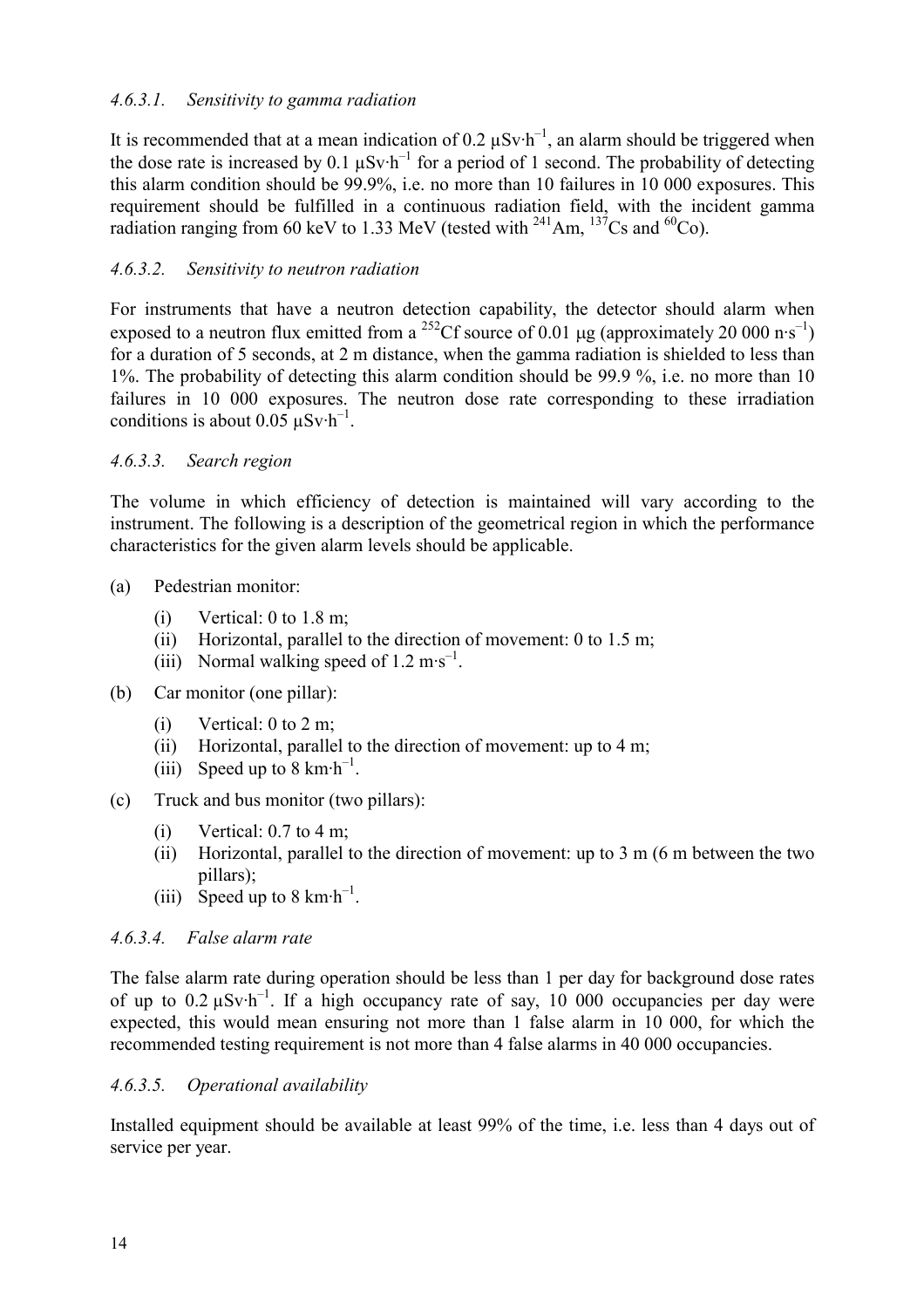## *4.6.3.6. Environmental conditions*

The system should be weather proofed and designed for outdoor operation. A desirable working temperature range would be  $-15^{\circ}$ C to  $+45^{\circ}$ C. However, this will be dependent on conditions at the installed location and lower temperatures down to –35°C may be necessary.

#### **5. INVESTIGATION LEVELS AND INSTRUMENT ALARM SETTINGS**

#### **5.1. Nominal investigation level vs. instrument alarm setting**

The nominal investigation level is defined here as that radiation level which is selected as the trigger for further investigation. This needs to be distinguished from the instrument alarm threshold. For example, assume that it is decided to investigate any time the dose rate exceeds 0.2  $\mu$ Sv·h<sup>-1</sup> (say this is at point A in Fig. 1). Setting the actual instrument's alarm at this point (A) would mean that half of the time such a dose rate is encountered it would not cause an alarm (i.e. 50% failure rate) because of the statistical nature of radioactive decay. Therefore, to reduce the failure rate to something more acceptable, the alarm threshold needs to be set at some lower value (say at C in Fig. 1).



*FIG. 1. Overlapping signals from background and a radiation source; frequency of instrument readings at background (left peak) and exposure conditions (right peak).* 

However, the background dose rate also has an interfering effect, since if the desired investigation level (A) is too close to the background dose rate (B in Fig. 1), there will be an unacceptable number of false alarms due to the background radiation. It can be seen from this that the determination of the nominal investigation level and the instrument alarm threshold setting are not trivial. A brief discussion of this follows for those who wish to know further details.

#### **5.2. Determination of an instrument alarm threshold**

The selection of a particular investigation level means that the alarm threshold of a monitoring instrument has to be set appropriately. The alarm threshold can be expressed in terms of multiples of background, or as a multiple of the standard deviation of the background count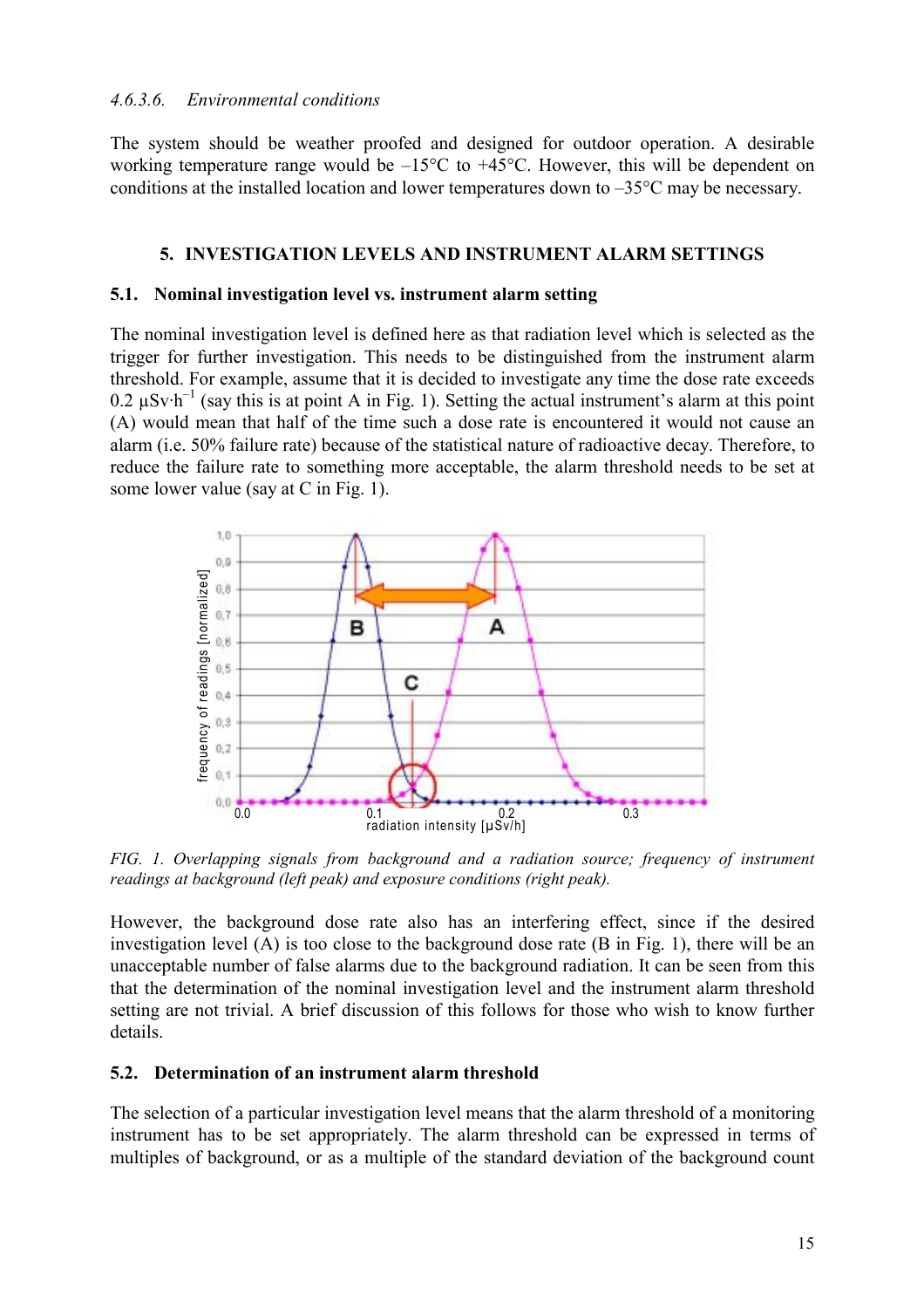rate. Since the relationship between background dose rate and its standard deviation depends on the detection sensitivity of the instrument and the actual value of the background, a generally applicable investigation level cannot be derived.

Similarly, because of unknown factors such as the amount of shielding and the energy of the radiation, it is not possible to set an investigation level in order to detect a certain quantity of radioactivity. Therefore, it becomes reasonable to set the level at a value that is as sensitive as possible without causing too many false alarms. On this basis, recommendations for an optimum investigation level can be derived from results obtained from the large scale pilot study on border monitoring systems conducted by the Austrian Research Centers and the IAEA [10].

A compromise must be reached in establishing a practical alarm threshold so that radioactive materials being inadvertently moved or illicitly trafficked can be detected, yet provide an acceptably low nuisance alarm rate. Legally transported radioactive materials will also trigger the alarms, but the subsequent investigation should disclose this and allow continued movement of the individual or goods.

As discussed, the instrument alarm threshold must be set considerably below the nominal investigation level chosen to allow for statistical variations. To achieve a 99.9% detection probability, assuming the idealized case of Gaussian distribution, the instrument threshold has to be set at least at  $3\sigma$  below the desired level in order to catch all those events that fall statistically on the 'low side'. On the other hand, the instrument setting must stay safely away from values too close to background. For a false alarm rate of 1 in 10 000 the instrument alarm threshold must be set at least 4  $\sigma$  higher than average background for systems under Gaussian assumptions (3  $\sigma$  for a false alarm rate of 1 in 1000).

Results from the ITRAP field tests [10] for truck monitoring indicate that an investigation level of at least 1.2 times natural background (at a normal background level of approximately  $0.070 \mu Sv·h^{-1}$ ), is needed to meet the performance characteristics for the false alarm rate given earlier.

If the investigation level is raised to 1.4 times background, in addition to fulfilling the false alarm rate requirements, the frequency of innocent alarms can be decreased by approximately a factor of ten. For example, a truck lane handling some 1000 trucks per day would see innocent alarms reduced from 10 per day to 1 per day, corresponding to a reduction in innocent alarm rate from 1% per truck to 0.1% per truck. With this increase of the investigation level the required sensitivity of detection for real illicit trafficking incidents will still be obtained. For instance an unshielded radiation source of 3.7 MBq <sup>137</sup>Cs should trigger an alarm under the worst-case conditions for all properly installed and calibrated fixed, monitors.

For monitoring of pedestrians or cars, where it is expected that innocent alarms would be caused by medical radionuclides only, a lower investigation level of 1.2 times natural background can be used because the innocent alarms are likely to be less frequent.

With some assumptions, it is possible to convert the recommended investigation levels from multiples of background to multiples of the standard deviation. For a typical detector system with 1000 cps at background conditions, fulfilling the performance characteristics stated earlier, means that a nominal investigation level value of 1.2 times background would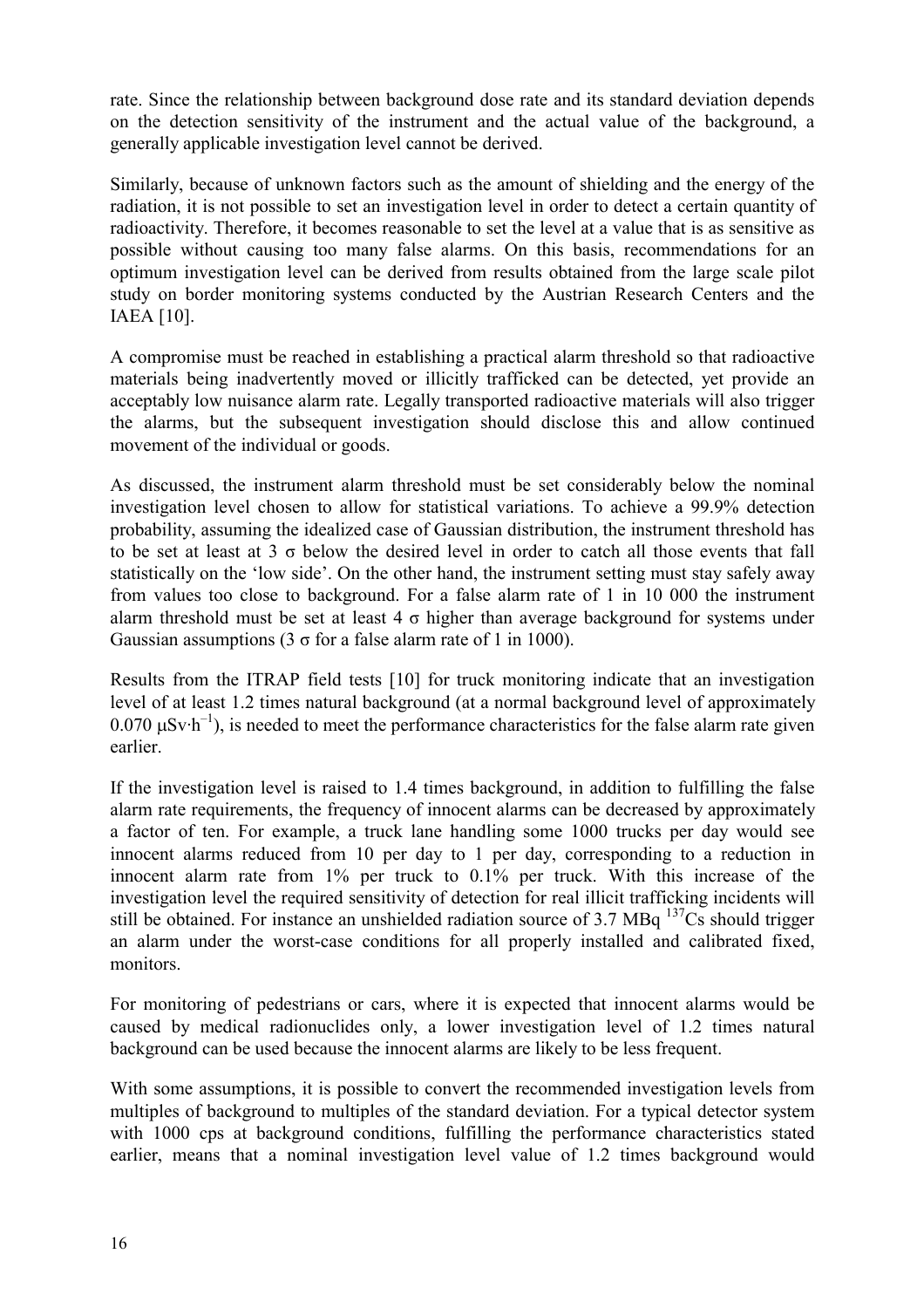correspond to about 7 standard deviations. A value of 1.4 times background corresponds to approximately 14 standard deviations under this condition.

Specialist personnel involved in the selection and installation of this type of equipment are advised to consider these issues in the local context, and thereby satisfy themselves that appropriate instrument alarm settings have been made to achieve an investigation level that is practical under local conditions. Inevitably, once a unit has been in operation for a while some adjustments to the alarm settings will need to be made based on operational experience.

As discussed earlier, once an alarm has been signified the next tasks are to:

- verify that the alarm is caused by an actual increase in the radiation level;
- localize the source of the radiation, if present;
- identify the radioactive material and evaluate the situation.

Each of these steps is discussed in more detail in subsequent sections.

# **6. VERIFICATION OF ALARMS**

# **6.1. Types of alarm**

There are three main types of alarms of primary interest:

- false alarms;
- innocent alarms;
- real alarms.

## *6.1.1. False alarms*

The normal, statistical fluctuations of the background radiation intensities can cause false alarms. They can also be caused by nearby radio-frequency interference, but this should not be a problem with modern, well-designed instruments.

## *6.1.2. Innocent alarms*

For the purpose of this TECDOC, innocent alarms are those that result from an actual increase in radiation level, but for reasons that are *not* due to inadvertent movement or illicit trafficking of radioactive materials. There are a multitude of potential causes for innocent alarms and a detailed listing is given under several categories in Annex I. It is expected that the majority of actual alarms at borders will be innocent alarms resulting from the presence of medical radionuclides administered to patients, naturally occurring radioactive materials (NORM), and legal shipments of radioactive materials.

As an example, in airline passenger or pedestrian border crossing environments, the most common radioactive sources likely to be encountered are people who have recently received radionuclides for medical diagnosis or treatment. Although the radioactive agents used (e.g., iodine for thyroid treatment, or thallium for heart stress tests) are generally short-lived, residual radioactive materials may be detectable for days or weeks after the medical procedure. There is a significant probability of encountering such patients among the travelling public.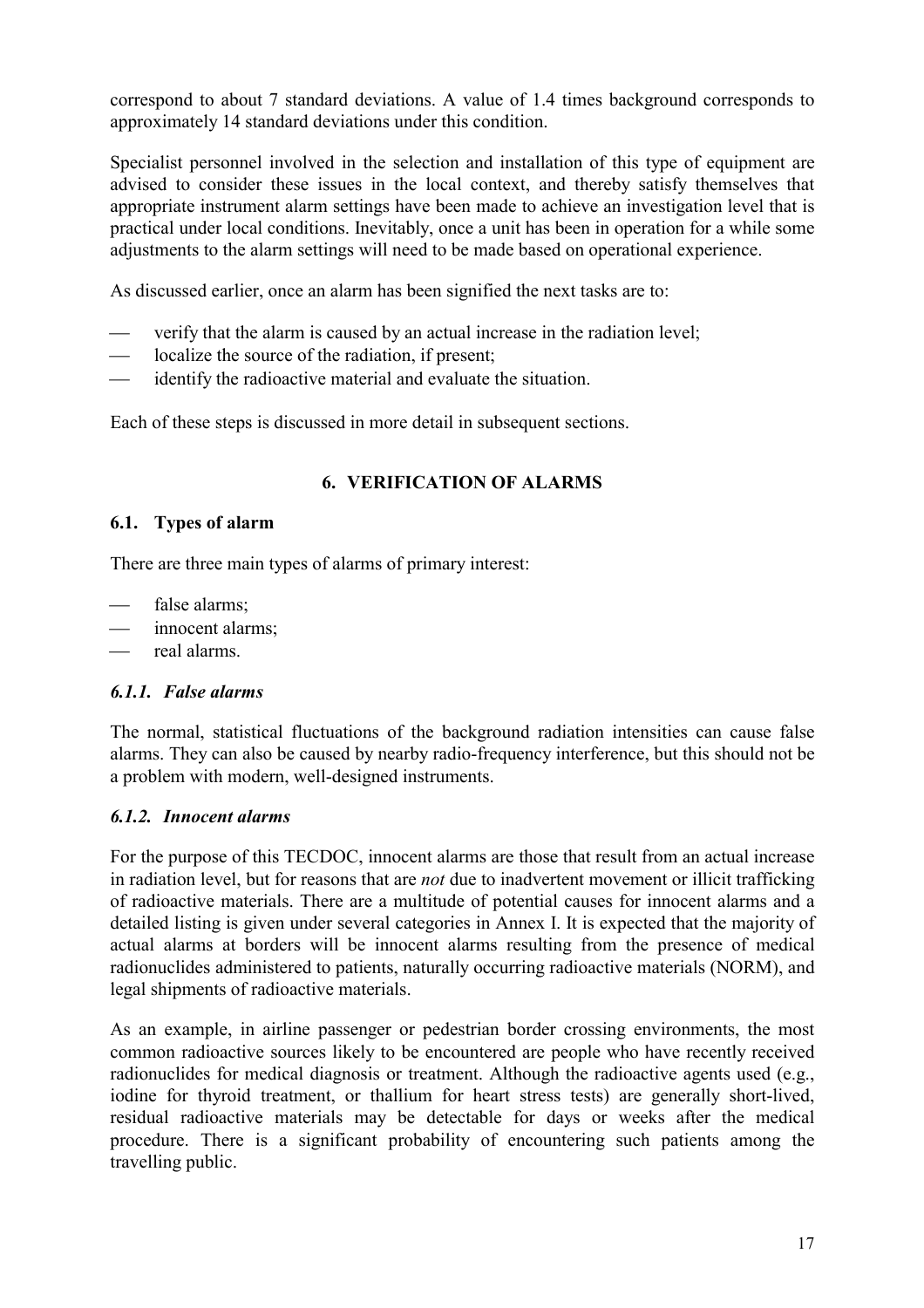Measurement conditions at borders are essentially different from those in nuclear facilities, recycling or disposal facilities. Large traffic volumes crossing major borders limit the time available for detection and multiple checks are usually impractical. Even high activity radioactive sources in shielding containers may not be detected at borders without unloading the vehicle, and such a procedure is not routinely practicable. Highly sensitive monitoring systems necessarily cause more frequent false alarms or innocent alarms due to such sources as naturally occurring radioactivity in fertilizers or in scale deposited in pipes used in the oil industry. The ITRAP study [10] identified four categories of transported goods that caused innocent alarms, with the highest frequency of 10 alarms per day coming from industrial products and raw material.

The relevant authorities of States determine the limits of allowable activity concentrations, for naturally occurring substances. Frequent innocent or false alarms at a border or other high traffic volume monitoring location would render the monitoring system useless in practice. Therefore a compromise between excessive false alarm rate and unacceptably low sensitivity has to be made.

# *6.1.3. Real alarms*

The final category of alarms, real alarms are defined here as being ones that: (a) are caused by an actual increase in the radiation intensity; and (b) result from the inadvertent movement or illicit trafficking of radioactive materials. Making the latter determination normally involves further evaluation of the situation.

# **6.2. Alarm verification by monitoring**

Verifying an initial alarm usually involves repeating the measurement under the same conditions and/or using another instrument. A similar response is a good indication that there is a real increase in radiation levels.

## *6.2.1. Pocket-type and hand-held instruments*

Once a radioactive emitter has been detected, the same or a different instrument can also be used for verification. If an alarm is triggered again, verification is clear, and further investigation is required.

# *6.2.2. Monitoring of pedestrians and their luggage*

A pedestrian causing a portal monitor alarm to be triggered can be passed through the monitor a second time to see if the alarm recurs. If the alarm recurs, it is recommended that the person be separated from any items being carried and that further investigations are made.

A radiation dose rate survey of the person and the person's belongings using a hand-held or pocket-type instrument should be undertaken. Advice on the significance of radiation levels and on search techniques are given in the next sections.

If the source of the radiation is determined to be located in one of the carried items, consideration may be given to X raying the item to determine whether significant gamma shielding is present or not. However, if local assessment suggests that there is a significant probability of trafficking associated with terrorist activity, consideration should be given to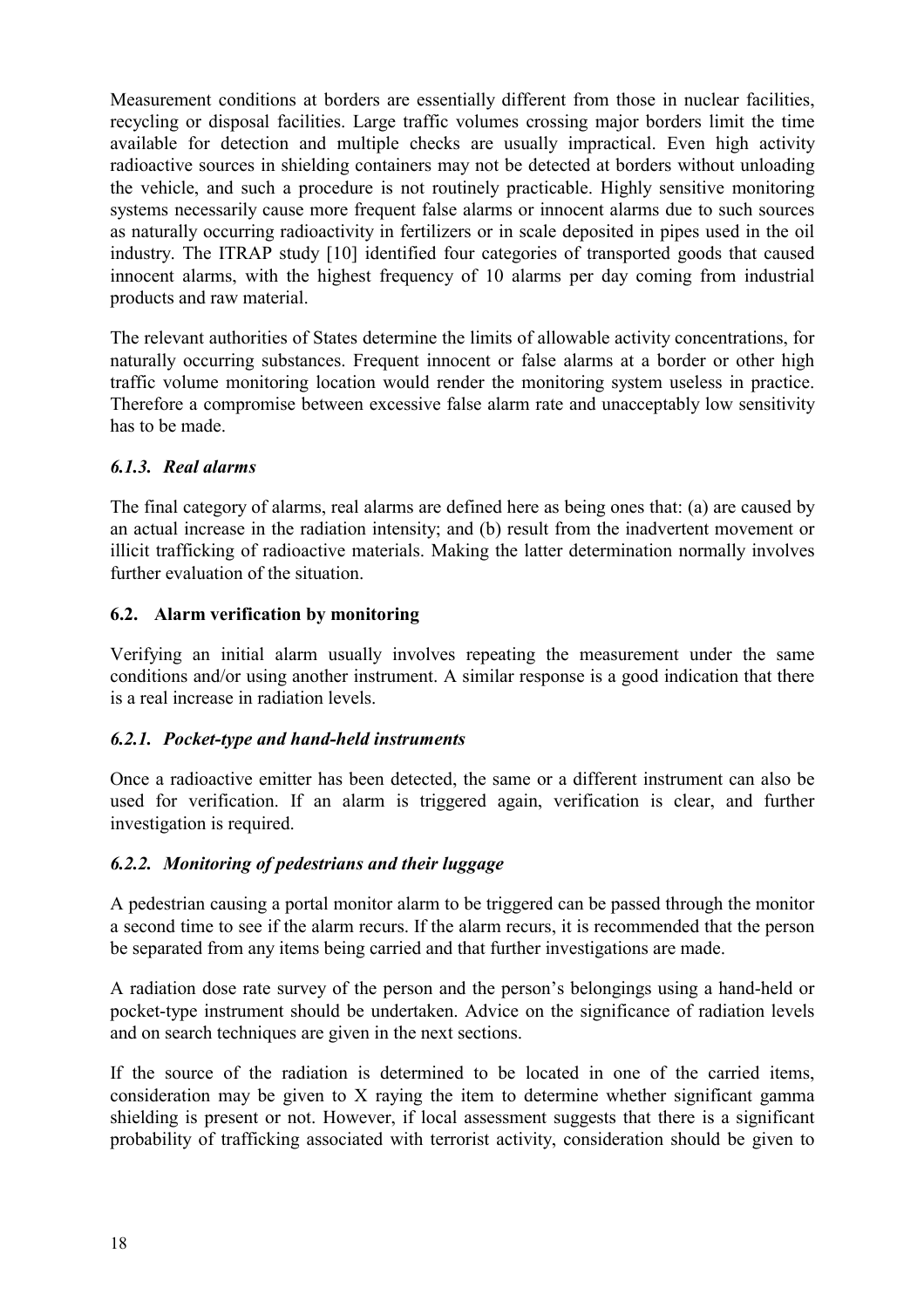other potential hazards. In particular, there may be the possibility of explosive devices being detonated by the action of the X radiation.

When the source of the radiation has been located, it is useful to identify its energy and thereby determine the radionuclide(s) involved.

# *6.2.3. Monitoring of vehicles*

When the passage of a vehicle through a fixed, installed radiation monitor results in an alarm condition, it will normally be necessary to remove the vehicle from the flow of traffic for further investigation.

Remembering the possibility that the alarm could be caused by residual medical radionuclides, it is useful to ensure that the driver and passengers are removed from the vehicle and scanned separately. At this point a radiation dose rate survey of the individuals and the vehicle can be performed, but it would also be important to identify the isotope(s). Advice on the significance of radiation levels and on search techniques are given in the next sections.

As already mentioned, for truck traffic and cargo containers the most frequent alarms will be innocent alarms caused by large quantities of naturally occurring radioactive material. For example, large shipments of fertilizer, agricultural produce, tobacco products, some ores, porcelain, and timber have been known to cause alarms. However, it should be noted that these radiation signatures are uniformly distributed through the load and therefore, are different from the usually more localized signature of individual sources or trafficked radioactive material.

# **7. RADIOLOGICAL CONDITIONS AND RESPONSE LEVELS**

In general, the level of response needed to a real alarm will be dependent upon the radiological conditions found [2]. Most situations encountered will involve little or no hazard and can be handled by non-radiation safety specialists. This is termed an operational level response.

It is recommended that the response be upgraded to the tactical level involving radiation safety professionals if any of the following situations are found:

- radiation level greater than  $0.1 \text{ mSv·h}^{-1}$  at a distance of 1 m from a surface or object;
- $\frac{1}{\sqrt{1-\frac{1}{\sqrt{1-\frac{1}{\sqrt{1-\frac{1}{\sqrt{1-\frac{1}{\sqrt{1-\frac{1}{\sqrt{1-\frac{1}{\sqrt{1-\frac{1}{\sqrt{1-\frac{1}{\sqrt{1-\frac{1}{\sqrt{1-\frac{1}{\sqrt{1-\frac{1}{\sqrt{1-\frac{1}{\sqrt{1-\frac{1}{\sqrt{1-\frac{1}{\sqrt{1-\frac{1}{\sqrt{1-\frac{1}{\sqrt{1-\frac{1}{\sqrt{1-\frac{1}{\sqrt{1-\frac{1}{\sqrt{1-\frac{1}{\sqrt{1-\frac{1}{\sqrt{1-\frac{1}{\sqrt{1-\frac{1}{\sqrt{1-\frac{1}{$
- detection of nuclear material with a hand-held isotope identifier; or
- uncontrolled contamination indicated by loose, spilled or leaking radioactive materials.

The value of 0.1 mSv $\cdot$ h<sup>-1</sup> at 1 m has been selected in view of the fact that this is the limit for legal transport of radioactive materials as detailed in the IAEA "Regulations for the Safe Transport of Radioactive Material", IAEA Safety Requirements No ST-1 [13].

Further escalation to a rare, strategic level response would depend upon the magnitude and severity of the radiological situation. This would likely involve the activation of a national or district emergency response plan.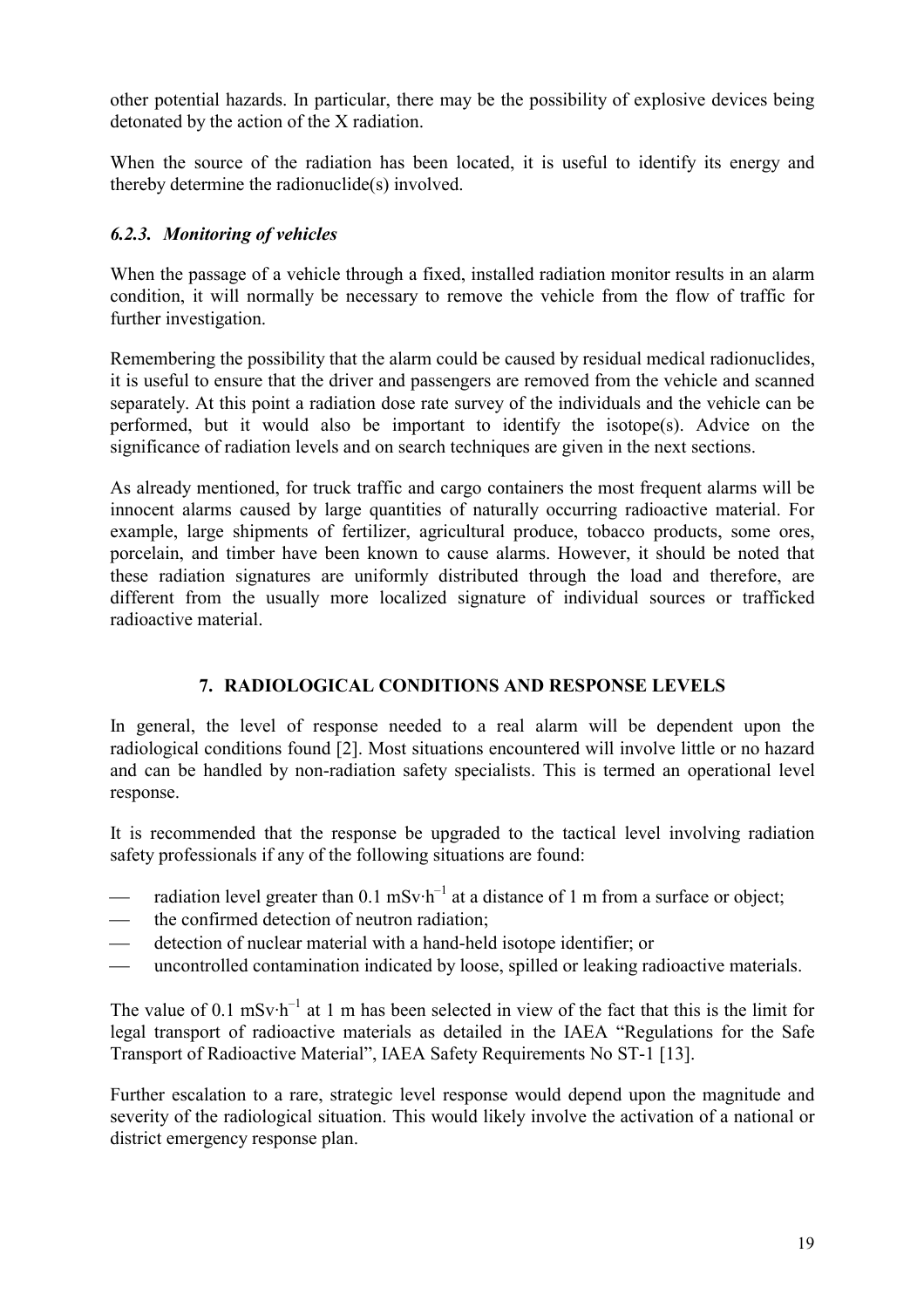The recommended response measures to be applied when radioactive materials have been detected, are described in more detail in the companion TECDOC, "Response to Events Involving Inadvertent Movement or Illicit Trafficking of Radioactive Materials" [2].

# **8. LOCALIZATION OF RADIOACTIVE MATERIAL**

## **8.1. General search preparation**

Normally the verification of an alarm, the searching for the radioactive material and performing a cursory radiological assessment are one continuous process even though they are discussed separately in this publication. Each of them involves a survey with a portable instrument. It should be noted that only the general principles of searching are described since individual instruments vary in their features.

Because the presence of radiation is not detectable by human senses, it is important to check the operability of any instrument before its use. Manufacturer's suggested procedures should be followed. Typically they will involve a battery check and a response check to a small radioactive source. In addition, the average background radiation level needs to be noted. All of this preparation is best undertaken away from the intended search area. Initial functional checks, and background measurement are reliable only if they are performed in a representative normal background. This is especially important for some modern instruments that measure the ambient background level and automatically adjust alarm thresholds. These checks would normally only take 10 to 30 seconds, and the search may then be started.

Regardless of the portable search instrument used, including pocket-type instruments, the effectiveness of the procedure depends on the quality of the search technique. Different techniques are recommended below for searching pedestrians, packages, vehicles, or cargo.

When searching, automated instruments may occasionally indicate very brief signals above the alarm threshold. This is because instruments of this type continuously measure the radiation field in very short counting-time intervals. Most of the measured values are near the background level, but a few may exceed the alarm threshold due to statistical effects of counting. Therefore, single alarms during the scanning process are not significant. Significant alarms are those that are multiple and reproducible.

To conduct a thorough, effective search, the monitor must be scanned over the surface of the individual, package, or vehicle. When the instrument detects a radiation level that is significantly above background, it will indicate this in some way, depending on its design features. Many modern instruments alarm with a series of beeps. This allows the user to concentrate on the search instead of watching the meter.

It is important that during scanning the instrument is maintained at a close distance to the surface (approximately 5 to 10 cm) without making contact. In addition, instruments are typically more sensitive if they are moved slowly over an area. However, there is a trade-off with the length of time that a survey might take. A reasonable guide would be to move the detector, or its probe at about 20  $\text{cm} \cdot \text{s}^{-1}$ .

The nearer a monitor is to a radioactive source the greater the radiation intensity and the easier it is to find the material. To localise the radioactive material, the user should follow the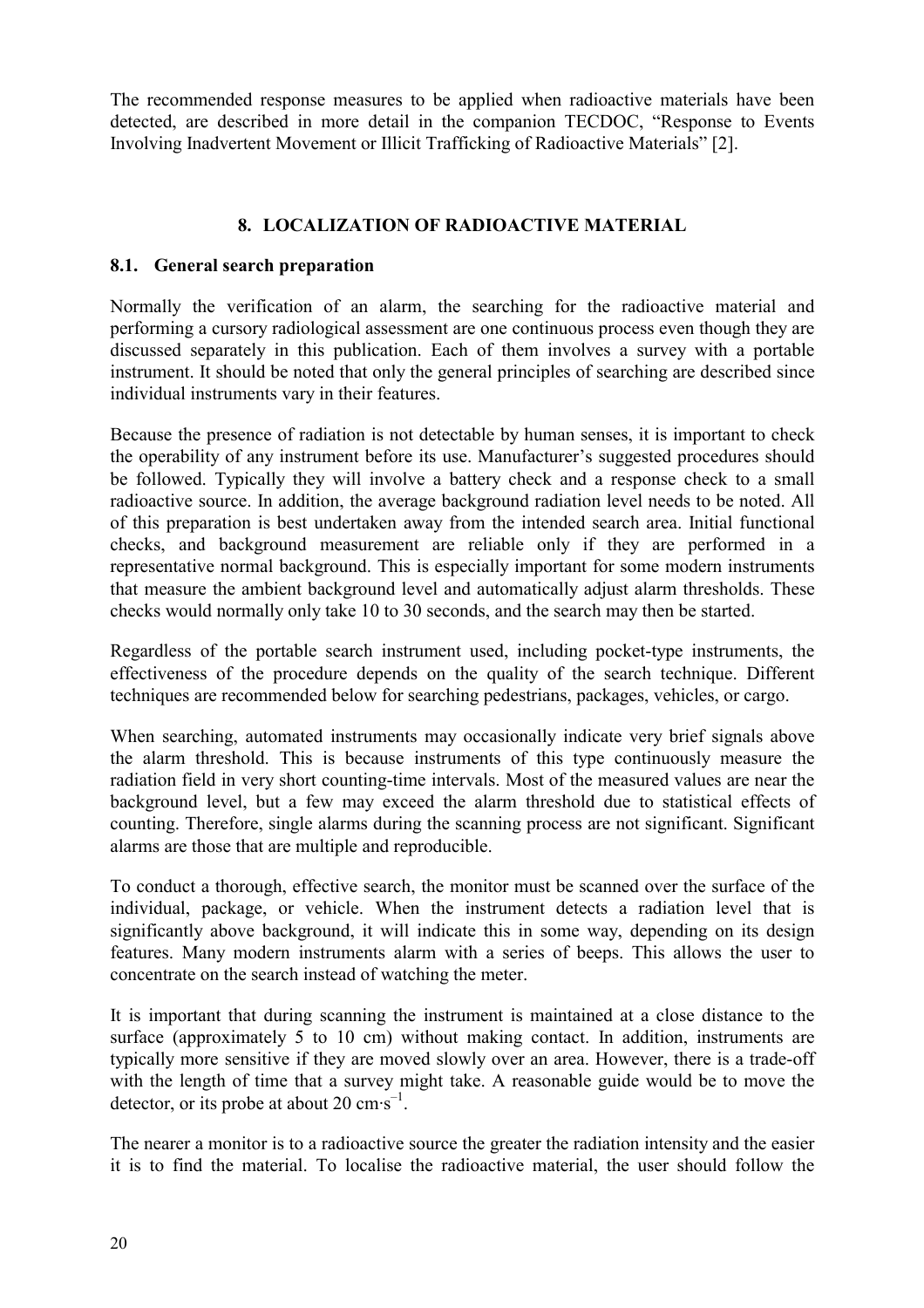direction of increasing intensity (more frequent beeps) until the maximum level is found. A rapidly varying dose rate as the instrument is moved would be an indicator of an individual radiation source or partially shielded radiation. On the other hand, a small change in an elevated reading would indicate a larger volume of material such as a naturally radioactive bulk ore shipment.

# **8.2. Pedestrian search**

It is recommended that a pedestrian carrying bags or packages be separated from these items before searching so that they may be searched independently.

To perform a reasonable radiation search of an individual, will typically take about 20 to 30 seconds. This is enough time to search the individual's front, back and sides if the speed and distance guide given above is used.

The following systematic search pattern is recommended. Starting near one foot, continue up one side of the body to the head, then scan down the other side. Then ask the individual to make a quarter turn and repeat the pattern on the front and back. A scan from head to foot will take about 4–5 seconds. Hence, each up and down scan will take about 8–10 seconds. Turning takes a few more seconds, giving a total of about 20 seconds. These timings are considered to be the minimum, but will enable a reasonable search when a large number of people need to be scanned.

# **8.3. Package and cargo search**

It is important that the items people commonly carry, such as briefcases, purses, packages and luggage are searched as a separate procedure from the search of the individual. This will help to ensure that a systematic and complete search is achieved. Each item is best searched by passing the monitor over its surface at a rate similar to that used on people.

Where legal powers allow law enforcement officers to do so, it is useful to ask the person to open large items for a visual search. It is recommended that bulky, heavy objects be assessed and searched if it is considered that they may be shielding radioactive material.

If a package is sealed and cannot be opened for a visual search, a slower external search of all accessible sides with the instrument will increase the probability of detecting any radioactive material that may be inside.

Law enforcement officers need to think broadly about all risks when searching for nuclear or other radioactive material. For example, a package may contain explosives or other hazardous materials and may need to be handled with appropriate caution.

## **8.4. Motor vehicle search**

Motor vehicles are more challenging to search than people or packages. The search is a much longer procedure due to the materials and complexity of the structure of the vehicle, as well as the need to search people in the vehicle and any items carried as separate searches.

Although instrumentation is essential in these searches, it is important to remember that a visual search is also a key part of the process. Large, heavy containers merit very careful scans with the monitor because they may be shielding radioactive material contained within. More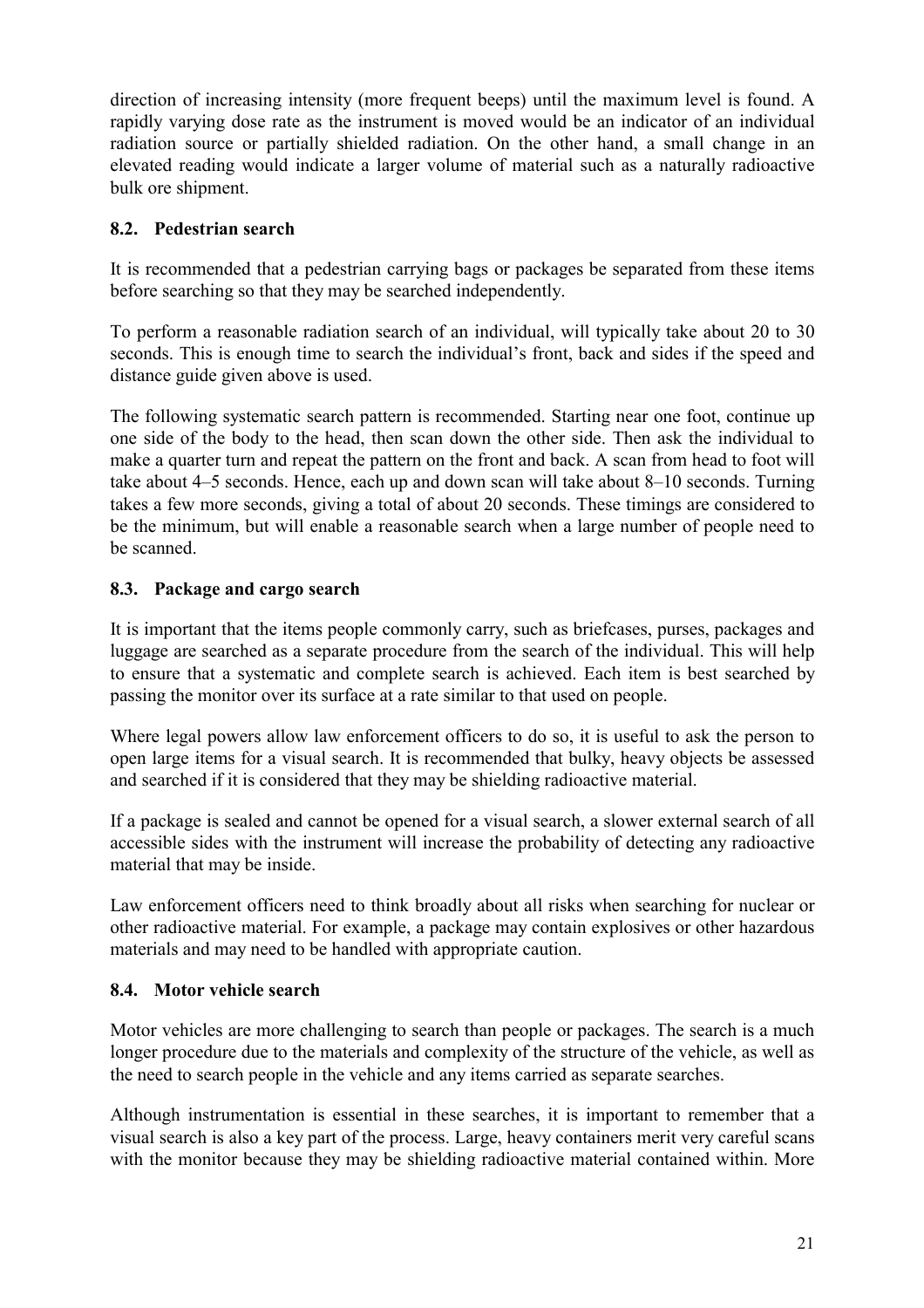careful scans usually means moving the instrument probe slower and keeping it closer to the object of interest.

In addition, large heavy structures can shield the path of gamma rays and block their passage, just as objects in the path of light create a shadow. It follows that it is important to look for shields that are in the path of any radiation that may be originating from behind the item, rather than within it. Effective materials to shield against gamma radiation include thick metal, brick and concrete, whereas neutron radiation can be shielded by substantial quantities of polythene, plastic, fuel or water.

# *8.4.1. Search of personnel and their effects*

It is recommended that the occupants are searched as well as the vehicle. A systematic and complete search of the occupants can only be achieved if the occupants disembark from the vehicle, and stand away from it, and the procedure described earlier is followed. Similarly, belongings such as briefcases, purses or packages need to be surveyed as before.

## *8.4.2. Hood area search*

A search under the vehicle's hood can be achieved by moving the monitor close to all surfaces that can be reached, including the hood itself.

## *8.4.3. Trunk and interior search*

A search of the vehicle's trunk and interior can be performed if a systematic approach is taken. Enter through each door and search around every object and surface within reach. Scan unlikely places, such as the dashboard, sun-visor, headliner area, floor, and under the seats. Search the space behind the rear seat. Search the cargo areas in trucks. Areas that cannot be reached on the inside may be able to be searched from outside the vehicle.

It may be useful to note that glass is a less effective shield than metal for lower energy radiations, and so it could be more appropriate to search at windows than part of the metal structure. It is recommended that the aim should be to keep the monitor within 10 cm of every surface. Extra time taken when searching a vehicle improves the probability of detecting any radioactive material that may be present.

#### *8.4.4. Exterior search*

It is recommended that a search of the outside of a vehicle includes checking under frame rails and bumpers as well as the wheel wells in front and behind the tires.

## *8.4.5. Truck beds*

It is recommended that the bed of trucks is searched, even if it appears to be empty. This is because a container of radioactive material may be attached to the under-surface.

#### *8.4.6. Large trucks*

Large vehicles such as step vans, flatbed trucks, dump trucks, garbage trucks, and many other large trucks present a particular challenge. In fact, the ITRAP study even concluded that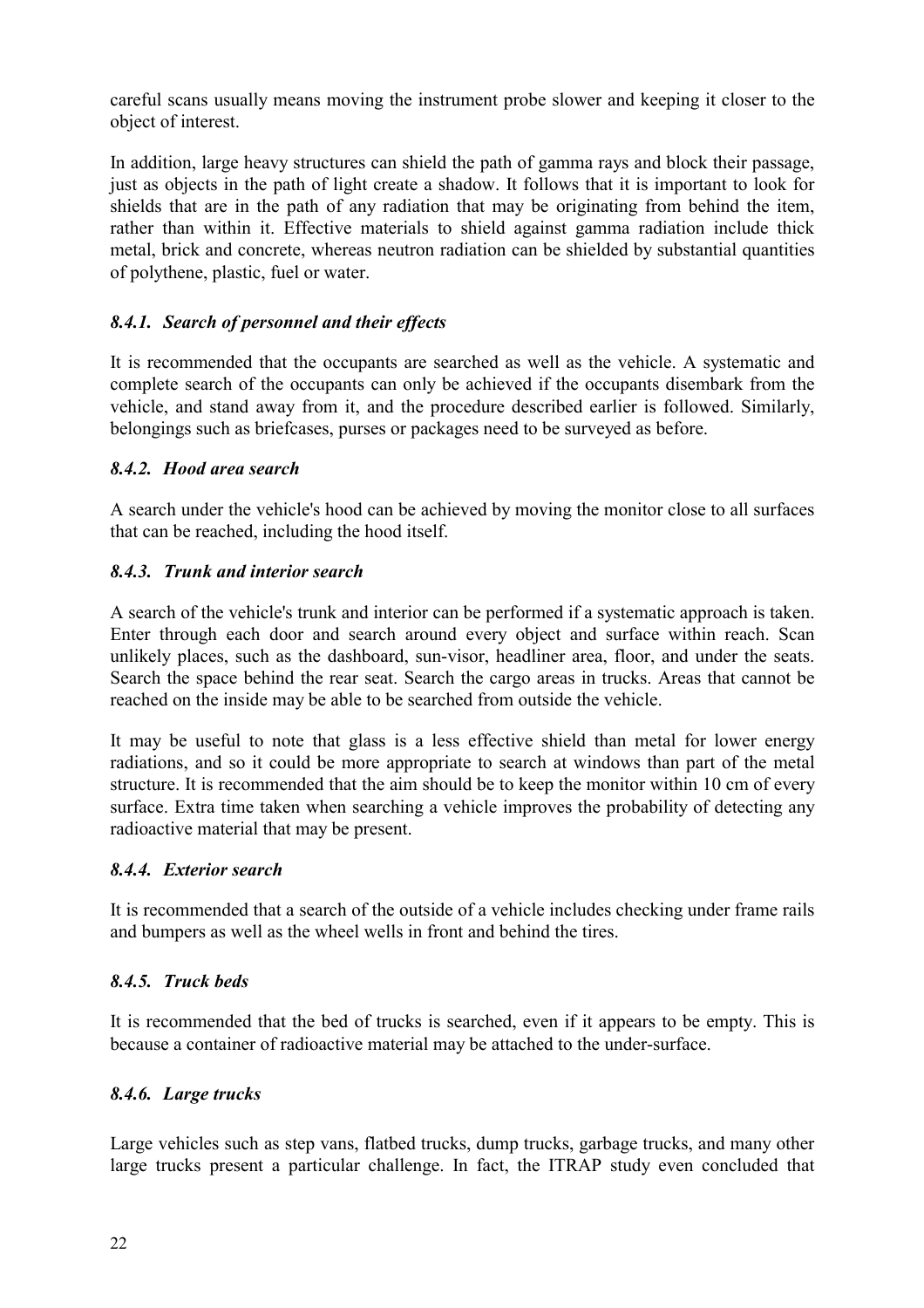detailed searching of large trucks with hand-held instruments is not practical. It recommended a more sophisticated fixed installation system for such search purposes. Nevertheless a handheld instrument search of some areas of the vehicle can still be achieved. It is helpful to have a stepladder or step-stool to reach high places. Alternatively, a detector could have its cable extended and then be attached to the end of a long pole. A search of accessible spaces can be augmented by a search of the exterior of any inaccessible spaces.

# **9. EVALUATION OF RADIOACTIVE MATERIALS FOUND**

# **9.1. General**

A further step in the evaluation of the nature of an alarm involves the identification of the specific radionuclides that are found. The identification of a gamma emitting radionuclide, using a combined hand-held device, normally follows after the confirmation of an alarm, localization of the source and a dose rate measurement. Identification of the radionuclide will help in the assessment as to whether the alarm is an innocent alarm. For example, if the radioactive material is identified as one that is often used for medical treatment, it is less likely to be an illicit trafficking event.

Radionuclide identification is just one part of the evaluation of the nature of the radioactive materials and the determination as to whether they are part of an inadvertent movement or illicit trafficking incident. Interviews with the personnel involved, and an examination of documentation are complementary activities that will be part of the investigation as to whether there is criminal intent. These topics will not be discussed further, since they are a normal part of customs and law enforcement activities and are outside of the scope of this report.

However, it is worth being alert to the possibility of illicit material being transported along with, or in, a legal shipment of radioactive material. If a commodity causes an alarm, and is found be one that is known to be rich in a naturally occurring radionuclide, such as  ${}^{40}$ K or  $^{232}$ Th, it may be helpful to assess other information related to the consignment. For example, a vehicle carrying bananas or tobacco (rich in  ${}^{40}$ K), which gives a positive alarm, might be assessed for the possibility of it carrying illicitly trafficked radioactive materials in addition to its legitimate cargo.

# **9.2. Radionuclide identification devices**

Modern radionuclide identification devices typically measure the gamma-ray spectrum and identify the radionuclide from that. They are hand-held, battery powered instruments that may be used in the field by non-experts. If such a device cannot be provided for routine use in the field, it may be considered appropriate to obtain expert technical support with more comprehensive, and less portable, equipment.

The technology associated with radionuclide identification is improving continually, and it is not possible to predict what improvements may emerge in the near future. However, whichever radionuclide identification device is used, it is likely that the analysis will take significantly longer than the time-scale of a typical search process. Modern portable instruments may take minutes rather than hours. However, if these are not available, specialist support may involve the deployment of larger instruments that would normally be laboratory based and accordingly take several hours. This is because of the extended set-up times needed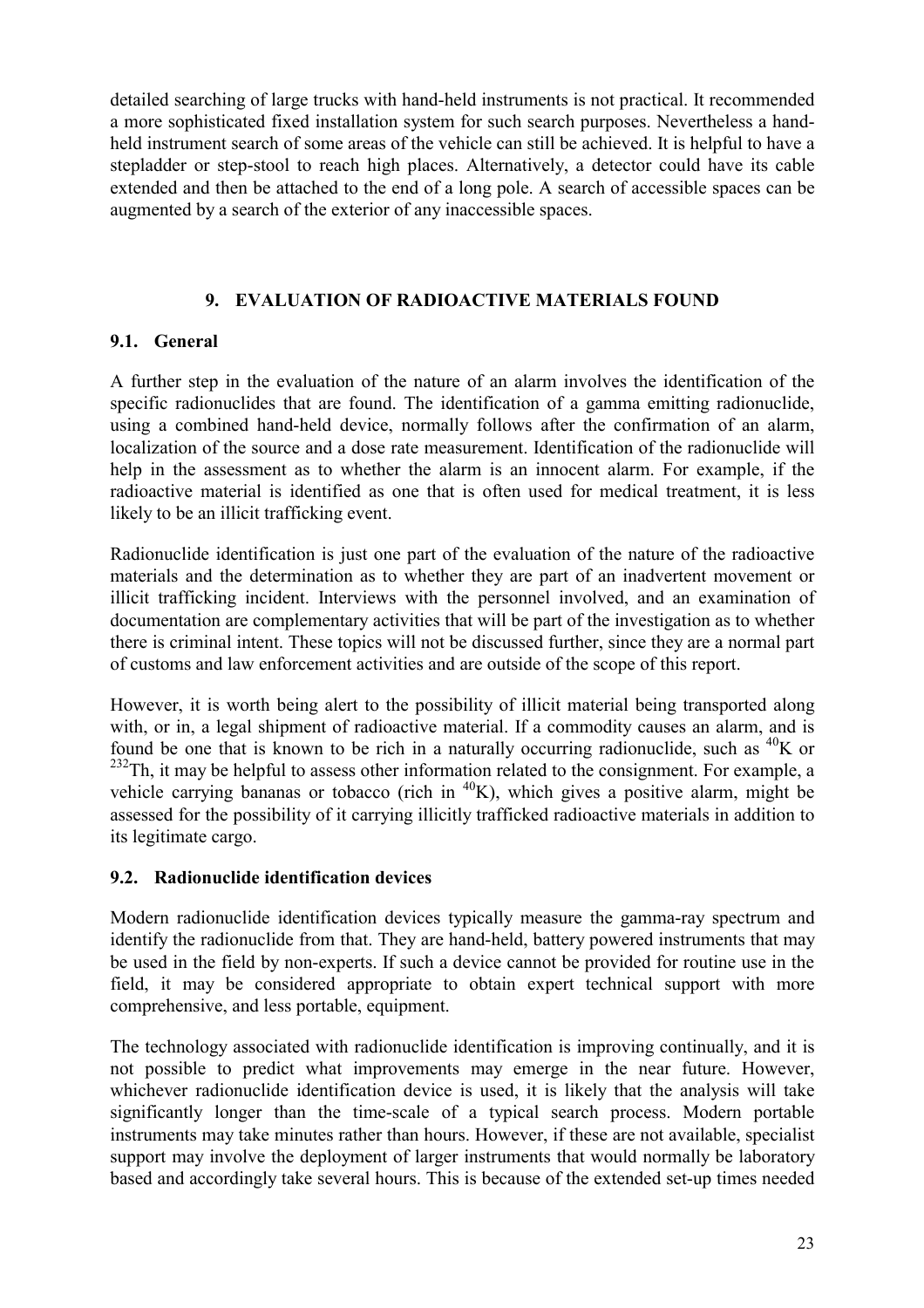for laboratory type-instruments that may have to be used in the field (e.g. calibration), as well as the time taken for the data to be collected and analyzed. Alternatively, the radioactive material of interest could be transported to a laboratory after any radiological safety issues have been considered, including meeting applicable transport regulations.

# **9.3. Performance characteristics for radionuclide identification**

# *9.3.1. Radionuclides of interest*

Most of the radionuclides likely to be encountered at borders can be identified by instruments capable of identifying spectra consisting of gamma ray energy peaks between 60 keV and at least 1.33 MeV. The radionuclides of greatest interest and those most likely to be encountered are listed below in increasing isotopic number:

- (1) Nuclear materials:  $^{233}U, ^{235}U, ^{239}Pu;$
- (2) Medical radionuclides:  ${}^{18}F, {}^{67}Ga, {}^{99m}Te, {}^{111}In, {}^{123}I, {}^{125}I, {}^{131}I, {}^{133}Xe, {}^{192}Ir, {}^{201}Tl;$
- (3) Naturally occurring radioactive materials (NORM):  ${}^{40}$ K,  ${}^{226}$ Ra,  ${}^{232}$ Th,  ${}^{238}$ U;
- (4) Industrial radionuclides:  ${}^{57}Co, {}^{60}Co, {}^{133}Ba, {}^{137}Cs, {}^{192}Ir, {}^{226}Ra, {}^{241}Am.$

Radionuclide identification devices should be capable of identifying all radionuclides listed above.

Since the probability of observing particular radionuclides at different types of border crossings, such as land borders, airports and seaports varies, it is useful to be aware that:

- For pedestrian border crossings and airports, medical radionuclides from recently discharged patients are the most likely to be encountered. These radioactive materials can either be localized, or distributed throughout the body.
- Naturally occurring radionuclides such as  ${}^{40}K$ ,  ${}^{226}Ra$ ,  ${}^{232}Th$  and  ${}^{238}U$  are most likely to be detected when large quantities of materials are transported, i.e. at seaports, trains, and truck traffic at land borders.

# *9.3.2. Testing*

After calibration the following radionuclides, producing a gamma radiation dose rate at detector of about 0.5  $\mu Sv$  h<sup>-1</sup> above background with and without shielding, should be identified:

- unshielded, in less than 3 min: <sup>111</sup>In, <sup>99m</sup>Tc, <sup>201</sup>Tl, <sup>67</sup>Ga, <sup>133</sup>Xe, <sup>125</sup>I, <sup>123</sup>I, <sup>131</sup>I, <sup>192</sup>Ir, <sup>18</sup>F;
- behind 3 mm steel shielding, in less than 20 min.:  $^{235}$ U,  $^{238}$ U,  $^{57}$ Co,  $^{241}$ Am,  $^{237}$ Np;
- behind 5 mm steel shielding, in less than 20 min.:  $^{239}Pu$ ,  $^{233}U$ ,  $^{133}Ba$ ,  $^{40}K$ ,  $^{226}Ra$ ,  $^{232}Th$ ,  $^{137}Cs$   $^{60}Co$   $^{192}Ir$

It is desirable that combinations of radionuclides, such as  $^{137}Cs + ^{239}Pu$ ,  $^{131}I + ^{235}U$ ,  $^{57}Co +$  $^{235}$ U,  $^{133}$ Ba +  $^{239}$ Pu, each producing a gamma radiation dose rate at detector of about  $0.5 \mu Sv·h^{-1}$  above background, can be identified.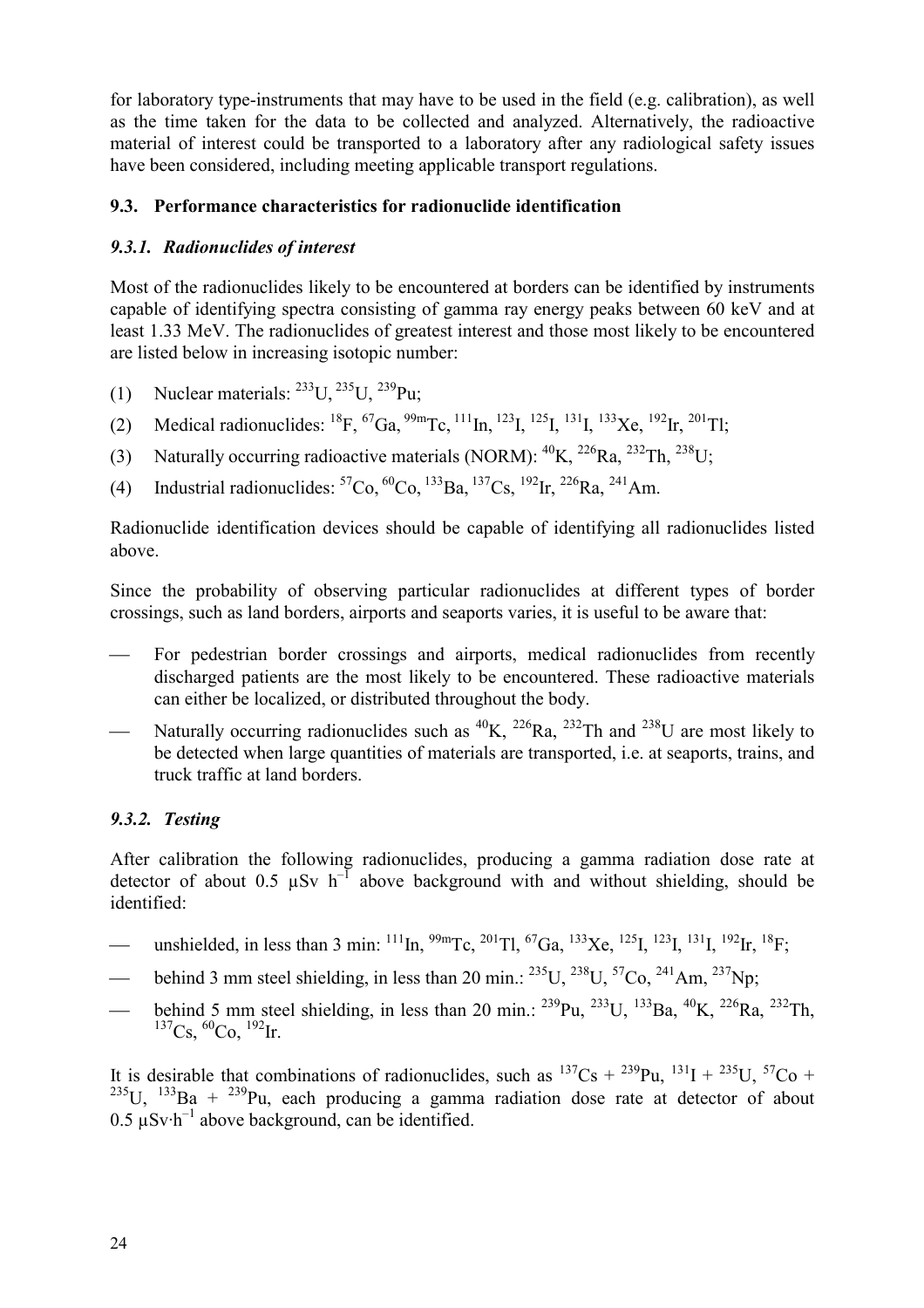## **9.4. Practical considerations when selecting an instrument**

The usefulness of an instrument depends on several factors:

- The user interface (dial, lights, screen) should be large and easy to read under various lighting conditions.
- The best practical, field instruments are those that incorporate a very limited number of buttons, knobs and keystrokes (for navigation of any software).
- A good menu structure of any software is one that is simple and intuitively easy to follow.
- A detailed gamma spectrum is not normally required to be shown, although it may be helpful if this is available at a deeper level of the menu for diagnostics by an expert user.
- Messages which the instrument provides as its output are most useful if they have a high certainty shown by constancy of display. Indication of more than one choice for a single radionuclide is not helpful under field conditions.
- If a radionuclide cannot be identified unambiguously, clear messages such as "not identified" or extended measurement required, are more useful than a wrong identification.
- The higher the processing speed of the software used in the instrument, the more rapidly the analysis results become available for prompt field use. When a gamma spectrum is measured to identify radionuclides, there are two different time periods of relevance. One is the measurement time needed to collect the gamma spectrum. This time depends upon the activity of the source, energy of the gamma lines, presence of shielding and distance from the source. This time may range from tenths of seconds to about 10 minutes. After completion of the measurement, the gamma spectrum is processed to determine the radionuclides present. The time needed for this is usually less than 30 seconds.
- The possibility of storing spectra in a non-volatile memory and transfering them to a computer or over a remote link for expert review can be useful. This is especially so if problems cannot be resolved on the spot.
- In many ways the instrumentation for border monitoring is still in its infancy, and more development work is needed to improve its ease of use and ruggedness.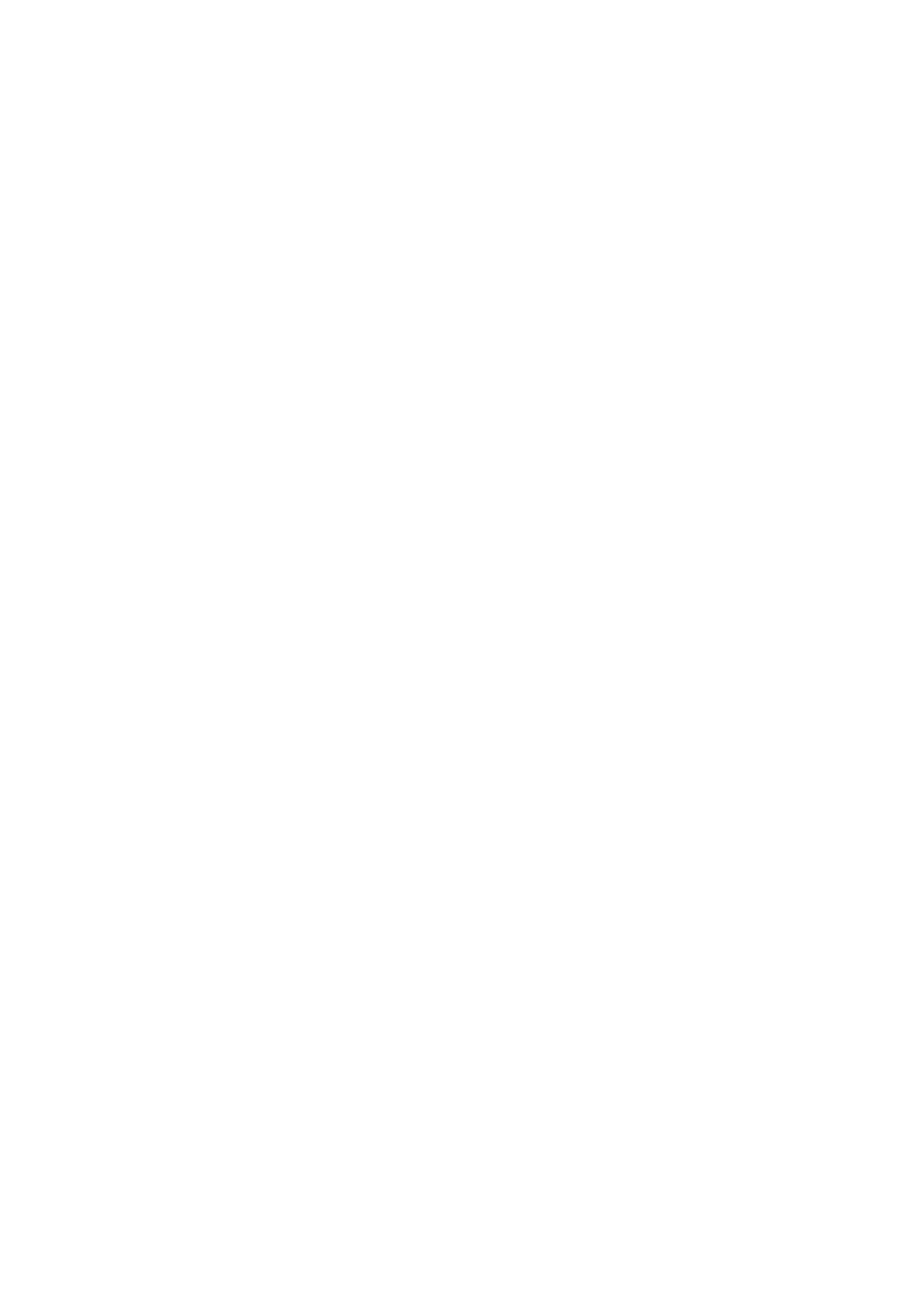## **Annex I RADIOACTIVE MATERIALS AND RADIONUCLIDES OF INTEREST**

This annex provides some useful tables of radioactive materials and radionuclides of interest to those involved with border monitoring

## **A.I.1. Causes of innocent alarms**

As discussed in the main text and illustrated in Fig. 1, the main reasons for innocent alarms of border monitoring systems are medical applications of radioactive materials as well as legal shipments of radioactive materials such as naturally occurring radioactive materials (NORM), consumer products, and labelled radionuclides.

## *A.I.1.1. Medical radionuclides*

Table I gives those medical radionuclides which are most likely to be encountered.

| . wote 1. 191000 eoiiiiiioii iileulemi tuulolluellueo |              |
|-------------------------------------------------------|--------------|
| Gallium-67                                            | Iodine-129   |
| Technetium-99m                                        | Iodine-131   |
| Indium- $111$                                         | $Xenon-133$  |
| Iodine-123                                            | Thallium-201 |
| Iodine-125                                            |              |
|                                                       |              |

Table I. Most common medical radionuclides

## *A.I.1.2. Naturally occurring radioactive materials (NORM)*

The most frequently naturally occurring radionuclides are <sup>40</sup>K, natural U ( $^{238}$ U,  $^{226}$ Ra) and natural Th  $(^{232}Th)$ . The latter two may also be in equilibrium with their daughter products.

| <b>Substance</b> |              | Approximate activity concentration in $Bq.kg^{-1}$ |             |  |
|------------------|--------------|----------------------------------------------------|-------------|--|
|                  | $K-40$       | <b>Ra-226</b>                                      | $Th-232$    |  |
| Fertilizers      | $40 - 8000$  | $20 - 1000$                                        | $20 - 30$   |  |
| Granite          | 600-4000     | $30 - 500$                                         | $40 - 70$   |  |
| Adobe            | $300 - 2000$ | $20 - 90$                                          | $32 - 200$  |  |
| Slate            | $500 - 1000$ | $30 - 70$                                          | $40 - 70$   |  |
| Sandstone        | $40 - 1000$  | $20 - 70$                                          | $20 - 70$   |  |
| Marble           | $40 - 200$   | $20 - 30$                                          | 20          |  |
| Feldspar         | 2000-4000    | $40 - 100$                                         | $70 - 200$  |  |
| Monazite sand    | $40 - 70$    | $30 - 1000$                                        | $50 - 3000$ |  |
| Concrete         | 150-500      | 40                                                 | 40          |  |

Table II. Frequently observed materials containing naturally occurring radionuclides

Additional substances containing naturally occurring radioactive materials are:

— Thoriated tungsten welding electrodes.

- Dental ceramics.
- Irradiated gem stones (natural base material containing artificial radionuclides).
- Camera lenses.
- Polishing powder.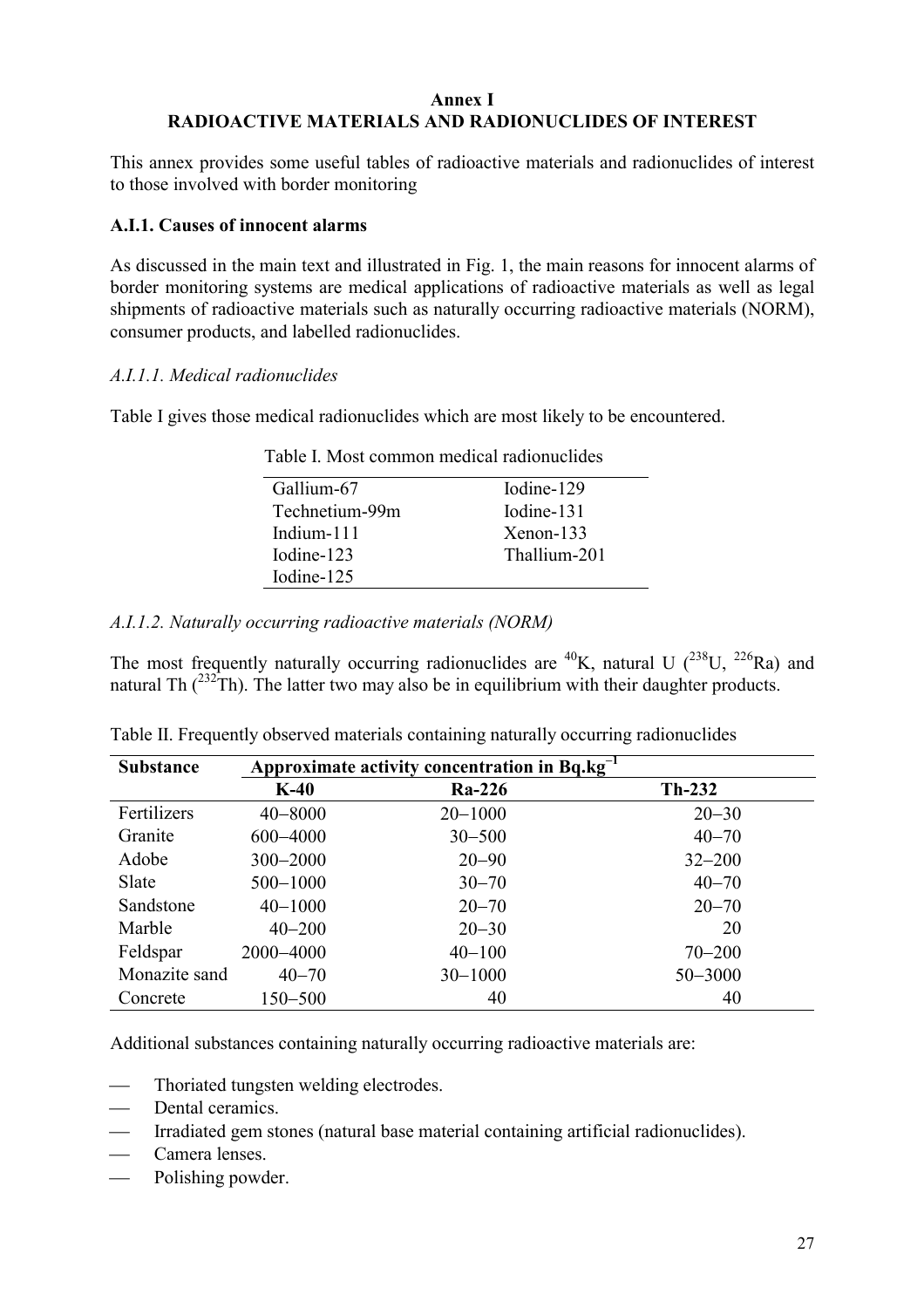- Thoriated glasses.
- Coloured ceramic glazes.
- Incandescent gas mantles.
- Bananas, marihuana (containing K-40).

It should be noted that uranium which has been depleted in  $^{235}$ U, and is therefore mostly  $^{238}$ U, is often used as a radiation shield for source containers because of its high density.

#### *A.I.1.3. Radionuclides frequently used in industry and research*

| Sodium-22     | Yttrium-90     | Barium-133                |
|---------------|----------------|---------------------------|
| Phosphorus-32 | Technetium-99  | *Caesium-137              |
| Calcium-47    | Technetium-99m | Promethium-147            |
| Cobalt-58     | Ruthenium-106  | Gadolinium-153            |
| *Cobalt-60    | Palladium-103  | *Iridium-192              |
| Gallium-67    | Indium- $111$  | Mercury-197               |
| Selenium-75   | Iodine-123     | Thallium-201              |
| Krypton-81m   | Iodine-125     | Radon-222                 |
| Yttrium-88    | Iodine-129     | <i><b>*Radium-226</b></i> |
| Strontium-89  | Iodine-131     | Plutonium-238             |
| *Strontium-90 | $Xenon-133$    | *Californium-252          |

Table III. Radionuclides frequently used in industry and research

\* Although these radioactive materials are also used in medicine, they are used principally for radiation *therapy*, and should not be found when individuals are monitored. If, however, these radioactive materials are identified and verified in individuals, it is recommended that this is immediately investigated.

#### **A.I.2. Radioactive materials involved in incidents reported to the IAEA database**

These data have been derived from the IAEA database on illicit trafficking incidents (as of the last full report 31 December 2000).

| <b>Element</b> | <b>Material description</b> |                                    |  |
|----------------|-----------------------------|------------------------------------|--|
|                | <b>Material type</b>        | Mass range*                        |  |
| Uranium        | natural                     | $0.1$ g-82 kg                      |  |
|                | depleted                    | $0.1$ g-100 kg                     |  |
|                | low enriched                | 4.11 g-149.8 kg                    |  |
|                | high enriched               | $0.17$ g-2.972 kg                  |  |
| Plutonium      | total                       | $0.05$ mg-363 g                    |  |
| Thorium        | various chemical forms      | $0.3 \text{ kg} - 1400 \text{ kg}$ |  |

Table IV. Nuclear materials in the illicit trafficking database

\*The lowest and highest mass value of all seized materials.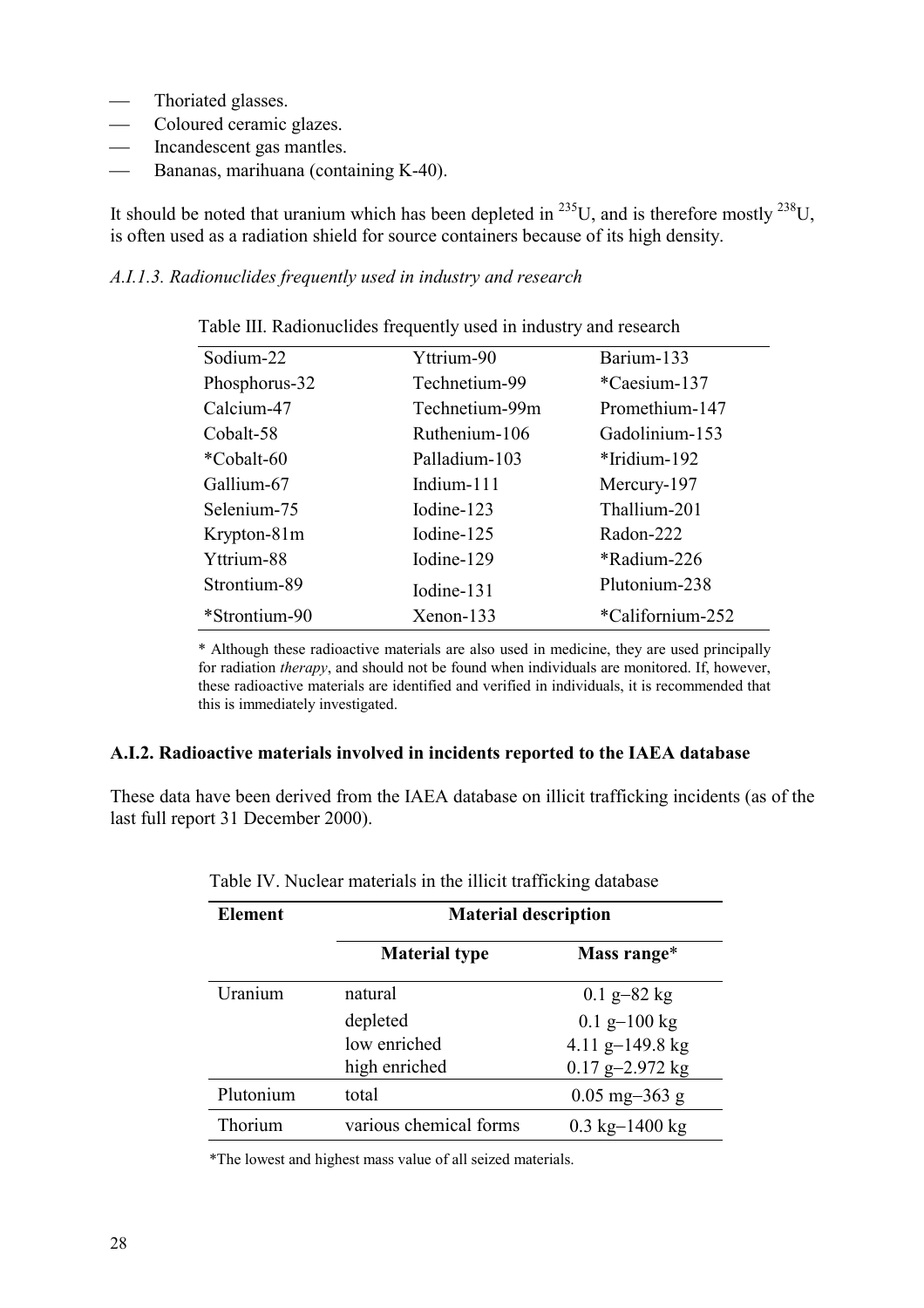| Radionuclide    | <b>Type of radiation</b> | <b>Activity /Neutron flux range*</b>                             |
|-----------------|--------------------------|------------------------------------------------------------------|
| Americium-241   | a, g                     | $3.7 \times 10^4$ Bq $- 2.0 \times 10^{10}$ Bq                   |
| Cadmium-109     | g                        | $1.85 \times 105$ Bq $- 3.7 \times 108$ Bq                       |
| Caesium-137     | b, g                     | $1.85 \times 105$ Bq $- 3.1 \times 1012$ Bq                      |
| Californium-252 | a, g, n                  | $3.3 \times 106 \text{ n.s}^{-1} - 1.3 \times 107 \text{ n.s-1}$ |
| Cobalt-60       | b, g                     | $3.34 \times 102$ Bq $- 3.26 \times 1013$ Bq                     |
| Iridium-192     | G                        | $9.25 \times 104$ Bq $- 2.94 \times 1012$ Bq                     |
| Krypton-85      | b, g                     | $1.85 \times 105$ Bq $- 1.85 \times 107$ Bq                      |
| $Lead-210$      | a, b, g                  | $1.0 \times 104$ Bq                                              |
| Strontium-90    | B                        | $1.8 \times 103$ Bq $- 2.6 \times 1011$ Bq                       |
| Radium-226      | a, b                     | $7.1 \times 103$ Bq $- 5.0 \times 108$ Bq                        |
| Technetium-99m  | b, g                     | $5.9 \times 109$ Bq $- 1.4 \times 1011$ Bq                       |

Table V. Other radionuclides of interest in the illicit trafficking database

The lowest and highest activity of all seized sources.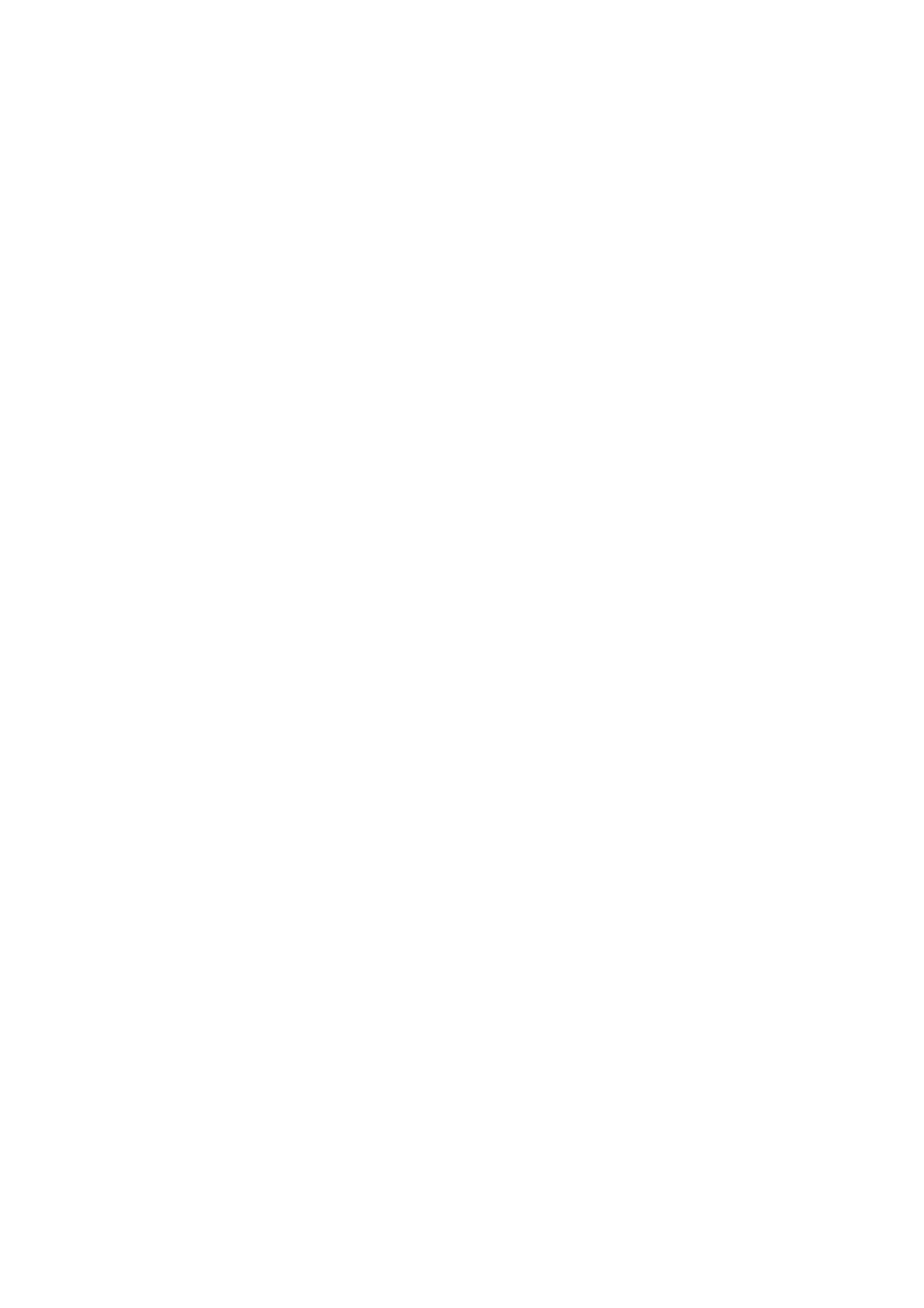#### **Annex II FLOWCHART SHOWING THE PROCESS LEADING TO DETECTION OF INADVERTENT MOVEMENT OR ILLICIT TRAFFICKING**

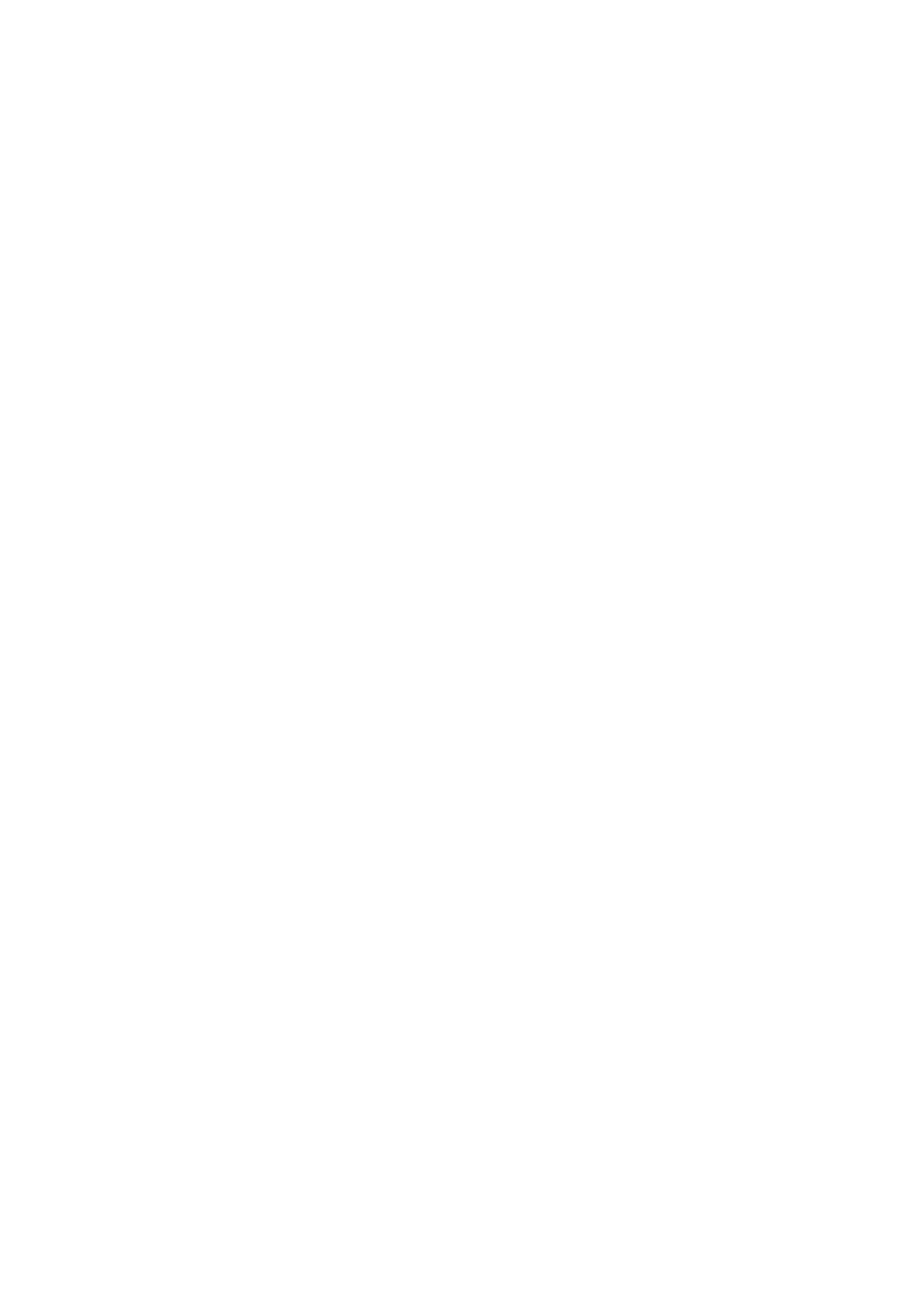#### **REFERENCES**

- [1] INTERNATIONAL ATOMIC ENERGY AGENCY, Prevention of the Inadvertent Movement and Illicit Trafficking of Radioactive Materials, IAEA-TECDOC-1311, Vienna (2001).
- [2] INTERNATIONAL ATOMIC ENERGY AGENCY, Response to Events Involving Inadvertent Movement and Illicit Trafficking of Radioactive Materials, IAEA-TECDOC-1313, Vienna (2001).
- [3] UNITED STATES NUCLEAR REGULATORY COMMISSION, Lost Iridium-192 Source Resulting in the Death of Eight Persons in Morocco, Information Notice No. 85- 57, USNRC, Washington (1985).
- [4] INTERNATIONAL ATOMIC ENERGY AGENCY, The Radiological Accident in Goiânia, IAEA, Vienna (1988).
- [5] FOOD AND AGRICULTURE ORGANIZATION OF THE UNITED NATIONS, INTERNATIONAL ATOMIC ENERGY AGENCY, INTERNATIONAL LABOUR ORGANIZATION, NUCLEAR ENERGY AGENCY OF THE ORGANIZATION FOR ECONOMIC CO-OPERATION AND DEVELOPMENT, PAN AMERICAN HEALTH ORGANIZATION, WORLD HEALTH ORGANIZATION, International Basic Safety Standards for Protection against Ionizing Radiation and for the Safety of Radiation Sources, Safety Series No. 115, IAEA, Vienna (1996).
- [6] FOOD AND AGRICULTURE ORGANIZATION OF THE UNITED NATIONS, INTERNATIONAL ATOMIC ENERGY AGENCY, INTERNATIONAL LABOUR ORGANISATION, NUCLEAR ENERGY AGENCY OF THE ORGANISATION FOR ECONOMIC CO-OPERATION AND DEVELOPMENT, PAN AMERICAN HEALTH ORGANIZATION, WORLD HEALTH ORGANIZATION, Radiation Protection and the Safety of Radiation Sources, Safety Series No. 120, IAEA, Vienna (1996).
- [7] INTERNATIONAL ATOMIC ENERGY AGENCY, Legal and Governmental Infrastructure for Nuclear, Radiation, Radioactive Waste and Transport Safety, Safety Standards Series No. GS-R-1, IAEA, Vienna (2000).
- [8] INTERNATIONAL ATOMIC ENERGY AGENCY, Organization and Implementation of a National Regulatory Infrastructure Governing Protection Against Ionizing Radiation and the Safety of Radiation Sources, IAEA-TECDOC-1067, Vienna (1999).
- [9] INTERNATIONAL ATOMIC ENERGY AGENCY, Code of Conduct on the Safety and Security of Radioactive Sources, IAEA/CODEC/2001, IAEA, Vienna (2001).
- [10] AUSTRIAN RESEARCH CENTERS SEIBERSDORF, Illicit Trafficking Radiation Detection Assessment Program, Final Report, OEFZS-G-0002, Seibersdorf (2000).
- [11] ANZELON, G., HAMMOND, W., NICHOLAS, M., "The IAEA's Illicit Trafficking Database Programme", Measures to Prevent, Intercept and Respond to Illicit Uses of Nuclear Material and Radioactive Sources (Proc. Conf. Stockholm, 2001), C&S Papers Series No. 12, IAEA, Vienna (2002).
- [12] LUBENAU, J.O., YUSKO, J.G., Radioactive materials in recycled metals: an update, Health Phys. **74** 3 (1998).
- [13] INTERNATIONAL ATOMIC ENERGY AGENCY, Regulations for the Safe Transport of Radioactive Material, Safety Standards Series No. ST-1, IAEA, Vienna (1996).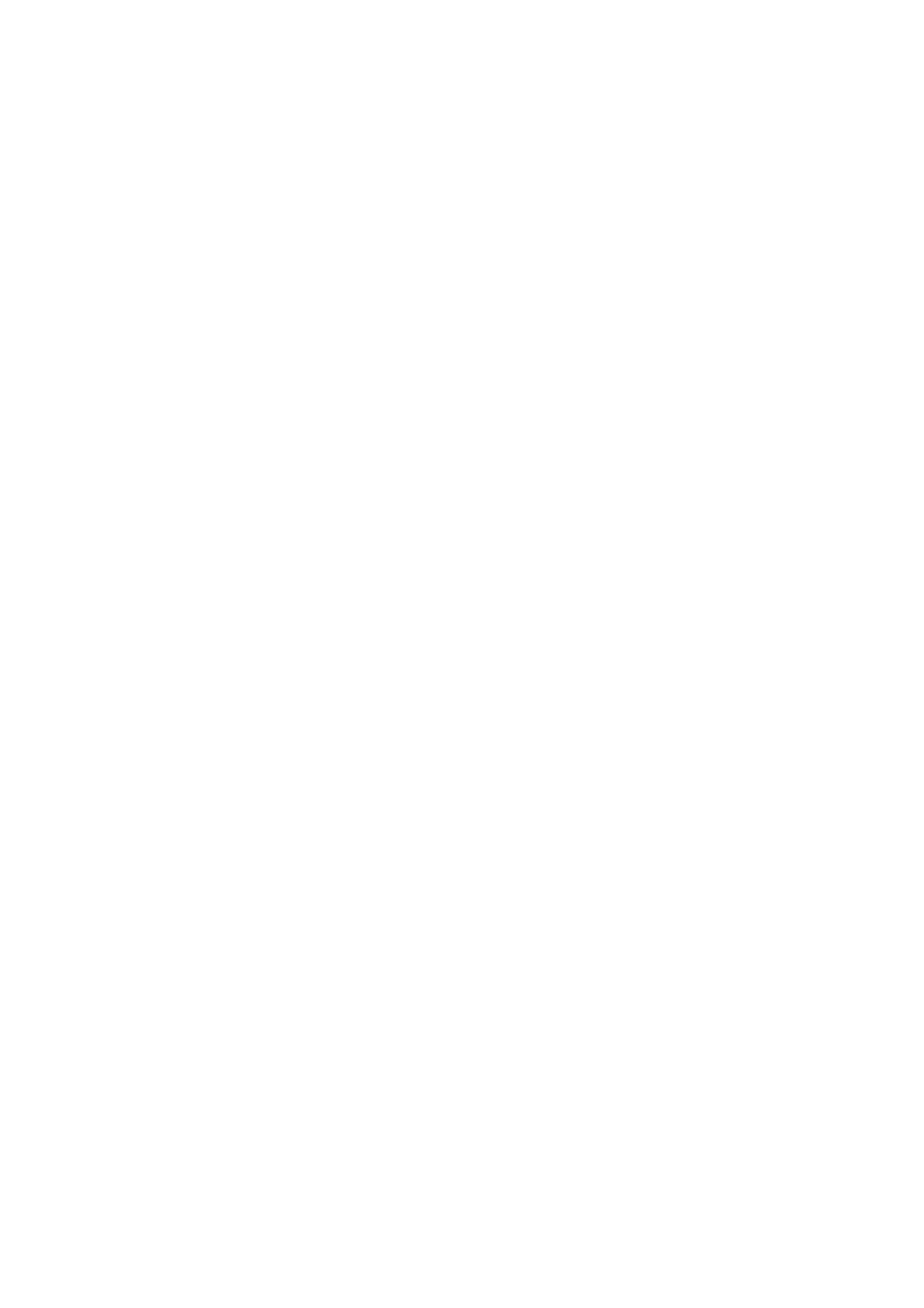## **GLOSSARY**

*The following definitions apply for the purposes of the present publication:* 

# **Control of radioactive materials**

The act of maintaining cognizant supervision by proper authorities over the production, use, storage, transport and disposal of radioactive materials.

# **Illicit trafficking**

Any intentional unauthorized movement or trade (particularly international) of radioactive materials (including nuclear materials) with criminal intent.

## **Inadvertent movement**

Any unintentional unauthorized receipt, possession, use or transfer of radioactive, including nuclear, materials.

# **Non-proliferation**

A broad term used in international agreements in relation to limiting the availability of nuclear material and thus reducing the capability for production of nuclear weapons.

# **Nuclear material**

Plutonium except that with isotopic concentration exceeding 80% in plutonium-238; uranium-233; uranium enriched in the isotope 235 or 233; uranium containing the mixture of isotopes as occurring in nature other than in the form of ore or ore-residue; any material containing one or more of the foregoing.

# **Orphan source**

A source which poses sufficient radiological hazard to warrant regulatory control, but which is not under regulatory control because it has never been so, or because it has been abandoned, lost, misplaced, stolen or otherwise transferred without proper authorization.

## **Physical protection**

Measures for the protection of nuclear material or authorized facilities designed to prevent unauthorized access or removal of fissile material or sabotage with regard to safeguards, as, for example, in the Convention on the Physical Protection of Nuclear Material.

## **Radioactive materials**

Material designated in national law or by a regulatory body as being subject to regulatory control because of its radioactivity.

# **Radioactive waste**

Material, whatever its physical form, remaining from practices or interventions and for which no further use is foreseen (i) that contains or is contaminated with radioactive substances and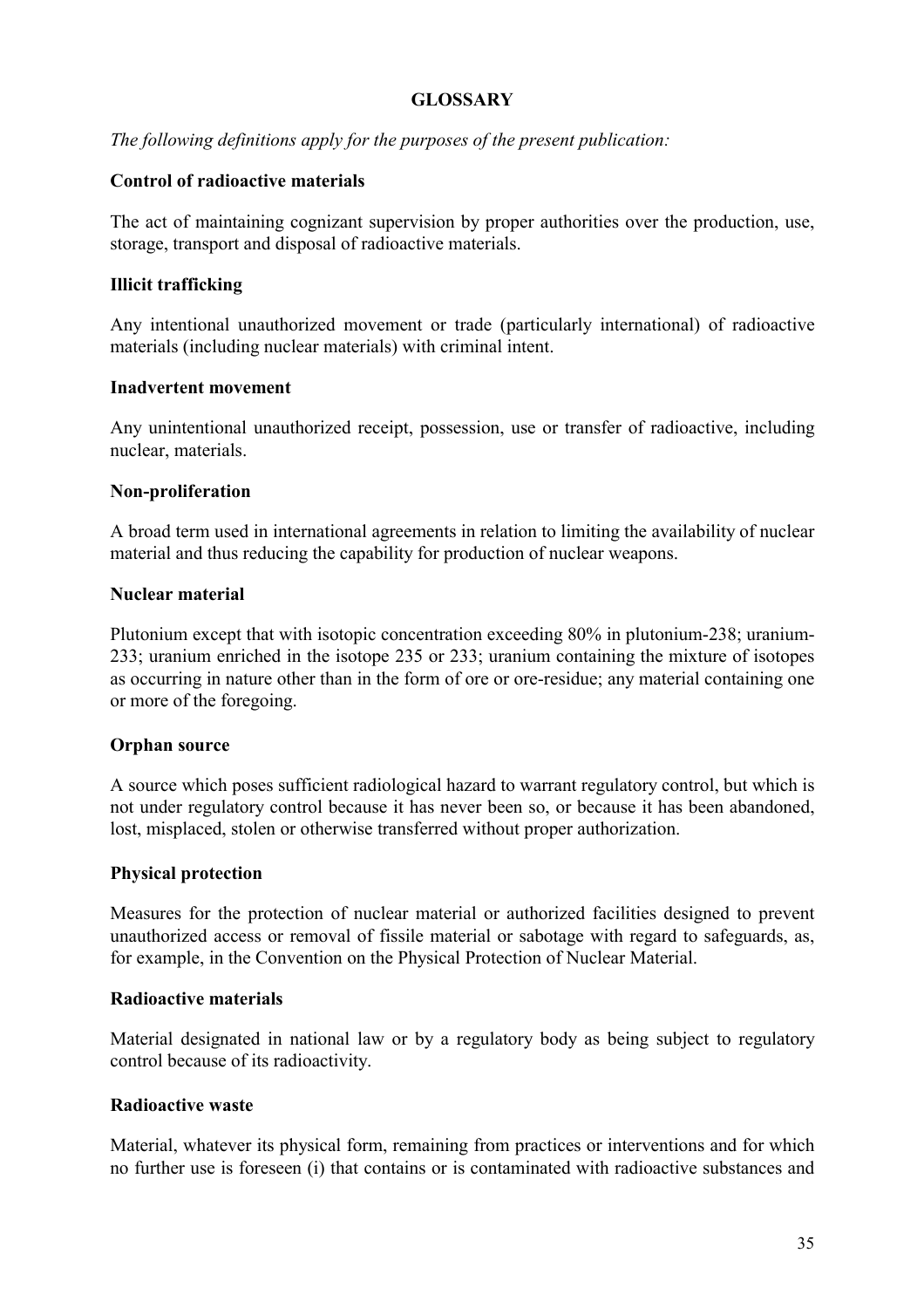has an activity or activity concentration higher than the level from regulatory requirements, and (ii) exposure to which is not excluded from the Standards.

## **Safeguards**

A verification system within the framework of international non-proliferation policy, applied to the peaceful uses of nuclear energy and intended to maintain stringent control over nuclear material.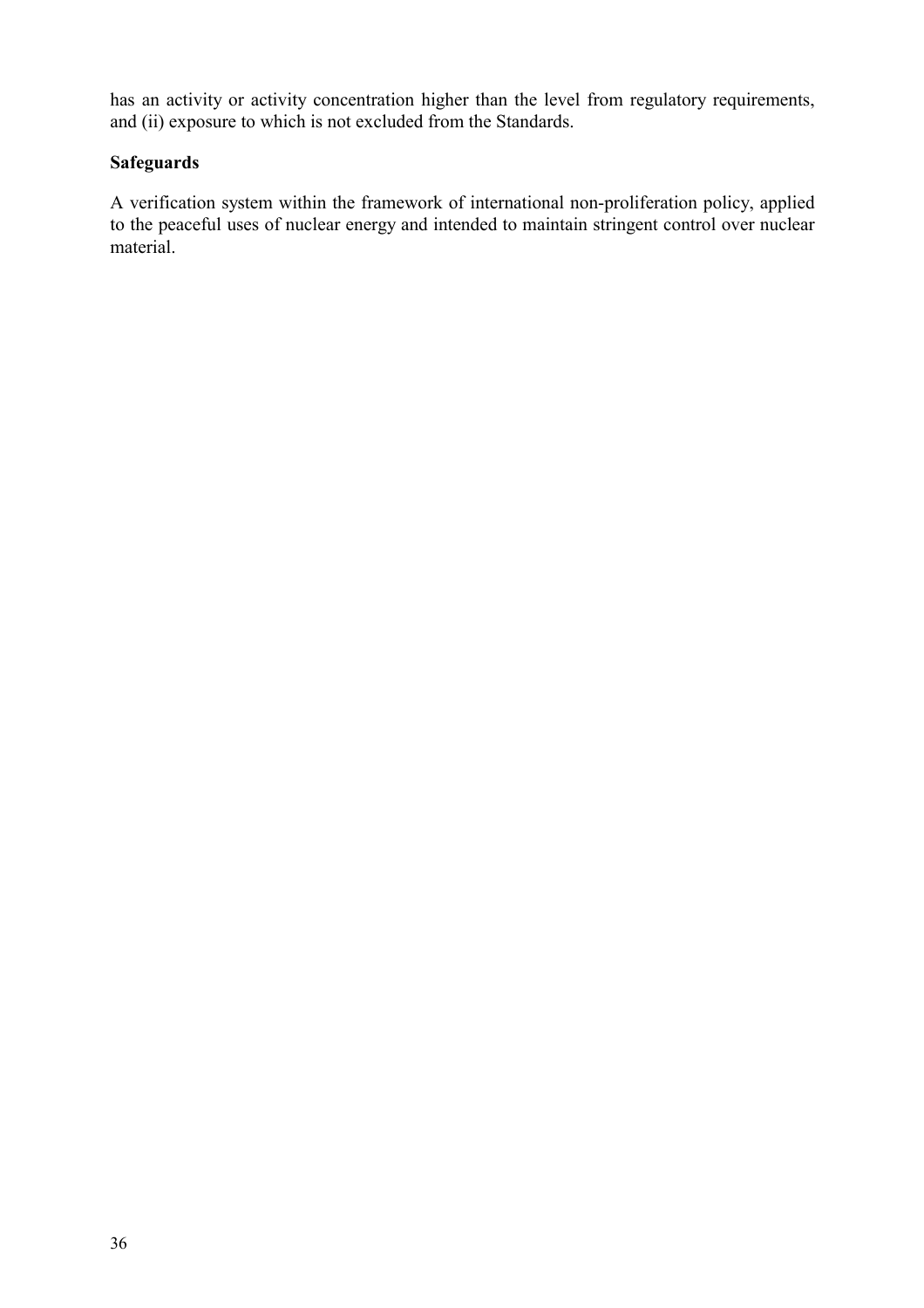# **CONTRIBUTORS TO DRAFTING AND REVIEW**

| Andrasi, A.      | KFKI Atomic Energy Research Institute, Hungary                        |
|------------------|-----------------------------------------------------------------------|
| Aygün, A.        | <b>Customs Administration, Turkey</b>                                 |
| Beck, P.         | Research Centre Seibersdorf, Austria                                  |
| Becker, D.       | Bundesamt für Strahlenschutz, Germany                                 |
| Betko, I.        | <b>Customs Administration, Slovak Republic</b>                        |
| Ciani, V.        | European Commission, Belgium                                          |
| Cunningham, J.   | Pennant Security Consultants Ltd, United Kingdom                      |
| Dodd, B.         | International Atomic Energy Agency                                    |
| Duftschmid, K.E. | <b>International Atomic Energy Agency</b>                             |
| Englefield, C.   | Environment Agency, United Kingdom                                    |
| Gayral, J.P.     | Commissariat à l'Energie Atomique, France                             |
| Geysels, F.      | Programme Environnement, Service Général d'Appui Policier,<br>Belgium |
| Golder, F.       | KFKI Atomic Energy Research Institute, Hungary                        |
| Hagberg, N.      | Swedish Radiation Protection Institute, Sweden                        |
| Hohenberg, J.K.  | Federal Ministry for Agriculture, Austria                             |
| Hort, M          | RC Plzen, Czech Republic                                              |
| Jurina, V.       | Ministry of Health Protection, Slovak Republic                        |
| Karakaya, M.     | General Directorate of Security, Turkey                               |
| Klastersky, K.   | NCB Interpol Prague, Czech Republic                                   |
| Kolobov, I       | Ministry of Fuel and Energy, Ukraine                                  |
| Kravchenko, N.   | State of Customs Committee of the Russian Federation                  |
| Kümbül, A.       | <b>Customs Administration, Turkey</b>                                 |
| Maher, L.        | Exploranium, Ltd, Canada                                              |
| Maiorano, N.     | National Europol Unit, Italy                                          |
| Maroto, R.       | ICPO (INTERPOL), France                                               |
| Meehan, W.       | <b>International Atomic Energy Agency</b>                             |
| Mellwig, R.      | World Customs Organization, Belgium                                   |
| Menga, A.        | Service Opérationnel pour l'Ecologie de L'Arme des Carabiniers, Italy |
| Miklush, D.I.    | International Atomic Energy Agency                                    |
| Molnár, K.       | Atomic Energy Authority, Hungary                                      |
| Montmayeul, J.P. | Commissariat à l'Energie Atomique, France                             |